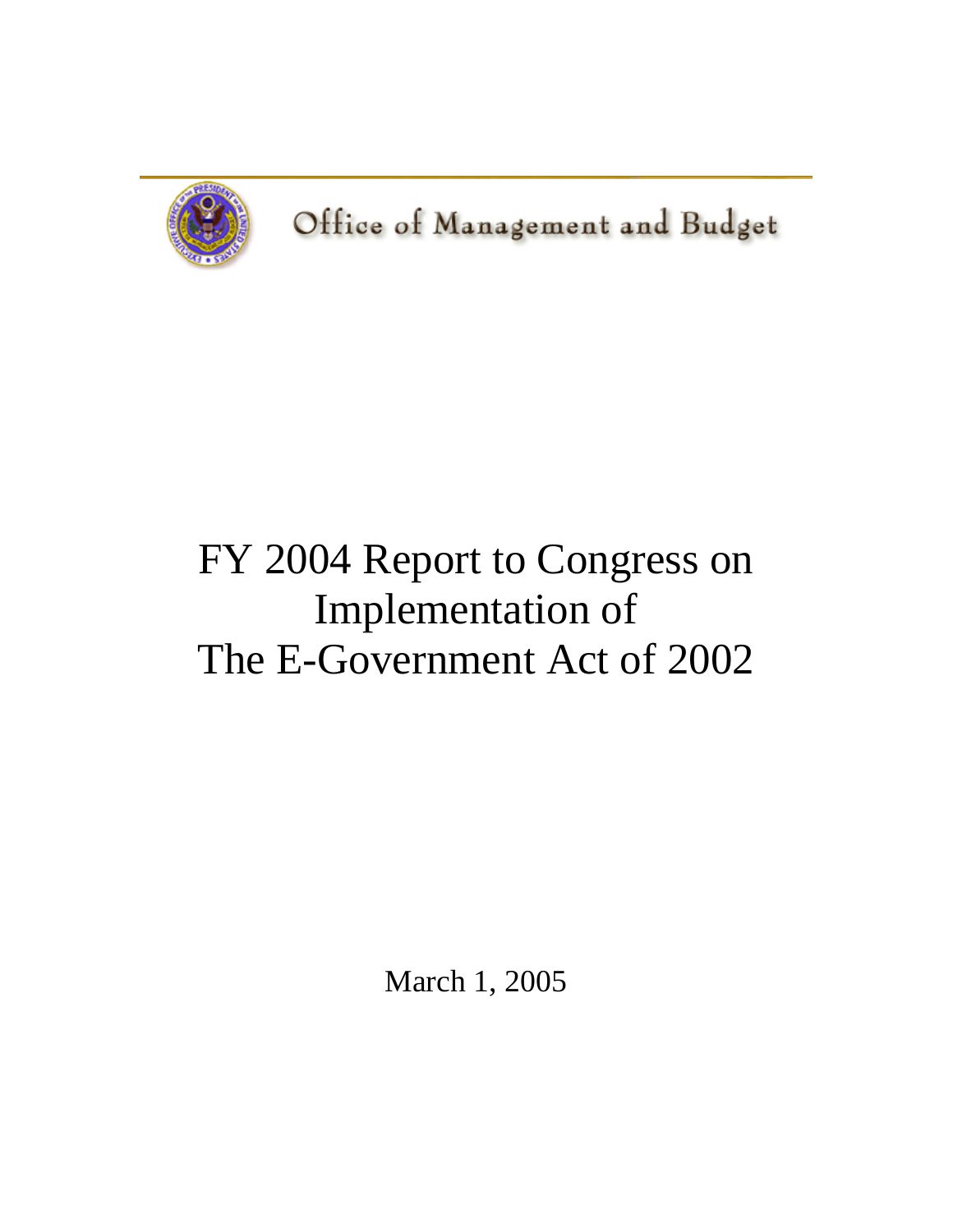# **TABLE OF CONTENTS**

| Section II: Highlights of Individual Agency Internal E-Government Activities 20 |  |
|---------------------------------------------------------------------------------|--|
|                                                                                 |  |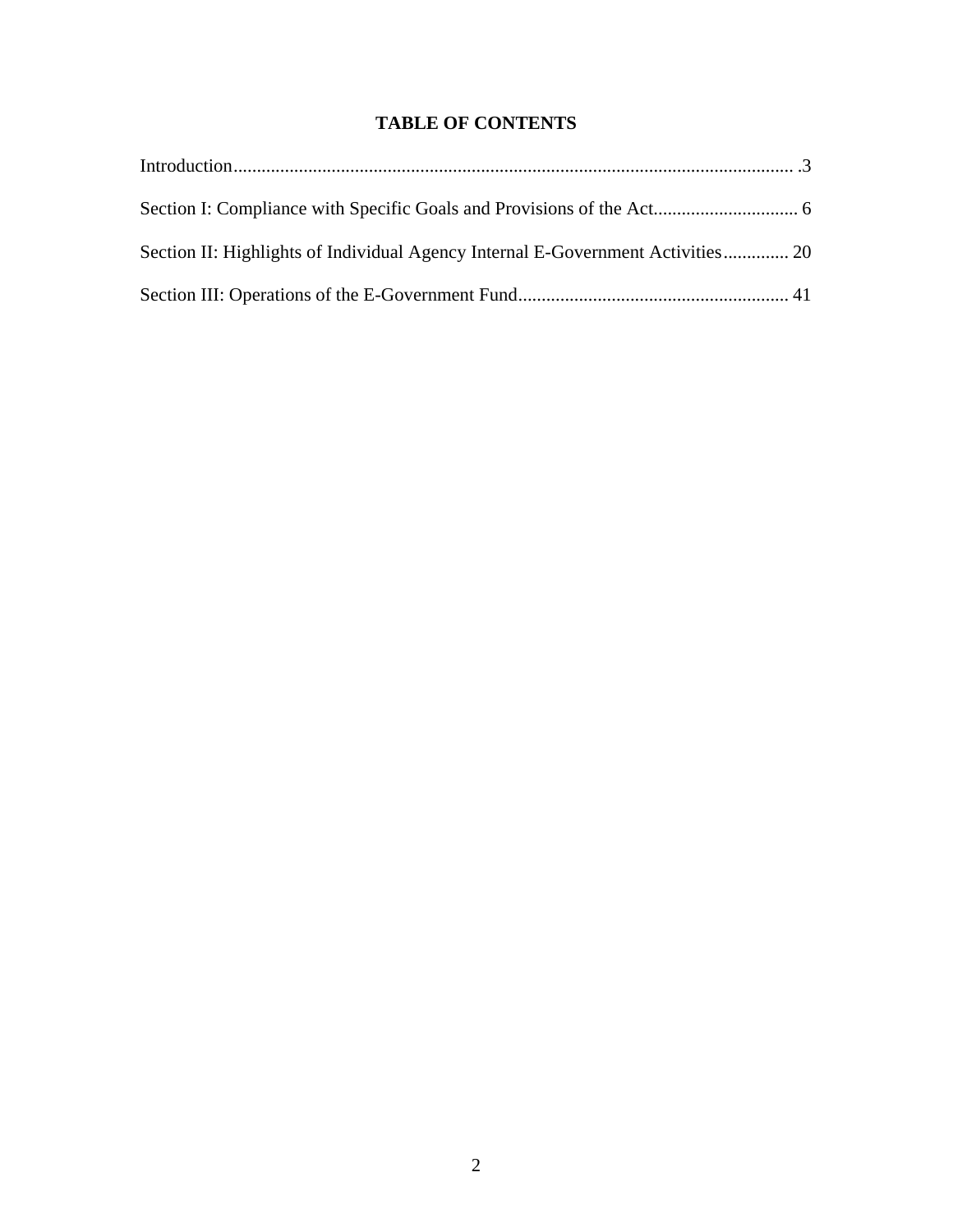## <span id="page-2-0"></span>**INTRODUCTION**

This is the Office of Management and Budget's (OMB) second progress report on implementing the Electronic Government Act of 2002 (Public Law 107-347) as called for by section 3606 of title 44, United States Code.

The United States Government is one of the world's largest producers, users and acquirers of data, information, and supporting technology systems. In FY 2006 the President is proposing to spend about \$65 billion annually on information technology. Charged with great responsibilities by its citizens and ably served by the Federal workforce, the Federal government should also be the world's leader in managing information and technology to achieve the greatest gains of productivity, service, and results.

Over the past year, the Federal government continued delivering results by adopting and expanding electronic government principles and practices to better manage information technology. In addition, agencies are providing timely and accurate information and services to citizens and government decision makers.

The President's Management Agenda initiative to Expand E-Government has already produced significant results for the taxpayer. The departments and agencies continue to build upon earlier successes to achieve even greater savings, better results, and improved customer service levels. As this report reflects, E-Government is a program founded on innovation and driven by the entrepreneurial energy of government agencies and industry. But, innovation alone does not guarantee success. We are striving for concrete, measurable results. Since last year we:

- Strengthened the security of government facilities and information technology systems. For example, the National Institute of Standards and Technology, at the direction of the President, is developing a standard for Federal employee identification. Also, between September 2003 and September 2004, the percentage of secure agency systems has risen from 62 percent to 77 percent. For more information regarding the security of Federal information technology, see OMB's report on implementing the Federal Information Security Management Act of 2002 (Title III of Public Law 107-347) located on OMB's website [\(www.whitehouse.gov/omb](http://www.whitehouse.gov/omb)).
- Increased privacy protections for individuals by improving agency privacy impact assessment activities.
- Expanded the public's access to agency information and services by enhancing FirstGov.gov and launching FirstGov en Español (espanol.gov) to provide vital government information and services for Spanish speaking Americans.
- Improved the public's ability to participate in the development of government regulations, and thereby improve the quality of such regulations, by launching [www.regulations.gov](http://www.regulations.gov/).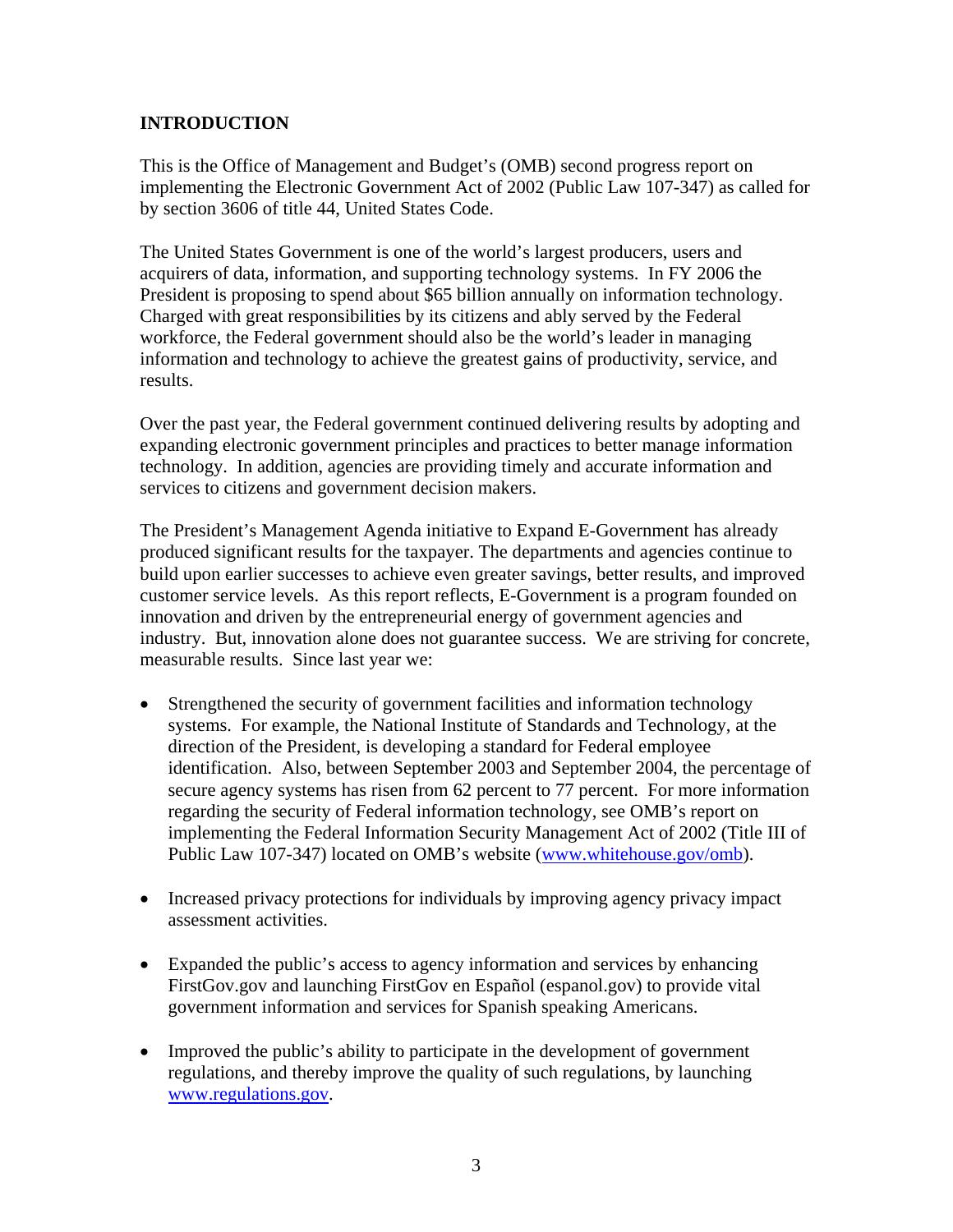- Identified and began correcting weaknesses in the Federal information technology workforce by conducting an assessment, disseminating information technology project manager guidance, and developing a framework for agencies to use when creating information technology workforce training programs.
- Improved agencies' management of their information technology portfolios by ensuring they consistently measure the cost, schedule, and performance variance of project performance compared to initial expectations. As of September 30, 2004, nine agencies are planning and managing major investments to within 10 percent of planned project cost, schedule and performance goals.
- Increased the use of the Federal Enterprise Architecture and evaluated agencies' enterprise architectures to help identify specific relationships between effective use of information and program performance and to help improve agency information technology investments to better achieve mission objectives.
- Developed five lines of business (i.e., financial management, human resources, case management, grants, and health) to further reduce unnecessary duplication in common government processes, avoid future costs, and increase service levels.
- Developed through the SmartBuy (Software Managed and Acquired on the Right Terms) initiative, four government-wide software purchasing agreements to leverage the Federal government's purchasing power and reduce redundant agency purchasing.
- Moved each of the 24 Presidential E-Government initiatives (described in more detail at www.egov.gov) beyond their major development milestones, greatly increased their use, and continued delivering improved service to citizens, businesses, and government agencies.
- Ensured agency progress in implementing their own internal E-Government initiatives and increased their focus on developing performance metrics to clearly measure cost savings and service improvements in program delivery. Highlights of agency internal activities are presented in section two of this report and more detailed information is located on each agency's website.

Over the next year we will continue to use the President's Management Agenda scorecard to drive increased performance and results in the areas mentioned above while consolidating and reducing resources required to sustain the Federal government's information technology investments.

Looking further down the road, we will expand our use of electronic government principles to enhance the budget formulation process and institutionalize budget performance integration. The "budget of the future" would employ standards and technologies for electronic information exchange and the integration of budget and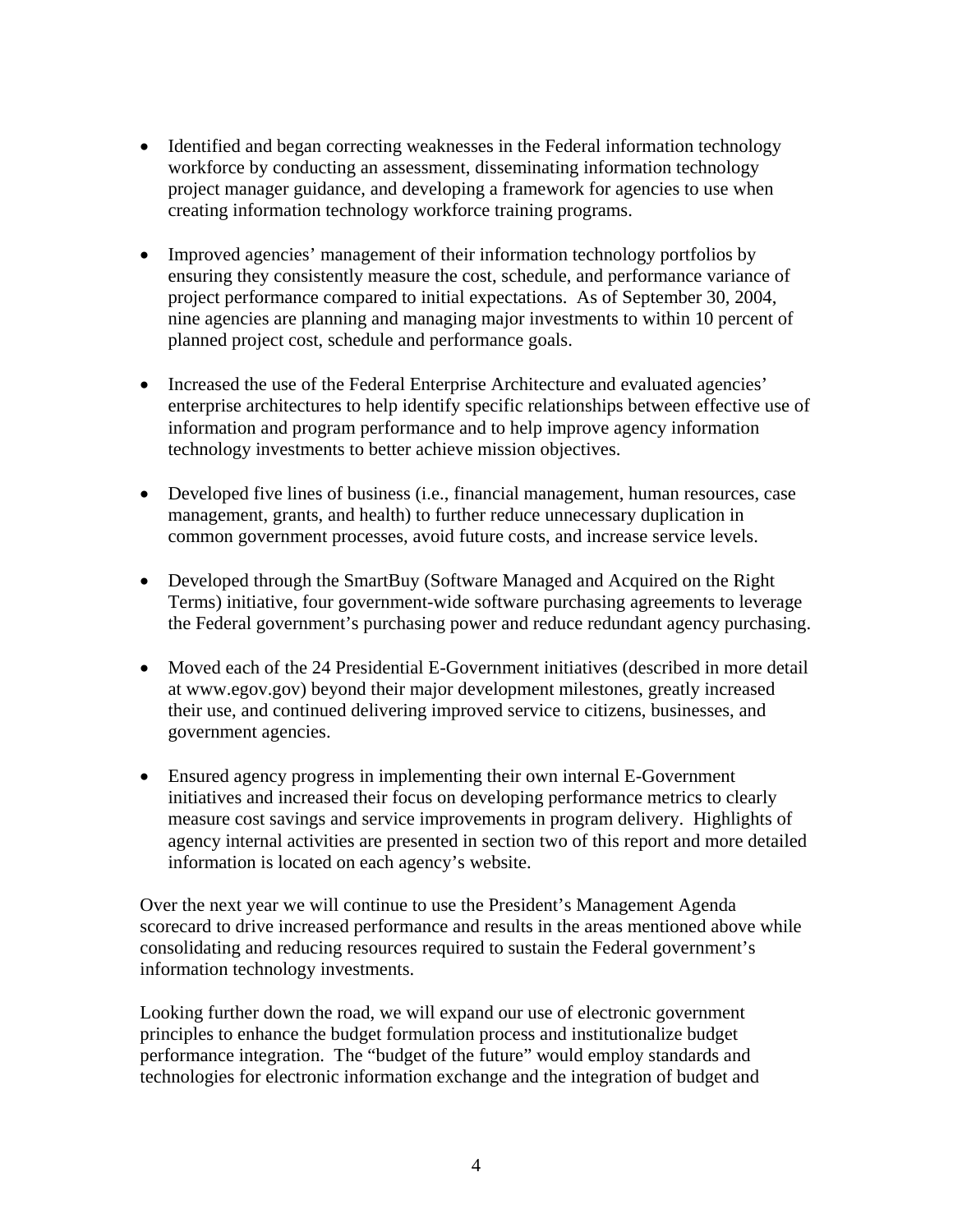financial information throughout all phases of the annual budget formulation and execution cycle. This will:

- Improve agency efficiency and effectiveness and facilitate collaboration among the agencies, OMB, and Congress;
- Enhance our ability to align outcomes with costs to highlight performance and promote applying scarce resources to high performing programs; and
- Provide better analytical capabilities to support the budget formulation process and provide more information to the public.

Thus the "budget of the future" will directly contribute to improved mission performance and results.

# **About this Report**

This E-Government Act progress report comprises three sections:

- Section I: Compliance with Specific Goals and Provisions of the Act
- Section II: Highlights of Individual Agency Internal E-Government Activities
- Section III: Operations of the E-Government Fund

The report is based on information gathered by OMB throughout the past year, including agencies' annual E-Government Act reports and, as appropriate, agency FY 2006 budget materials. Section II highlights agency-specific E-Government activities. The goals, progress to date, performance metrics, and migration milestones of the 24 Presidential E-Government initiatives can be found in Chapter 9, Table 9-3, FY 2006 Budget of the U.S. Government, Analytical Perspectives (see [http://www.whitehouse.gov/omb/budget/fy2006/pdf/ap\\_cd\\_rom/9\\_3.pdf](http://www.whitehouse.gov/omb/budget/fy2006/pdf/ap_cd_rom/9_3.pdf)).

The Act requires other specific reports from OMB and certain agencies, e.g., OMB's report on community technology centers and public libraries, and the General Services Administration's report on disparities in the public's access to the Internet. These reports will be transmitted separately and within the time frames prescribed by the Act.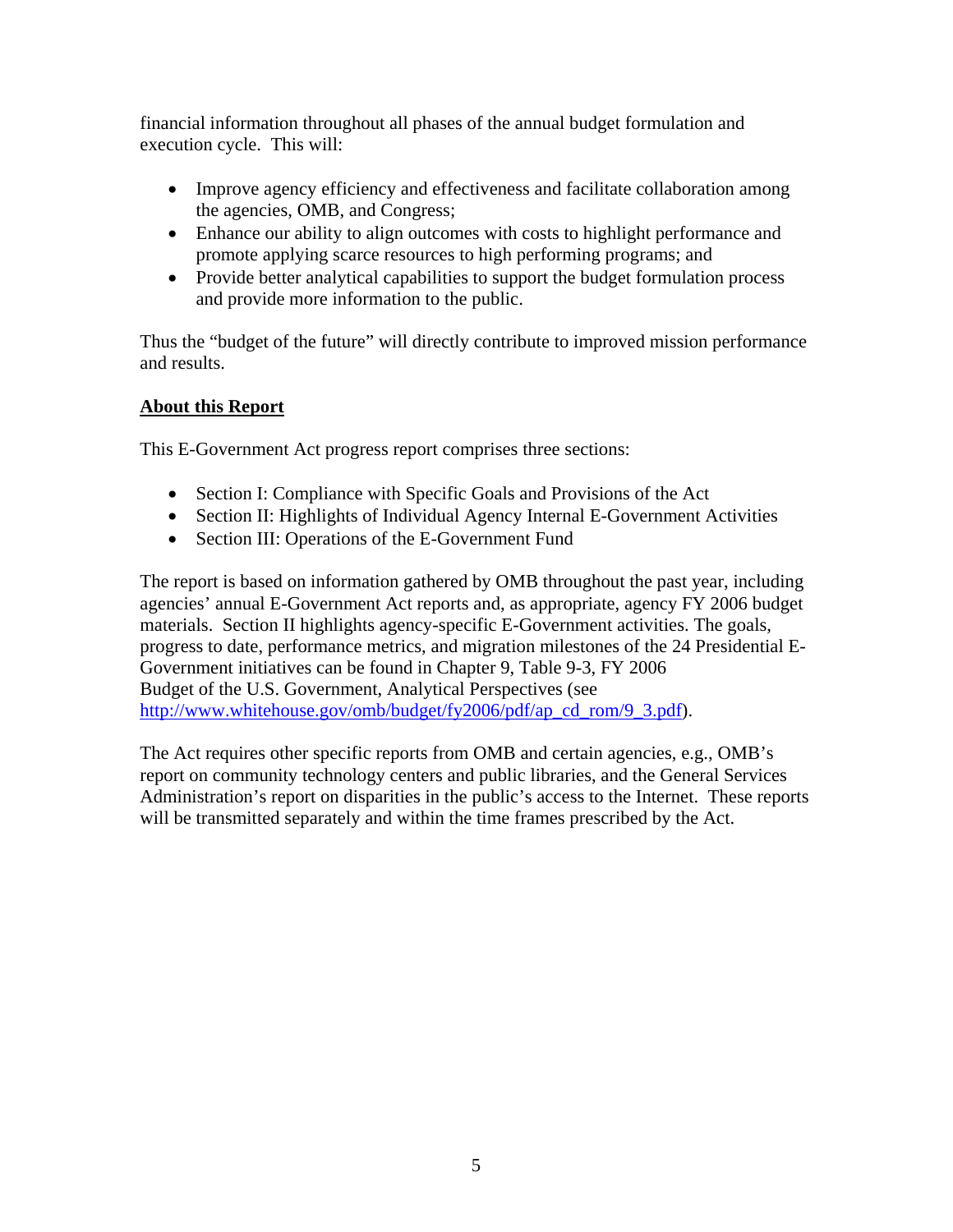# <span id="page-5-0"></span>**SECTION I: COMPLIANCE WITH SPECIFIC GOALS AND PROVISIONS OF THE ACT**

This section of the report addresses specific sections of the Act requiring implementation or reporting by OMB or the agencies.

## **Compatibility of Executive Agency Methods for Use and Acceptance of Electronic Signatures -- Section 203**

Section 203 of the Act requires agency methods for use and acceptance of electronic signatures to be compatible with the relevant policies and procedures issued by the Director of OMB. Over the past year, OMB and NIST have provided updated guidance to assist agencies in using electronic signatures. This guidance builds on earlier guidance on the Government Paperwork Elimination Act (Title XVII of Public Law 105-277), the Electronic Signatures in Global and National Commerce Act (Public Law 106-229), and E-Authentication.

The E-Authentication Initiative will provide a common authentication infrastructure for electronic government. The foundation of the initiative, the technical approach, was released in June 2004 and is now being tested at several agencies (see http://[www.cio.gov/eauthentication](http://www.cio.gov/eauthentication) for more information).

In December 2004, OMB issued Memorandum M-05-05 Electronic Signatures: How to Mitigate the Risk of Commercial Managed Services, to guide agency acquisition of commercial services for electronic signatures for Federal employees (see [http://www.whitehouse.gov/omb/memoranda/fy2005/m05-05.pdf\)](http://www.whitehouse.gov/omb/memoranda/fy2005/m05-05.pdf).

In August 2004, the President issued Homeland Security Presidential Directive 12, establishing a policy for a common identification standard for Federal employees and contractors. The Directive requires agencies to issue Federal employees and contractors secure and interoperable identification for access to buildings and IT systems. In January 2005, OMB held a public meeting to discuss privacy and security issues related to the Directive and seek input on the implementation guidance OMB will release in FY 2005 (see http:/[/www.csrc.nist.gov/piv-project\)](http://www.csrc.nist.gov/piv-project).

## **Federal Internet Portal -- Section 204**

Section 204 of the Act requires OMB, GSA, and other agencies to maintain and promote an integrated Internet-based system providing the public with access to government information and services. FirstGov.gov is the Executive branch's official Internet portal and serves as the public domain directory of Federal agency public websites – two specific requirements of the Act. FirstGov.gov meets statutory requirements, greatly simplifies the public's access to government information, and enables timely use of government services.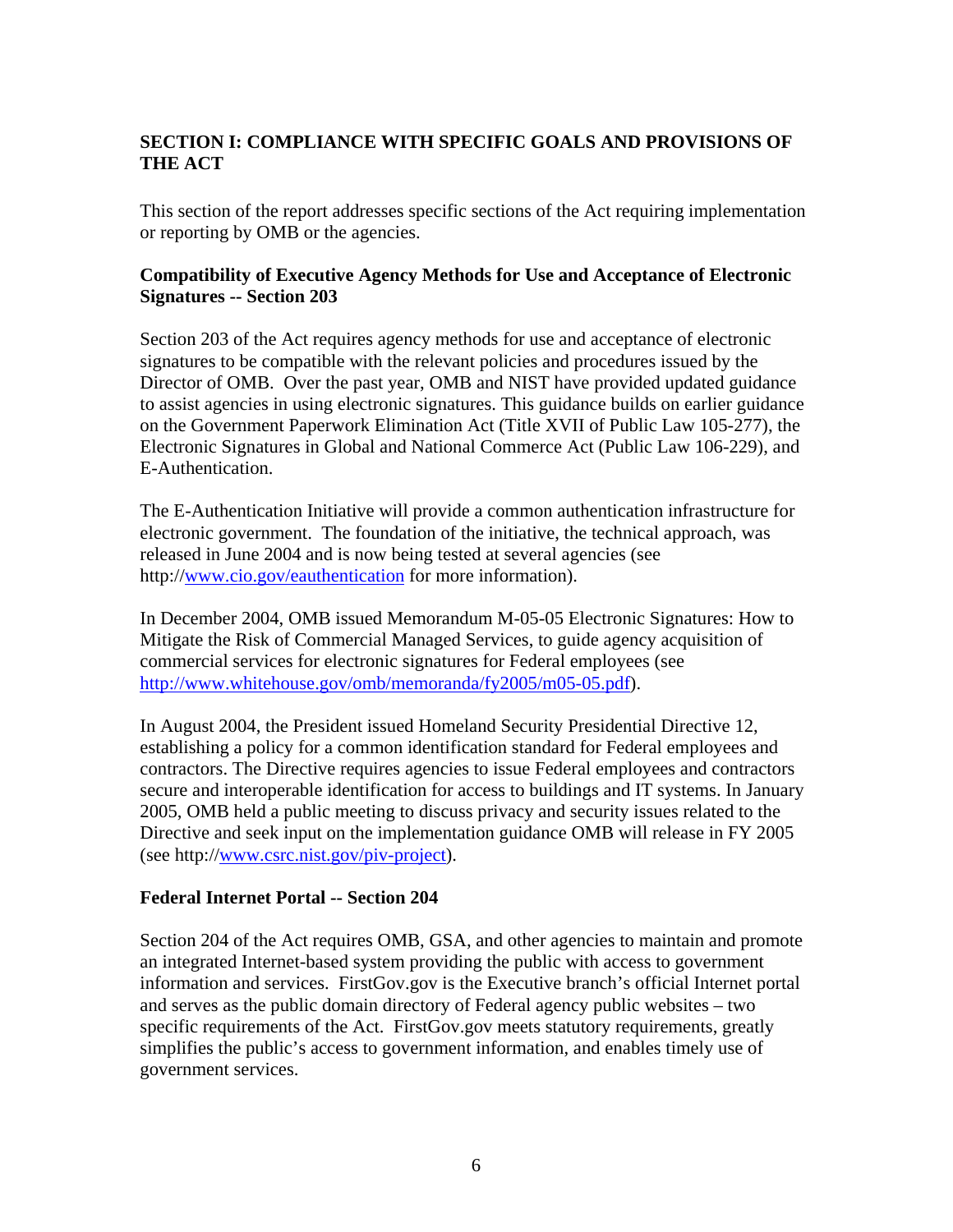In FY 2004, FirstGov.gov greatly expanded its role to provide the public with a front door to easy-to-understand government information and services. Public use of FirstGov.gov continues to grow, and in FY 2004 more than 78 million visitors (an increase of 24 percent over FY 2003) viewed over 203 million pages on the FirstGov.gov website. The table below illustrates growth in FirstGov.gov usage.

|                                             | <b>FY 2002</b> | <b>FY 2003</b> | <b>FY 2004</b> |
|---------------------------------------------|----------------|----------------|----------------|
| FirstGov.gov Site Visitors                  | 33 million     | 63 million     | 78 million     |
| FirstGov.gov Page Views                     | 91 million     | 176 million    | 203 million    |
| Subscribers to FirstGov.gov<br>e-newsletter | 28,532         | 45,075         | 65,946         |

**Increases in FirstGov.gov Usage**

*Source: GSA FirstGov, 2004*

During FY 2004, FirstGov.gov launched the Federal government's official Spanish language web portal, FirstGov en Español (see [http://www.espanol.gov\)](http://www.espanol.gov/). FirstGov en Español includes over 900 external links to 60 federal agencies and sub-agencies, States, the District of Columbia and the Commonwealth of Puerto Rico, providing access to the government's more than 125,000 Spanish-language web pages.

In 2004, FirstGov received national recognition for citizen service from organizations such as Brown University, WABC TV New York, Forbes.com, and PC Magazine and was featured in a Public Broadcasting Service Visionaries documentary.

## **Accessibility, Accountability, and Transparency to the Development and Issuance of Agency Regulations -- Section 206**

Section 206 of the Act enhances public participation in and improves the Federal government's development and issuance of regulations through the use of information technology. This section calls for agencies to accept electronically comments submitted on proposed regulations and to make electronic dockets (the full set of material related to a regulation) publicly available online. When completed, the E-Rulemaking initiative will provide comprehensive central access to and assist the public in finding and commenting on proposed Federal regulations (see http:/[/www.regulations.gov\)](http://www.regulations.gov/).

Two agencies began using this electronic docket system in October 2004 and others will do so throughout 2005. Since launching in January 2003, regulations.gov increased public participation in the Federal regulatory development process. To promote greater public use, the initiative managers convened a series of public forums across the country to solicit input and help improve the electronic docketing system.

## **Accessibility, Usability, and Preservation of Government Information -- Section 207**

Section 207 of the Act aims to improve the way Federal government information is organized, preserved, and made accessible to the public.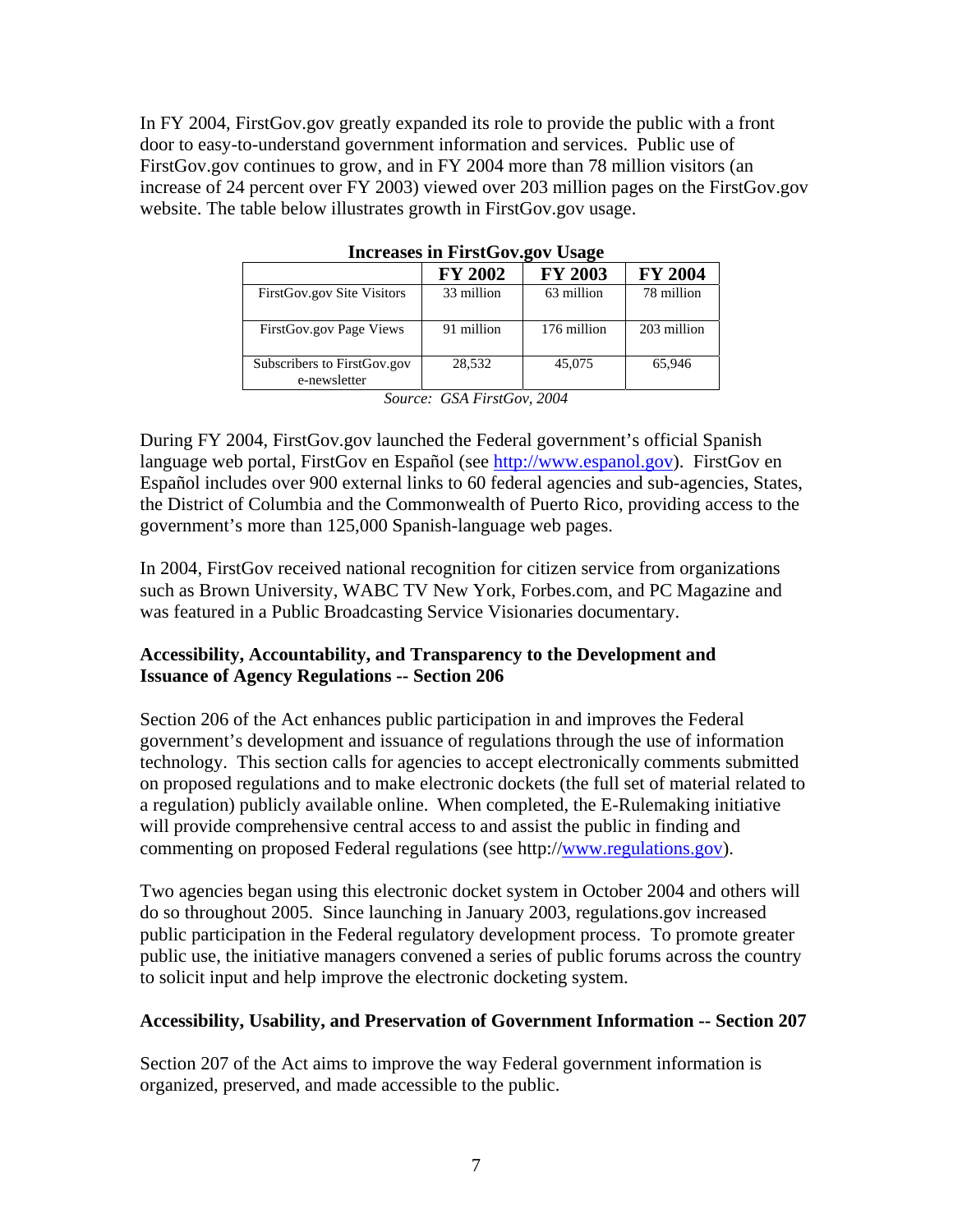To accomplish these goals, the Act requires OMB to establish an interagency committee to recommend to OMB policies for agency public websites and indexing and categorizing government information. The committee is to recommend to OMB and the Archivist policies and procedures for applying the Federal Records Act to electronic records and government information on the Internet. Based on the committee's recommendations, OMB and the Archivist are to issue policies as necessary.

OMB must also work with the Office of Science and Technology Policy to develop and maintain a government-wide repository and website of research and development funded by the Federal government.

# Interagency Committee on Government Information Working Groups.

OMB established the Interagency Committee on Government Information in June 2003. It comprises representatives from over twenty-five Federal agencies in both the Executive and Legislative Branches and is organized into four working groups.



As required by the Act, each of the working groups delivered policy recommendations to OMB. Based in part on working group recommendations, in December 2004, OMB issued policies for managing Federal agency public websites (see http://www.whitehouse.gov/omb/memoranda/fy2005/m05-04.pdf). OMB is reviewing the recommendations and will use the recommendations from the other working groups to determine the extent to which new policies are needed concerning the adoption of standards for categorizing and indexing government information. As necessary, OMB will issue those policies by December 2005 as required by the Act.

A brief description of each working group and their activities follows. Final work products and more information about the committee may be found at: [http://www.cio.gov/documents/ICGI.html.](http://www.cio.gov/documents/ICGI.html)

1. Categorization of Information. This working group, led by the United States Geological Survey, developed a series of recommendations which may enhance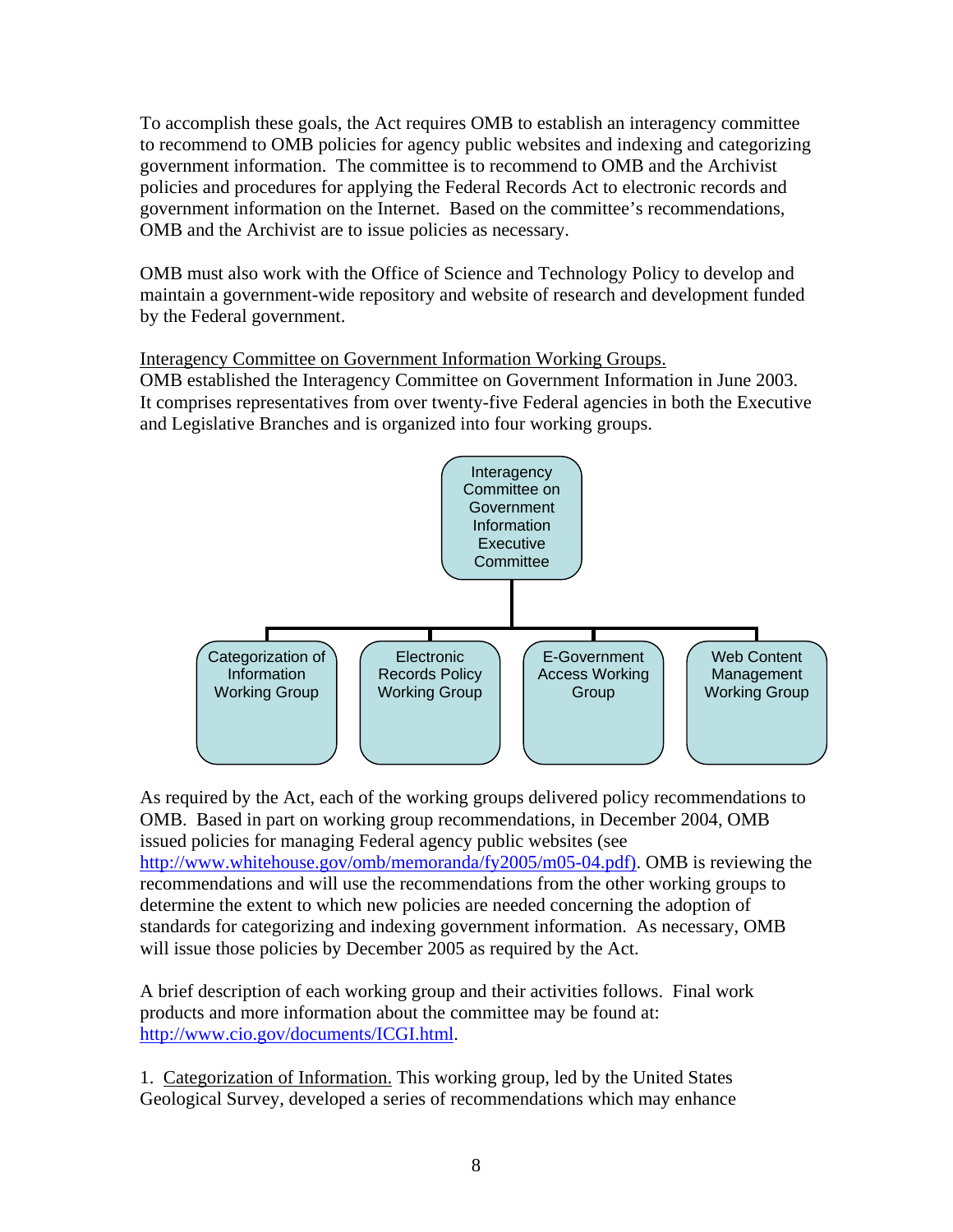accessibility to government information and services through improved categorization and searching. OMB is reviewing these recommendations and will issue policies as necessary by December 17, 2005.

2. Electronic Records Policy. This working group led by the National Archives and Records Administration, identified a number of barriers which may impede effective electronic records management. The working group made recommendations to the Archivist and OMB outlining a strategy to overcome those barriers. The Archivist and OMB are reviewing these recommendations and will issue policy as necessary by December 17, 2005.

3. E-Government Access. This working group co-chaired by the General Services Administration and the Government Printing Office, completed a study of disparities in Internet access pursuant to section 215 of the E-Government Act (see: http://www.estrategy.gov/drilldown.cfm?action=it\_legis). The report identified a number of different types of disparities (e.g., between different age groups and among people with different educational backgrounds) and how these disparities in access might affect the implementation of online government services. The study also identified a wide variety of existing Federal programs and activities aimed at maintaining timely and equitable access to government information and services.

4. Web Content. This working group led by the General Services Administration, provided to OMB recommendations to assist in developing policies for Federal agency public websites. OMB issued policy on December 17, 2004, describing the efficient, effective, and appropriately consistent use of Federal agency public websites as important to promote a more citizen-centered government. The guidance:

- Reminds agencies to establish inventories of the types of information available on their website as well as priorities and schedules for doing so;
- Reminds agencies to communicate with the public and with State and local governments to ensure agency information dissemination products meet their respective needs. In their annual E-Government Act reports to OMB, agencies described their process for communicating with the public and for determining which information will be made available on their website. This helps promote more effective agency information dissemination management.
- Suggests agencies use best practice recommendations published by the Interagency Committee on Government Information to assist implementing OMB's policies. The best practices may be found at [http://www.webcontent.gov.](http://www.webcontent.gov/)

## Information Regarding Federally Funded Research and Development.

The Federal government funds two primary research and development information repositories: RaDiUS (https://radius.rand.org) and Science.gov. RaDiUS provides the public and agencies with information about federally funded research and development activities and opportunities. Science.gov provides links to science websites and scientific databases so citizens can access the results of Federal research. These two repositories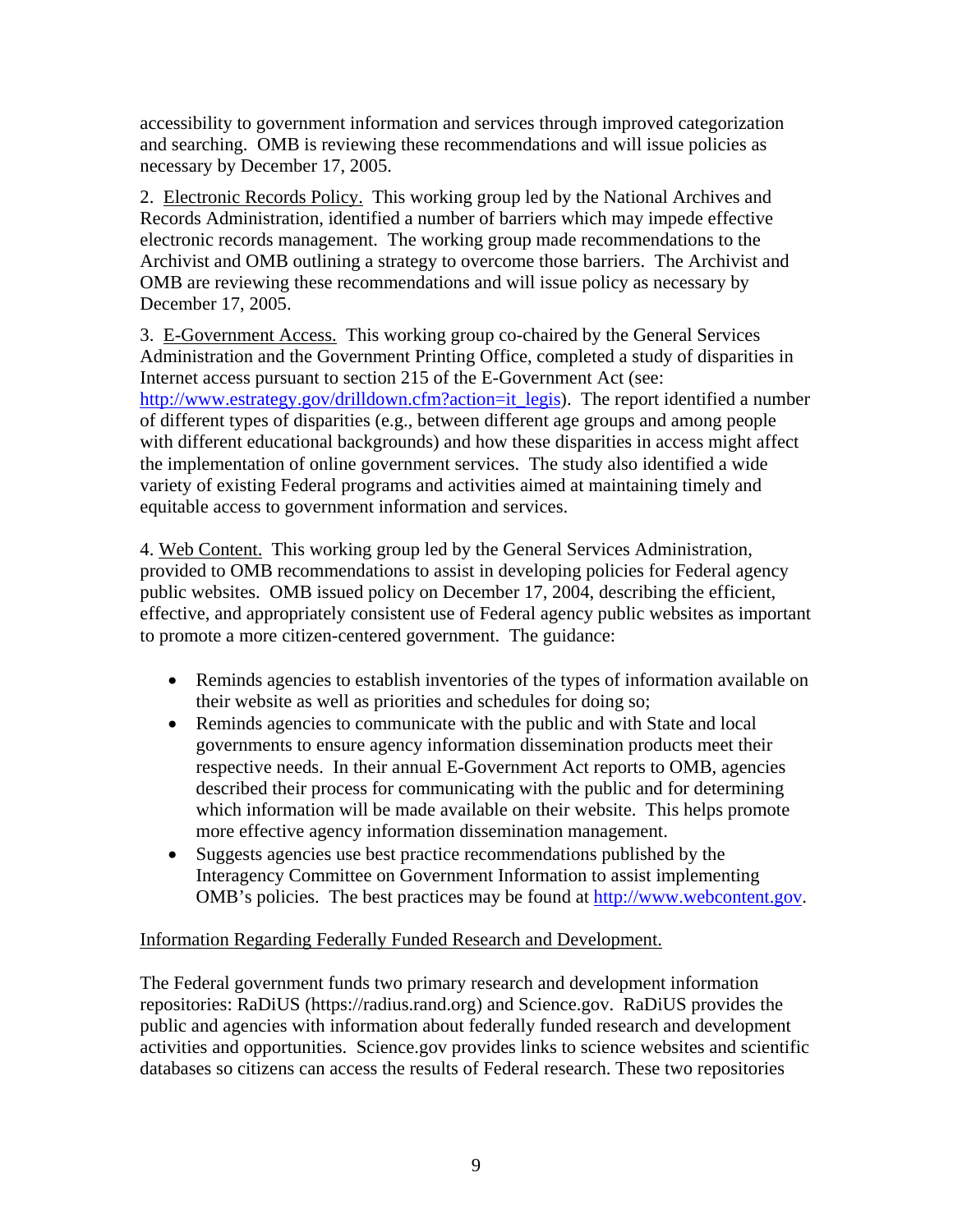contain integrated information about research and development required by Section 207 of the Act.

#### **Privacy Impact Assessment Analysis and Privacy Provision Status -- Section 208**

This section of the Act requires agencies to conduct Privacy Impact Assessments (PIAs) for information systems and post machine-readable web privacy policies.

Agency Status on Privacy Impact Assessments. A PIA is an analysis of an agency's handling of personally identifiable information describing for a specific system how the agency ensures compliance with law and policy. Agencies have been conducting PIAs pursuant to this requirement since the third quarter of FY 2003, submitting them to OMB in support of their information technology investment requests and making them publicly available as required by the Act. Performing a PIA helps an agency:

- Determine whether the agency's information handling practices conform to the established legal/regulatory/policy privacy framework and make any necessary corrections
- Identify risks arising from electronic collection and maintenance of information about individuals
- Identify protections or alternative processes needed to mitigate the risks identified

Throughout the past year, agencies demonstrated a greater understanding of the PIA requirement and instituted processes for promoting greater coordination between those who operate and supervise systems and experts in information technology, security, and privacy law and policy.

Over the coming year, OMB will work with the agencies to clarify and streamline their PIAs and focus on the specific data elements enumerated in the Act and in OMB's implementing guidance (see OMB Memorandum 03-22, "Guidance for Implementing the Privacy Provisions of the E-Government Act of 2002," September 2003, at: [http://www.whitehouse.gov/omb/memoranda/M03-22.html\)](http://www.whitehouse.gov/omb/memoranda/M03-22.html). These data elements include the kind, origin, purpose, use and disclosure of the information, how consent applies to the collection, how the information system is secured, whether the information is subject to the Privacy Act, and what alterations to the system or business process the analysis demands.

On February 11, 2005, OMB issued guidance requesting each executive Department and agency to identify to OMB the senior official who has the overall agency-wide responsibility for information privacy issues. This senior agency official has overall responsibility and accountability for ensuring the agency's implementation of information privacy protections, including the agency's full compliance with federal laws, regulations, and policies relating to information privacy, such as the Privacy Act, the E-Government Act, and others. The Administration is committed to protecting the information privacy rights of Americans and to ensuring Departments and agencies continue to have effective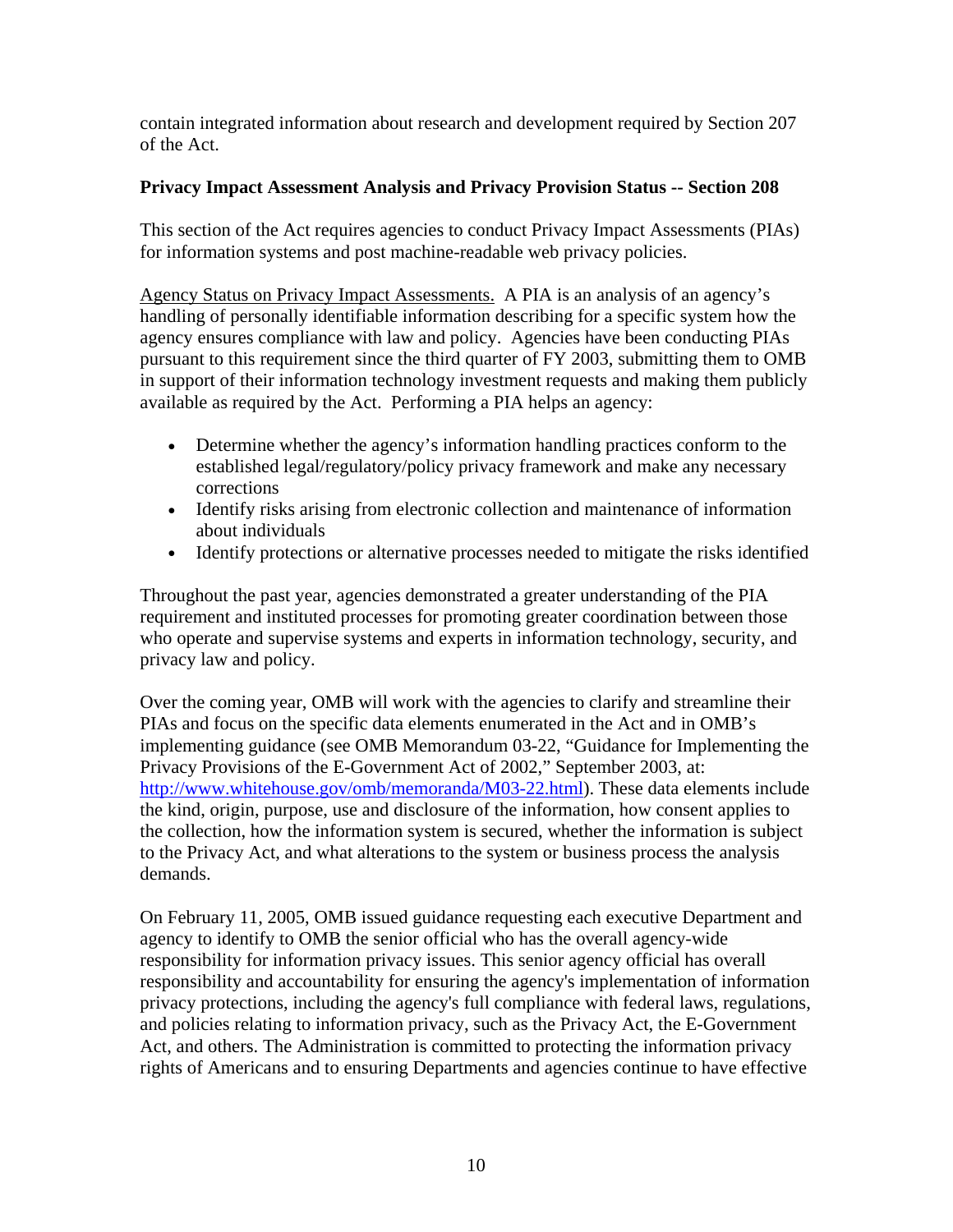information privacy management programs in place to carry out this important responsibility.

Agency Status on Persistent Tracking Technology.Persistent tracking technology refers to technologies (such as persistent cookies, web bugs, web beacons) permitting tracking, monitoring, or surveillance of a website visitor's activity beyond the immediate web session. Longstanding OMB policy prohibits the use of persistent tracking except for a compelling agency purpose and when authorized by the agency head or designee (see M-00-13, June 22, 2000).

OMB requires agencies to review annually and report their use of persistent tracking technology. Of the 67 departments and agencies from whom OMB expected reports, 59 have responded at this time. Of the 59 responding agencies, only seven are using persistent tracking technology. OMB is following up with those agencies who have not yet reported.

In all cases where agencies use persistent tracking, such use has been appropriately approved by the head of the agency, head of subordinate agency or CIO reporting directly to the agency head. As required by the Act, agencies provided to OMB the specific language used or citation to the required privacy policy informing the public about the application of tracking technology.

Machine readable privacy policies. Machine readable privacy policies are translated into a standard computer language readable by a web browser. Where a privacy policy is so translated, a visitor can set his web browser for a summary of the agency's information handling practices and determine whether to interact with the site.

Agencies have made good progress in this area. In the year covered by the previous E-Government Act report, only two agencies had implemented this requirement. In the year covered by this report, 26 agencies have implemented machine readable policies. OMB will continue to work with the remaining agencies on this issue.

## **Workforce Development -- Section 209**

The purpose of this section of the Act is to improve the skills of the Federal workforce in using information technology to deliver government information and services. The Act requires the Federal government to develop, establish, and implement:

- Policies to promote workforce development
- Uniform agency workforce assessments and gap analysis
- Information technology training programs
- Government information technology performance standards
- An information technology exchange program

Policies to Promote Workforce Development. Qualified Federal information technology project managers are essential to ensure projects are meeting cost, schedule, and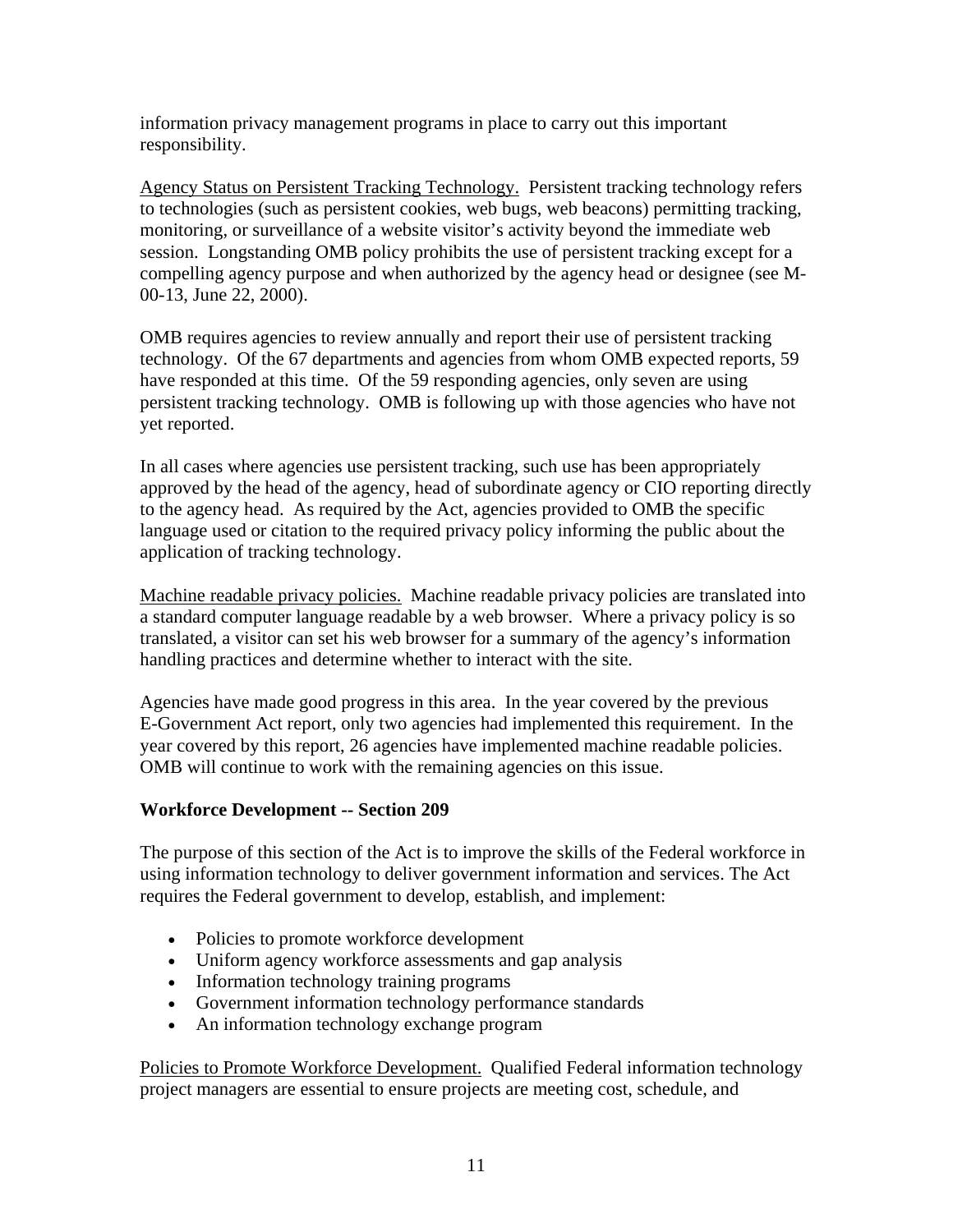performance expectations to deliver efficient and effective services to citizens. Last year, OMB worked with the Chief Information Officers (CIO's) Council to create Federal information technology project manager guidance. This guidance was issued to the agencies by the E-Government Administrator in July 2004 (see <http://www.whitehouse.gov/omb/memoranda/fy04/m04-19.pdf>).

The guidance required agencies to:

- Submit implementation plans to OMB
- Designate the project manager level necessary for each information technology investment, and
- Describe in each investment request the project manager's qualifications and the validation against the guidance

Based on agency reporting, as of September 2004, about 75 percent of the government's information technology project managers have qualifications validated against the criteria in the guidance, and plans are in place across government to ensure remaining project managers are trained and validated.

Standardized Agency Workforce Assessments. Section 209(b) calls for OMB, GSA, the CIO Council, and the Office of Personnel Management (OPM) to analyze the information technology and information resources management workforce needs of the Federal government through collecting and assessing information from the agencies. To accomplish this, in 2004 OPM and the CIO Council conducted the second governmentwide information technology workforce assessment. The assessment identified five critical information technology jobs -- IT Project Management, IT Security/Information Assurance, Customer Support, System Analysis, and Applications Software Management.

Agencies received the results of the assessment and are now working with OPM and the CIO Council to measure the gap between current workforce capabilities and future needs and to develop plans to meet their needs. After a preliminary review, the majority of agencies believe they can address these needs through training and not additional Federal employee resources.

Managing Governmentwide Information Technology Training Program.Section 209(b) also requires an assessment of the Federal government's current information technology training capabilities to ensure they meet current and projected needs. In July 2004, OPM published its Report to Congress on the "Establishment of a Government Information Technology Training Program"

(see [http://opm.gov/hrd/lead/pubs/ittpreport\\_07-04/ittpreportJuly2004.pdf\)](http://opm.gov/hrd/lead/pubs/ittpreport_07-04/ittpreportJuly2004.pdf).

OPM used the Clinger-Cohen Act Divisions D and E of Public Law 104-106 core competencies for the development of the report. The adequacy of existing governmentwide information technology training programs was reviewed and assessed. As required by the Act, this analysis establishes a baseline for OPM's tracking of information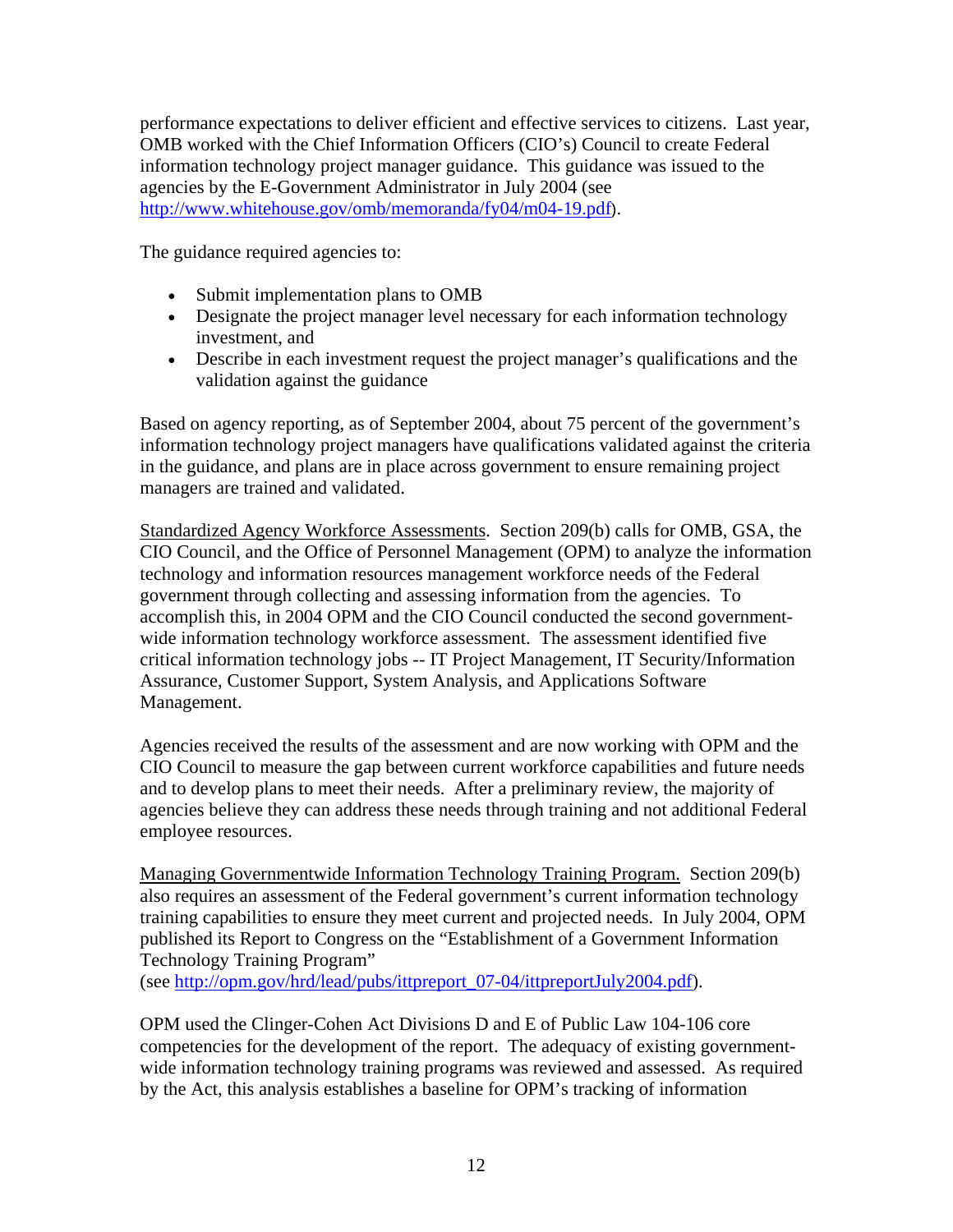technology and information resources management training availability and adequacy across government.

OPM recommended a government-wide information technology training framework using the IT Workforce Development Roadmap (a self-assessment skills toolkit) (see [http://itroadmap.golearn.gov](http://itroadmap.golearn.gov/)). The framework supports the OPM requirement to assist agencies in establishing and operating information technology training programs consistent with requirements in 209(b). Agency use of this framework enables the workforce to assess their needs and to obtain necessary skills to improve their ability to achieve mission objectives and program goals. The information technology training framework fosters the development of highly skilled information technology workers to better deliver essential information and services to the American people. On January 31, 2005, OPM issued "Information Technology (IT) Training Program Guidance." This memorandum provides guidance to assist agencies in meeting these responsibilities, in accordance with the general framework.

Government Information Technology Performance Standards. Section 209(b) also requires OPM to issue policies to promote the use and development of performance standards for training and uniform implementation of this subsection by Federal agencies. OPM developed guidance in coordination with the CIO Council prior to its January 31, 2005 publication to Chief Human Capital Officers.

Implementation of the Information Technology Exchange Program. Another requirement of Section 209(b) is the publication of regulations for the Information Technology Exchange Program and reporting to Congress agencies' use of the exchange programs. On January 15, 2004, OPM published proposed regulations to implement an Information Technology Exchange Program. OPM has completed analysis of comments received from the public on the proposed program regulations and plans to publish the final regulations in the Federal Register in early 2005.

The Program's semi-annual status report to Congress highlight:

- Publication of the proposed program regulations (January 15, 2004), which received favorable comments overall;
- Implementation plans will:
	- − Be coordinated with the CIO Council and with private information technology industry associations, and
	- − Include posting of a question and answer sheet about program implementation when regulations are finalized;
- Links between the program as a training and development opportunity within the government-wide framework published in the OPM report, "Establishment of a Government-wide IT Training Program."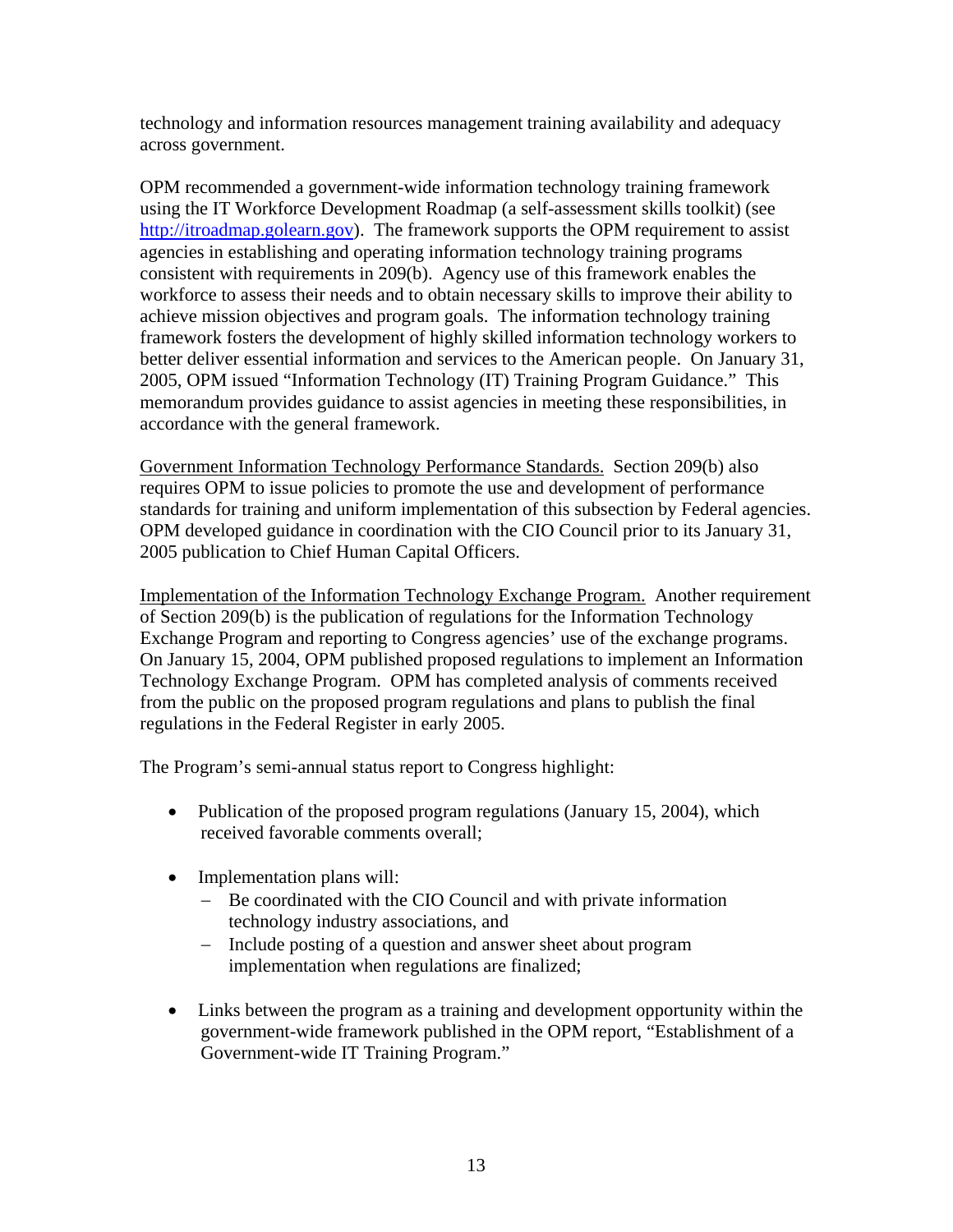Agency Implementation of Section 209. Agencies were asked to report to OMB on their use of training plans and their integration of information technology plans into their overall human capital planning and training programs. Based on agency responses, agencies are making progress to meet their Section 209 responsibilities. Agency responses indicate:

- coordination and cooperation between Chief Human Capital Officers and Chief Information Officers to better use information technology project management skills across organizations and initiatives.
- inclusion of the government-wide Information Technology Workforce Capability Assessment Survey data to agencies' succession planning.
- reference to OPM's report, "Establishment of a Government-wide IT Training Program," as the basis for selecting training to fill current workforce gaps, especially in the information technology project management arena.
- recognition of human capital planning efforts as a way to ensure the Federal government has sufficient highly qualified information technology professionals to deliver services to citizens, businesses, and government entities effectively and in direct alignment with the agency mission.

## **Integrating Reporting and Pilot Projects – Section 212**

OMB seeks to improve the exchange and use of data between multiple information technology systems, a concept termed "interoperability." Section 212 has as its purposes enhancing interoperability; assisting the public in electronically submitting electronic information to agencies; and enabling people to integrate information from different agencies. Each of these purposes is being addresses through the development and implementation of the Federal Enterprise Architecture (FEA) program.

The major elements developed to date as part of the FEA are:

- A series of reference models providing a common framework (available at [www.egov.gov\)](http://www.egov.gov/),
- A policy requiring agencies to link investment with the reference models to help identify commonality,
- An Enterprise Architecture assessment model and process to help agencies improve the quality of their Enterprise Architectures.

Agencies are now using the FEA and its five supporting reference models (Business, Performance, Service, Technical and Data) to develop their budgets and set strategic goals. The FEA is also becoming the "common language" when disparate agencies partner to develop common processes.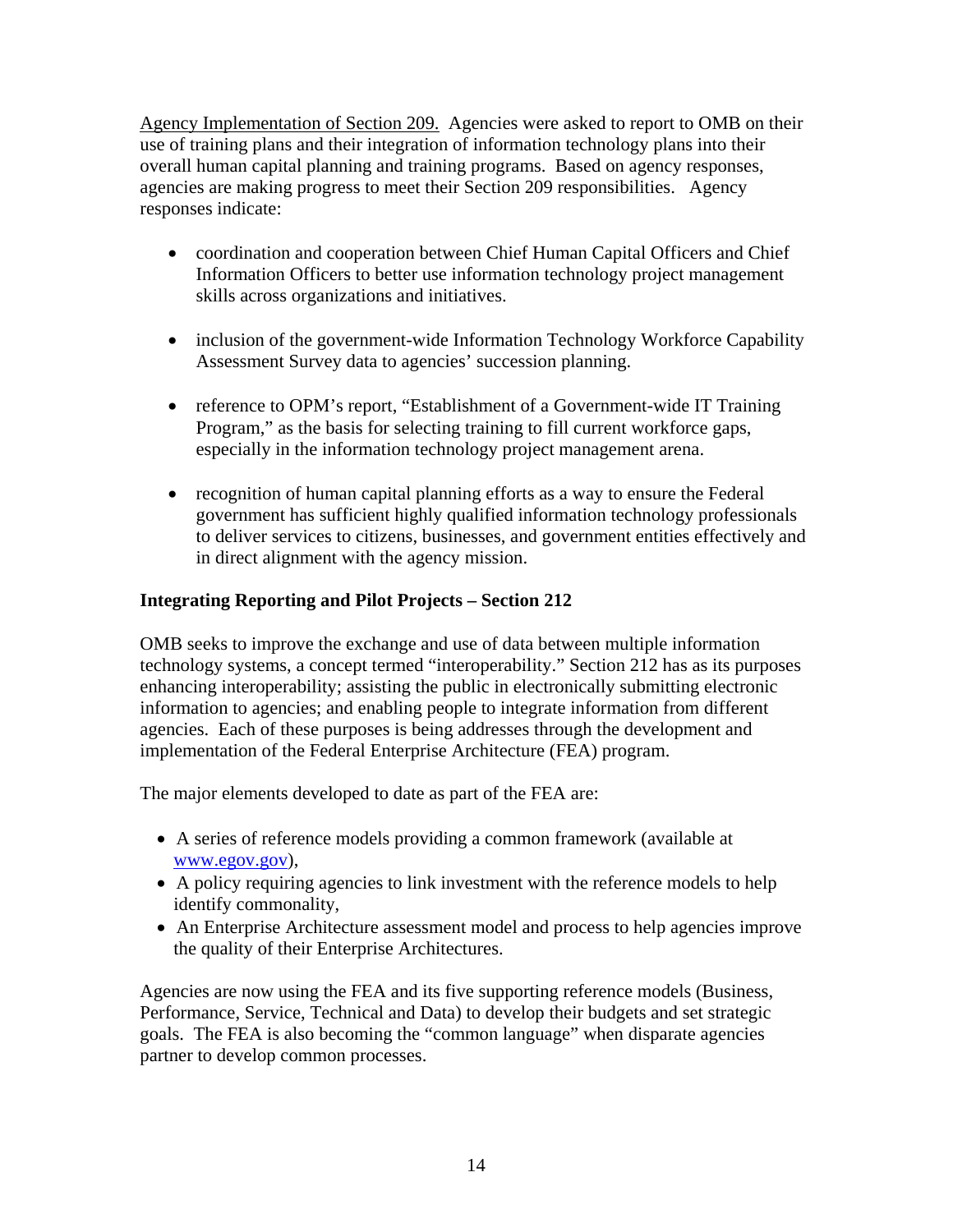In 2004, OMB assessed each agency's Enterprise Architecture using the Enterprise Architecture assessment model. The results of OMB's assessments were provided to each agency to serve as a baseline from which OMB will measure agency progress in 2005 and beyond. OMB officials visited each agency to discuss the results of their assessment and how each agency can also use the model to measure their progress against OMB's rating.

Using the FEA, OMB identified five common functions used in most agencies. By consolidating these functions, known as lines of business, the Federal government can improve services and deliver substantial savings. The line of business initiatives could save \$5 billion across the Federal government over the next 10 years.

In February 2004, OMB launched the first set of lines of business:

- Financial management
- Human resources management
- Grants management
- Case management
- Federal health architecture

Interagency task forces identified common solutions for each line of business and submitted a business case to OMB. Each business case was reviewed and the results allowed OMB to identify candidates for shared service centers or centers of excellence. These centers will provide government-wide services in the areas of human resources and financial management thereby improving government efficiency through consolidated operations while improving system interoperability and streamlining data collection. Agencies will begin moving to the new centers in late FY 2005 and FY 2006.

## **Community Technology Centers and Online Tutorial – Section 213**

This section of the Act requires OMB to conduct a study and submit a report to Congress by April 17, 2005 evaluating the best practices of community technology centers who have received Federal funds and to identify methods for such centers, public libraries, and other institutions to expand computer and Internet access to the public. OMB is leading this effort with the Department of Education, the Institute of Museum and Library Sciences, the General Services Administration, and other relevant agencies, with appropriate cooperation from the legislative branch's Government Printing Office.

The Interagency Committee on Government Information is developing an online tutorial pursuant to section 213 of the E-Government Act and the Act does not establish a deadline for completion. The tutorial will aid users in accessing government information and will place it on the Federal Internet portal (Firstgov.gov) and other Federal agency public websites as appropriate.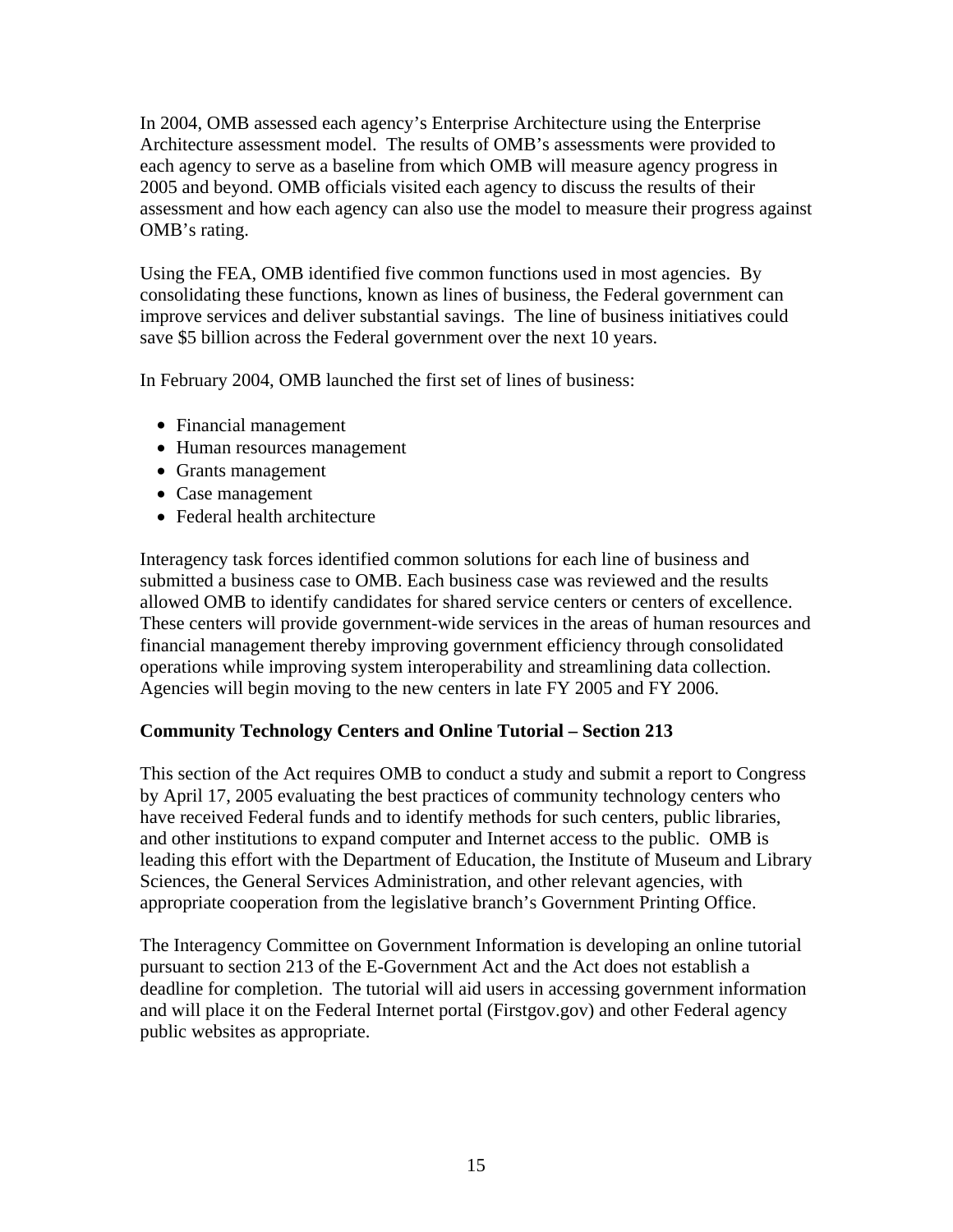## **Use of Information Technology to Enhance Crisis Management – Section 214**

Section 214(b) of the Act requires the Administrator of the Office of E-Government and Information Technology, in consultation with the Federal Emergency Management Agency to ensure a study is conducted, and report on the findings and recommendations, on using information technology to enhance crisis preparedness, response, and consequence management of natural and manmade disasters. Specifically, the study should address the following two items:

- A research and implementation strategy for effective use of information technology in crisis response and consequence management, including the more effective use of technologies, management of information technology research initiatives, and incorporation of research advances into the information and communications systems of Federal, State, and local agencies responsible for crisis preparedness, response, and consequence management; and
- Opportunities for research and development on enhanced technologies into areas of potential improvement as determined during the course of the study.

While an initial study on the use of information technology to enhance crisis preparedness, response, and consequence management of natural and manmade disasters was completed in early 2003, it did not include a research and implementation strategy and future opportunities for research and development. Therefore, a new study designed to address the requirements in the Act was initiated in February 2005. Phases of the study are:

- Phase I will be completed by September 30, 2005, and will examine opportunities for more effective use of technologies, including management of information technology research and development opportunities, and explore options for managing this research and transitioning results into operational systems.
- Phase II will be completed by April 30, 2006, and will address the development of research and provide an implementation roadmap with associated findings and recommendations. At the end of this phase, OMB will submit a report to the Committee on Government Affairs of the Senate and the Committee on Government Reform of the House of Representatives.

The Act also charges the Administrator of the Office of E-Government and Information Technology to report to Congress on other activities furthering the goal of maximizing the utility of information technology in disaster management. In 2001, the President launched two critical government-wide initiatives to directly improve the ability of our nation's first responders to communicate and share information at all levels of government. These initiatives, Disaster Management and SAFECOM, have been working to leverage information technology and develop standards to improve information sharing and communications for the nation's public safety community. Both of these initiatives are led by the Department of Homeland Security, are supported by other Federal agencies with responsibilities in this area, and partnered with state, local, and tribal organizations.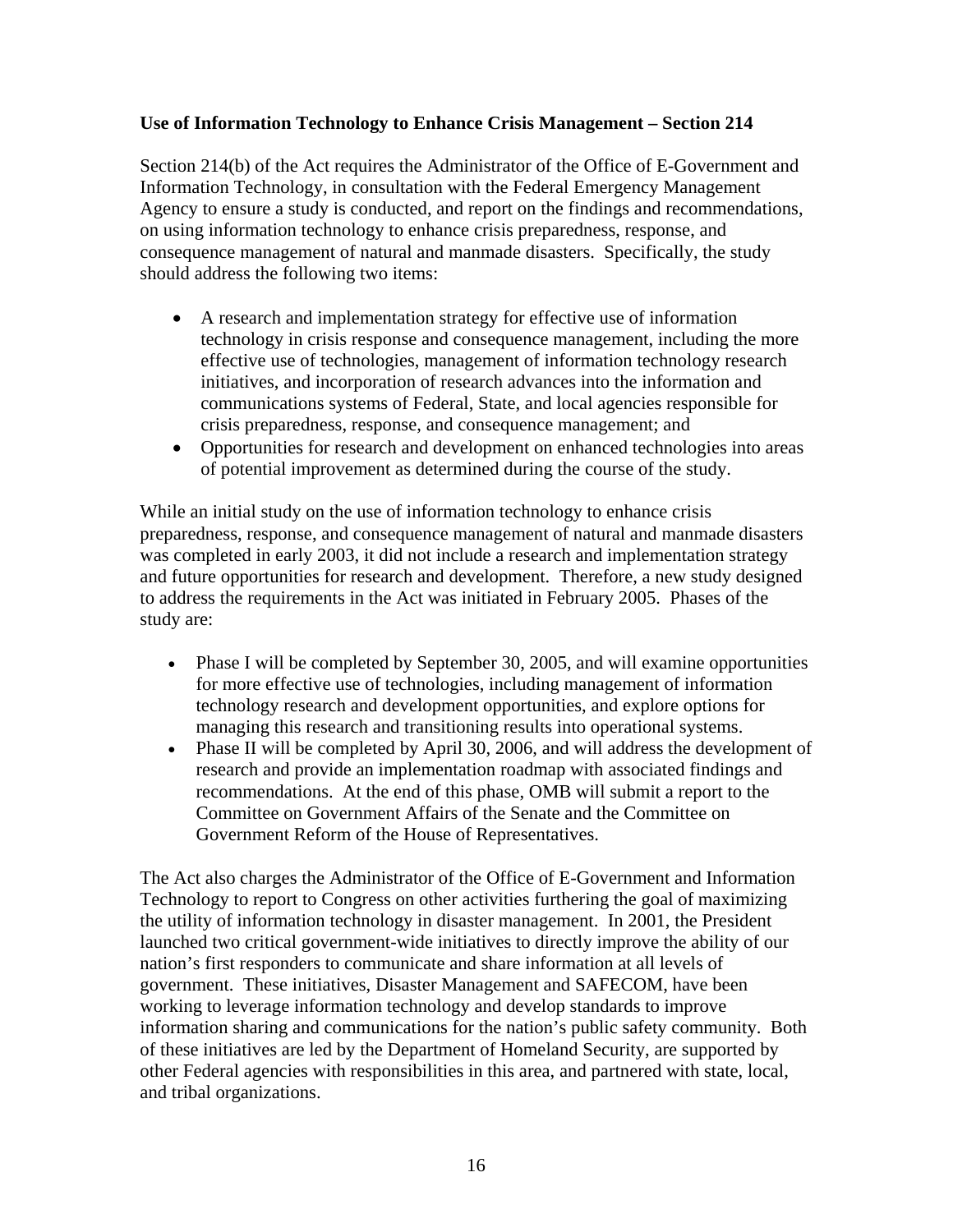#### Disaster Management Initiative

The Disaster Management initiative provides three critical services to first responders and citizens:

- One-stop access through the disasterhelp.gov portal for all Federal disaster management-related information, services, and planning and response tools making it easier to find disaster assistance information;
- Standards to share emergency response information across disparate third party software packages and between organizations, regardless of the source or type of information; and
- An interoperable disaster management tool to assist first responders in preparing for and responding to a disaster. This tool promotes information sharing among the public safety community and between local, state, and Federal governments.

As the diagram below highlights, there are currently over 1,031 user groups in 50 states and Washington, DC, using this tool and it has been used to respond to over 40 realworld incidents, including Hurricane Isabel in September 2003 and the California wildfires. There are also over 34,000 registered users of the disasterhelp.gov portal who look to the portal not only to get the latest updates on incidents across the nation, but also for authoritative sources of disaster preparation, mitigation, and recovery information.

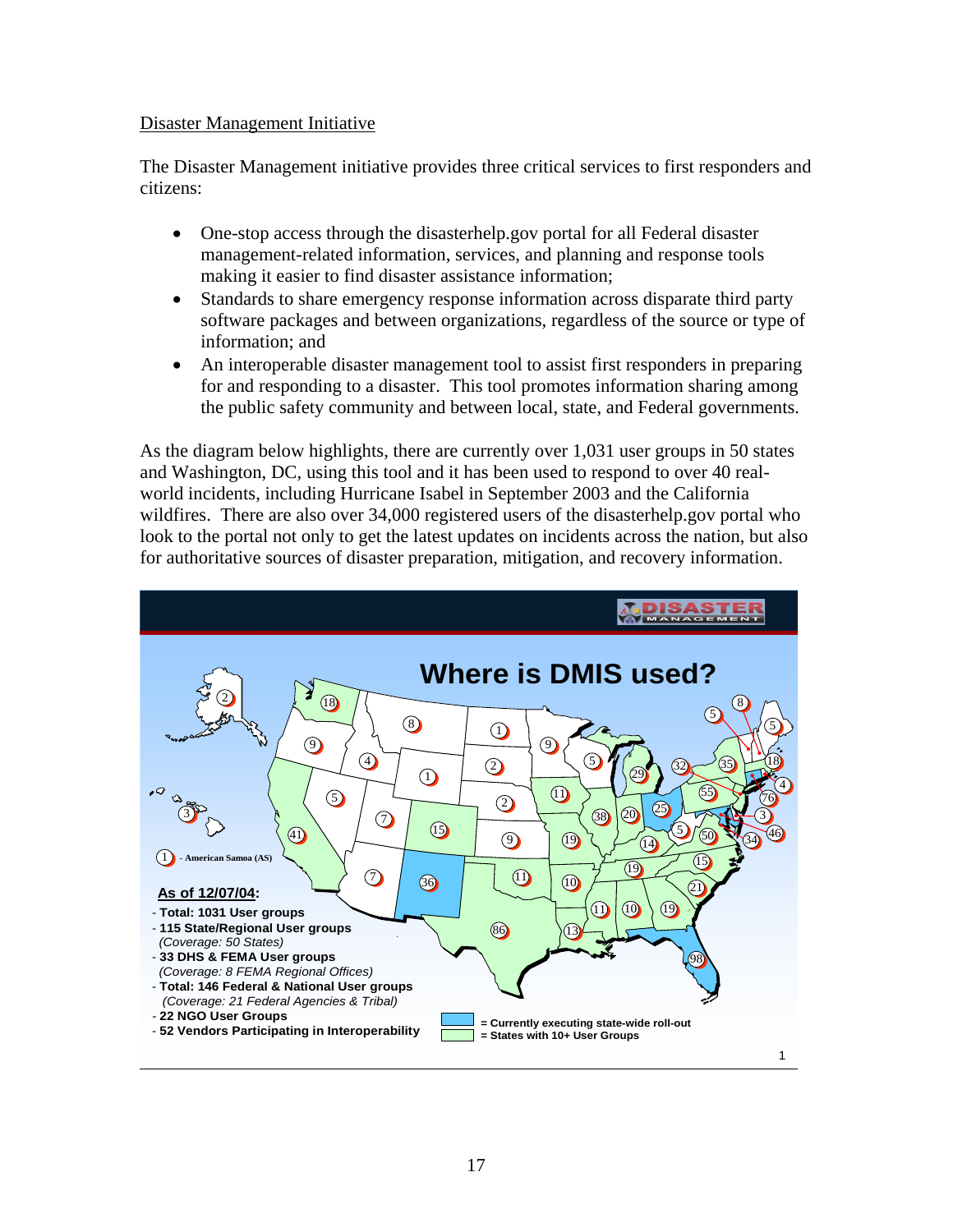#### SAFECOM Initiative

The other initiative, SAFECOM, partners with Federal agencies, state and local, public safety organizations, and industry to improve interoperable wireless communication and information sharing across all levels of government so public safety officials can communicate and share information as they respond to emergencies. The three objectives of this initiative are to:

- Develop standards to promote wireless interoperability;
- Develop a national architecture to assist in the progression towards wireless interoperability; and
- Coordinate the Federal government's wireless interoperability investments.

SAFECOM is working with existing federal communications initiatives and key public safety stakeholders to address the need to develop better technologies and processes for the cross-jurisdictional and cross-disciplinary coordination of existing systems and future networks. The scope of this community is broad. The customer base includes over 50,000 local and state public safety agencies and organizations. Federal customers include over 100 agencies engaged in public safety disciplines such as law enforcement, firefighting, public health, and disaster recovery.

To ensure more consistent Federal support, SAFECOM developed grant guidance for public safety interoperability equipment grants to local, tribal, and State organizations. This guidance has been incorporated into existing grant requirements within DHS and DOJ agencies. Additionally, SAFECOM worked with the public safety community to complete a common statement of requirements. From this baseline, further prioritization for standards development as well as progress toward a national architecture will continue.

## **Conclusion**

This report describes a number of FY 2004 activities to expand electronic government and also meet the specific requirements of the E-Government Act.

We led many initiatives to encourage contractor and government innovation and excellence when developing and enhancing E-Government services and processes. For example, OMB launched the lines of business initiative. For these common business solutions, OMB established inter-agency taskforces to develop common approaches and target architectures for service delivery in the areas of financial management, human resources management and grants management.

To identify innovative approaches and effective practices, the Administrator of the Office of E-Government and Information Technology and GSA held a Government-Industry Day convening interested parties in industry. Following the Government-Industry Day, GSA released requests for information to gather more detail on proposed innovations. The line of business task forces reviewed and analyzed each response helping frame their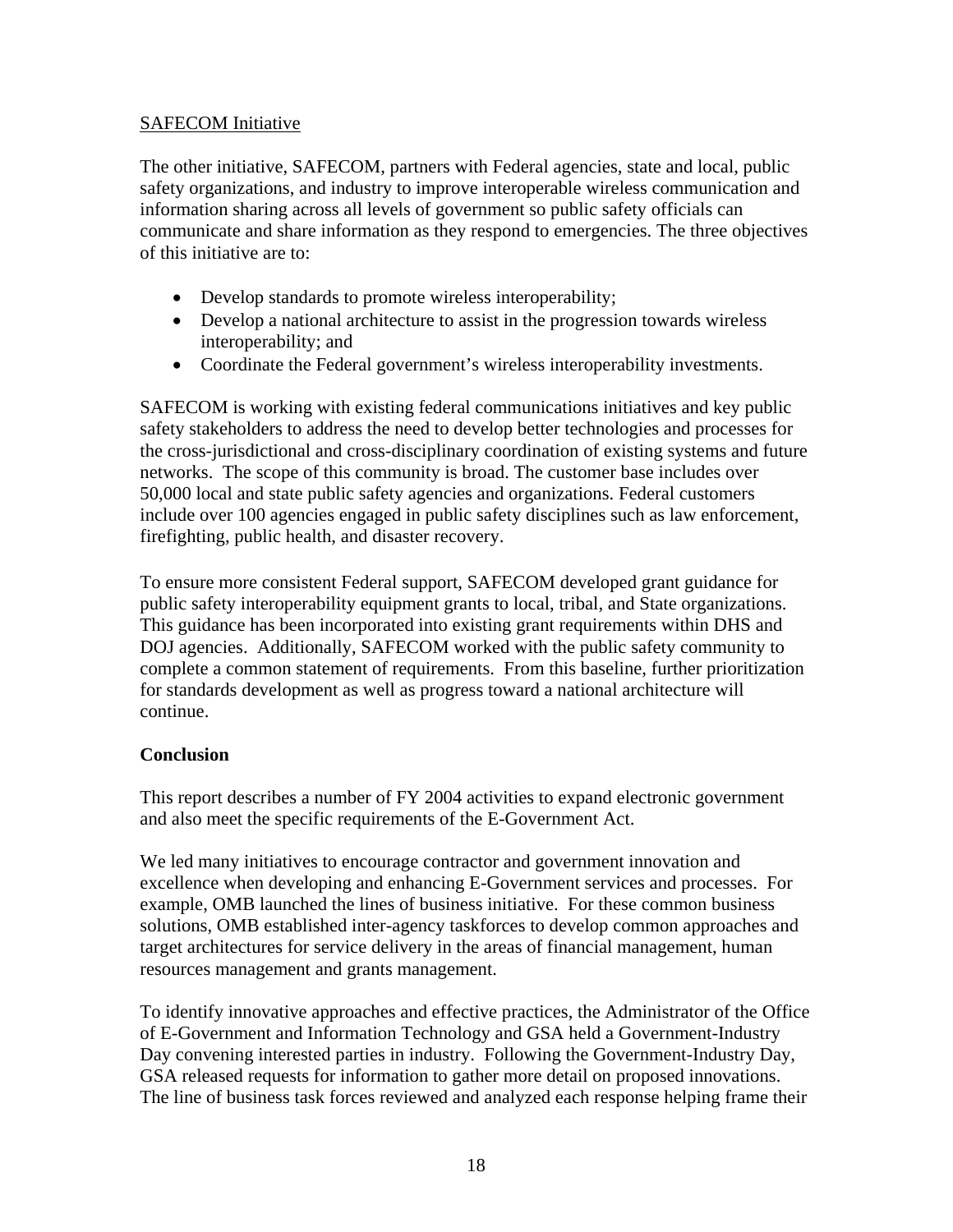proposed approaches in each of the three areas. The requests for information are available at www.Fedbizopps.gov.

In addition to the line of business activities, in FY 2004 several other E-Government initiatives issued requests for information to also identify innovative approaches. For instance, the Case Management line of business hosted a "Government Industry Day" and asked industry for product and process descriptions to help the Departments of Justice, Homeland Security, and other investigative agencies to merge existing systems into a single case management architecture for use throughout the Federal government.

Additionally, the Health Information Technology initiative led by the Department of Health and Human Services issued a request for information to inform policy discussions about possible methods to promote cross-government and private sector interoperability. Greater interoperability will improve the exchange of health information during deployment and operations of health information systems. As a result, an interoperable health information technology infrastructure will improve the quality and efficiency of health care.

Finally, the Business Gateway initiative issued a request for information to encourage innovative ways for government-wide forms processing. The request asked for information regarding industry's capability and interest in implementing publicly accessible, online forms processing to permit greater electronic interaction with the government.

Recognizing the value of private sector capabilities, OMB established "Vendor Day," a monthly all-day information exchange between interested vendors and OMB officials. This day allows the private sector to present innovative approaches to improve the use and delivery of information and services throughout the government and to the public.

To further identify unique and effective approaches to electronic information and service delivery and information technology management, OMB participated in several international conferences related to E-Government including the North American Day, the Asia-Pacific Economic Cooperation High Level Symposium on E-Government, and the Organization for Economic Co-operation and Development  $4<sup>th</sup>$  Symposium on E-Government. Through our participation in these conferences, OMB gained experience and insight into the international community's implementation of E-Government.

As described throughout this report, the Federal government made significant progress in implementing the requirements of the E-Government Act and moved far beyond those specific requirements. Innovation is integral to and demonstrated throughout the Administration's E-Government program in a cost-effective manner.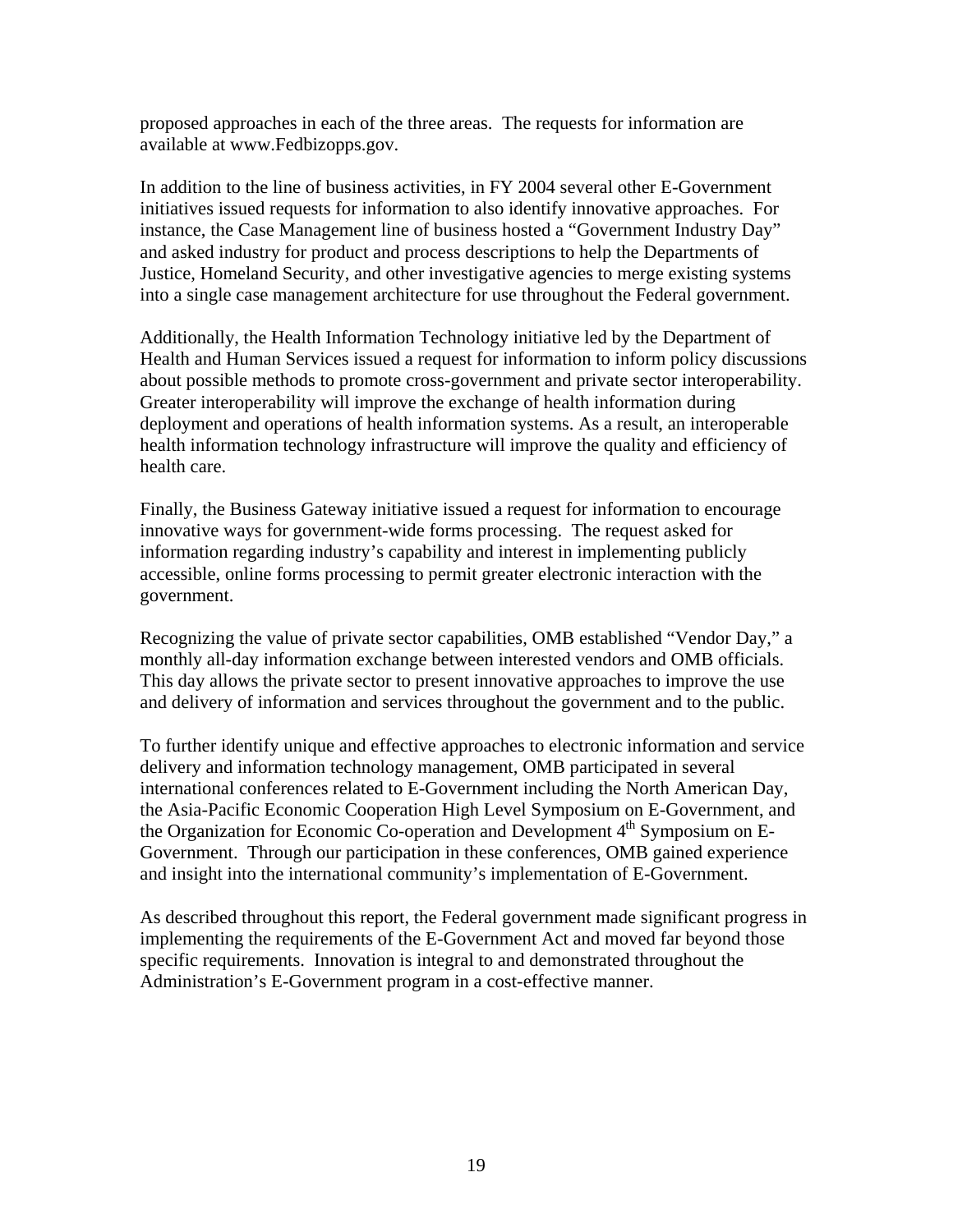## <span id="page-19-0"></span>**SECTION II: HIGHLIGHTS OF INDIVIDUAL AGENCY INTERNAL E-GOVERNMENT ACTIVITIES**

This section of the report summarizes and highlights agency specific E-Government activities. More detailed information is located on each agency's website.

#### **Department of Commerce:** [http://www.commerce.gov](http://www.commerce.gov/)

Each day an average of six million citizens visit the Department of Commerce (DoC) National Oceanic and Atmospheric Administration's (NOAA) main National Weather Service website (http://weather.gov, and also www.nws.noaa.gov) and supporting websites. These sites allow users to find their local forecast by city and state. During a 45-day period starting in August 2004, National Weather Service websites, including the website of the National Hurricane Center (http://www.nhc.noaa.gov), received more than 1.5 billion hits as Hurricanes Charlie, Frances, Ivan, and Jeanne came ashore in the southern states. As a result, DoC moved from  $70<sup>th</sup>$  to  $15<sup>th</sup>$  in the world on the entire Internet for the month of September 2004 for unique visitors on the web.

During 2004, the National Weather Service surveyed more than 12,000 citizens about their use and satisfaction of the weather.gov web portal site. More than 75 percent of survey respondents reported an overall satisfaction level of seven or higher on a scale of 10, with 10 being highest. A large number of Federal, State, and local government partners use data from the website. One such example is the map displaying active watch/warnings in daily briefings to the Director of Federal Emergency Management Agency. Weather.gov supports a number of National Weather Service Government Performance and Results Act goals as a dissemination platform for watches, warnings, and alerts. Citizen phone calls into local National Weather Service offices have been reduced by approximately half since NOAA began putting weather information on the Internet. This equates to a cost avoidance of about \$3 million per year. Additionally, the reduced workload at the local offices allows forecasters to focus better on forecasting.

All Commerce operating units make information available in hard copy format, over the telephone, by facsimile, and by CD-ROM for customers who may not have access to the Internet. Specifically, NOAA makes its observations, forecasts, and warnings available through NOAA Weather Radio and through a wide range of communication channels to the media in real time.

## **Department of Defense:** [http://www.dod.gov](http://www.dod.gov/)

The Department of Defense (DoD) is an active member of the multi-agency team responsible for executing complex, government-wide licenses for software. The E-Government initiative, SmartBUY, is based in part on DOD's success with its Enterprise Software Initiative which has yielded over \$2 billion in cost avoidance for the Department since 1998.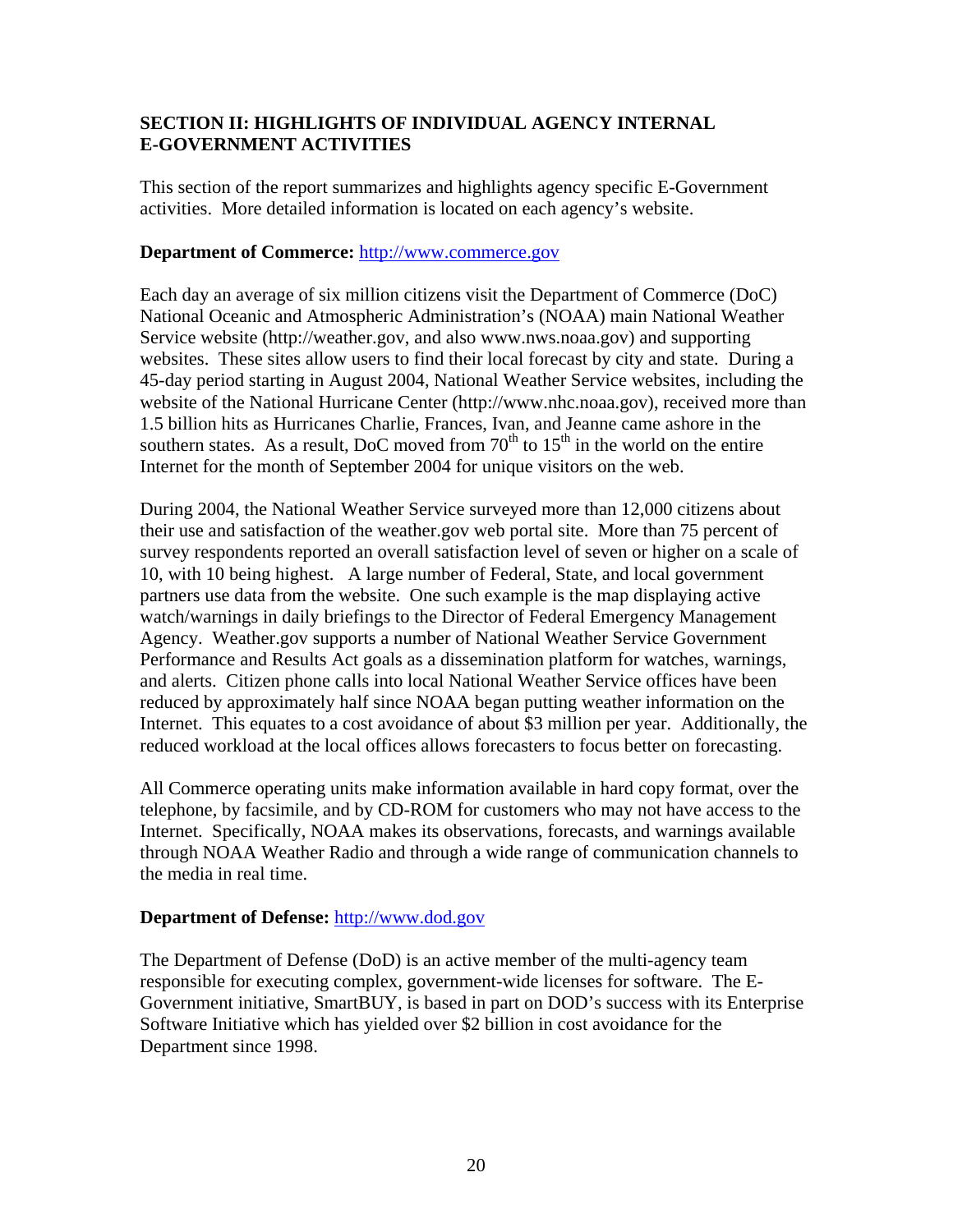The Interim Voting Assistance System, a voluntary program implemented in September 2004, allowed eligible absentee voters to request and receive their absentee ballots via the Internet from the www.myballot.mil website. In 2004, 108 counties in nine states participated and by the end of the election, 30 counties in those states had actually received ballot requests, processed the requests and delivered ballots to uniformed and overseas absentee voters. The email option was especially beneficial to those citizens in remote areas who could not rely on the mail service to receive and vote absentee ballots by close of polls on Election Day.

Under the Federal Voting Assistance Program, the Department, seven volunteer states and 50 counties developed a web-based registration and voting system for use in the 2004 elections. The Program also enhanced its website resources for uniformed and overseas citizens and the states. The website contains information on all voting assistance programs (e.g., Get-Out-the-Vote Campaign, the Ombudsman Service, the Electronic Transmission Service, and the State Legislative Initiatives Program), and all voting assistance forms and publications can be viewed on or downloaded from the website. The voting assistance program's website had 1,943,105 accesses for the five-week period ending October 31, 2004, and a total of 7,772,628 accesses since November 2003. Finally, the voting assistance program inaugurated an E-Learning initiative which provides Voting Assistance Officers with a complete online training package for Military and civilian Federal employees similar to the voting assistance program workshops provided world-wide.

#### **Department of Education:** [http://www.ed.gov](http://www.ed.gov/)

The Department of Education (ED) continues to offer and enhance the "FAFSA on the WEB" (the Free Application for Federal Student Aid on the Web), which offers electronic financial aid applications to the public. Cost savings have been identified in such areas as reduced paper processing, reduced printing and mailing costs, and lower software development and maintenance costs to the web products. As a result, Federal Student Aid-wide savings for these items amounted to over \$23 million for FY 2003 as compared to FY 2002. In addition, Federal Student Aid constituencies can access any one of several websites developed and maintained to receive real-time information on issues impacting student aid.

Partners with the Federal Student Aid initiative involve the State and local education agencies, and includes colleges, universities, and other post-secondary institutions. The Department continues to focus online services to customers, expanding public access to grants, loans, and research information through improvements in electronic transactions.

As part of ED's strategic objectives, burden hours associated with information collections are tracked.

100 percent of the Department's Title IV loan programs provide online capability. Not only are eligibility applications for Federal Student Aid available online, students and parents can also complete and sign loan applications and promissory notes online.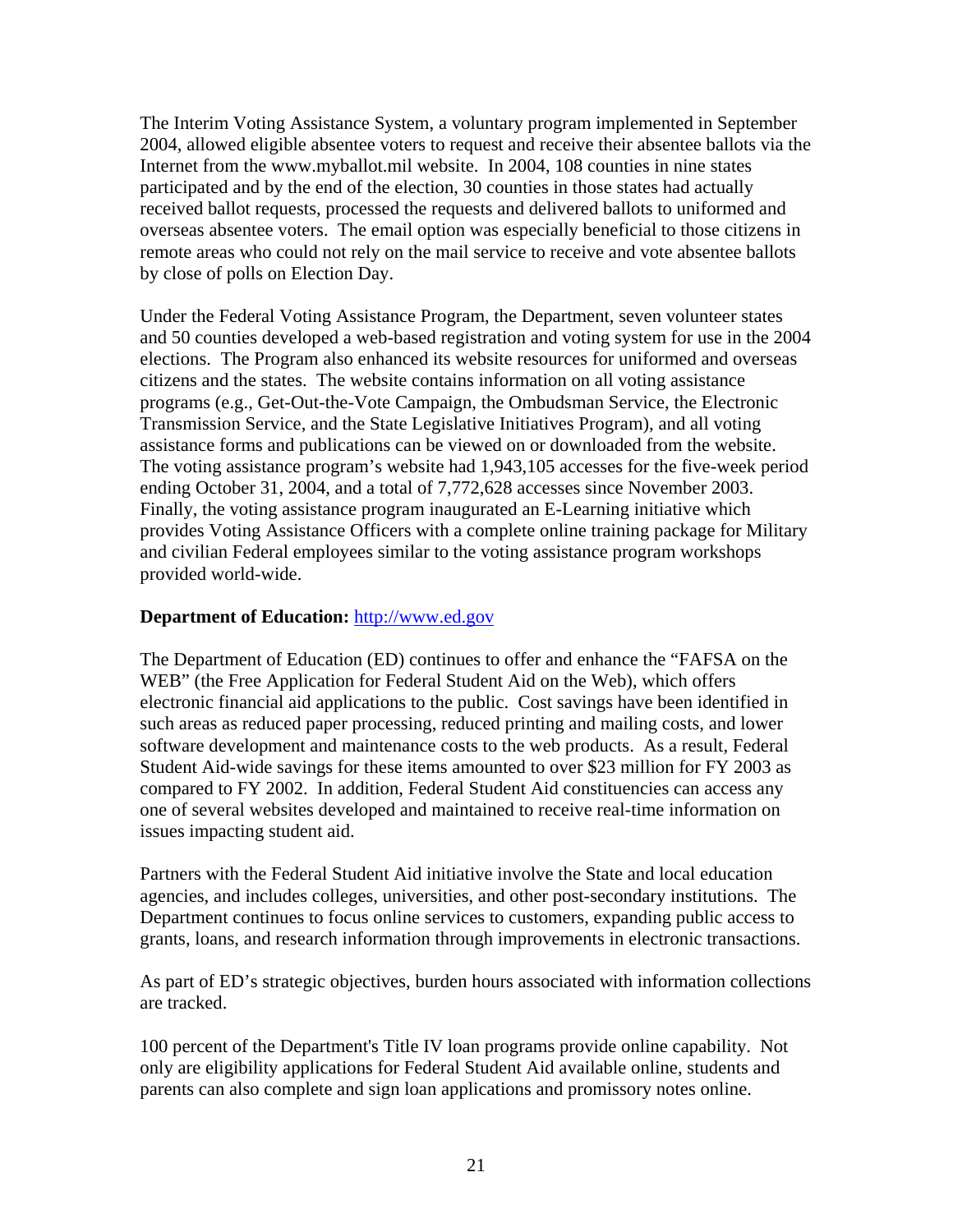Financial aid information and application services are not diminished for the public who do not have access to the Internet. The student aid awareness division is devoted to activities specifically designed to increase participation in the financial aid programs by low-income individuals and those most likely not to have Internet access. Publications about the financial aid programs and paper applications continue to be developed and made available each year. Agencies, organizations, high schools, and higher education institutions order financial aid publications and applications for their constituents by contacting the EdPubs center. In the current cycle, approximately three million paper applications will be processed.

#### **Department of Energy:** [http://www.energy.gov](http://www.energy.gov/)

The Department of Energy's (DoE) Integrated Management Navigation System (I-MANAGE) Standard Accounting and Reporting System and Standard Budget System will offer the Department a modern, comprehensive and responsive financial management system to electronically integrate budget formulation, budget execution, financial accounting, financial reporting, cost accounting, and performance measurement. These systems, along with the I-MANAGE Data Warehouse, will provide critical strategic support for the DoE mission as the solution for financial, operational and reporting requirements to enhance accountability and improve decision-making.

The Department's legacy systems are outdated and require specialized programming efforts in order to meet budgeting and financial reporting requirements. These systems have varied formats, are disparate, paper intensive, and not accessible to all stakeholders who require the information. Replacing the paper-based reporting functions and manual processes will result in reduced costs and more efficient operations. The Department plans to eliminate all non-integrated, redundant Program Office budget and financial systems by the end of FY 2006.

Implementation of the I-MANAGE investments will occur over a 10 year life cycle and provide significant benefits. Benefits include savings associated with Federal and contractor processes, reduced operating and maintenance costs as redundant systems are eliminated, avoidance of future system maintenance and upgrade costs with the elimination of the redundant systems and access to corporate financial information for better decision-making.

## **Department of Homeland Security:** [http://www.dhs.gov](http://www.dhs.gov/)

The US Coast Guard (USCG) continues to work closely with the National Association of State Boating Law Administrators in enhancing and implementing a system to manage accident report data electronically. Such applications as *The Boating Accident Report Database (BARD) System*, designed to afford all states and territories the opportunity to automate the collection, management, and analysis of recreational boating accident information, reflect the Department's commitment to data sharing. The latest version of BARD (BARD-Web) at <https://bard.cns-inc.com/> provides all 56 reporting jurisdictions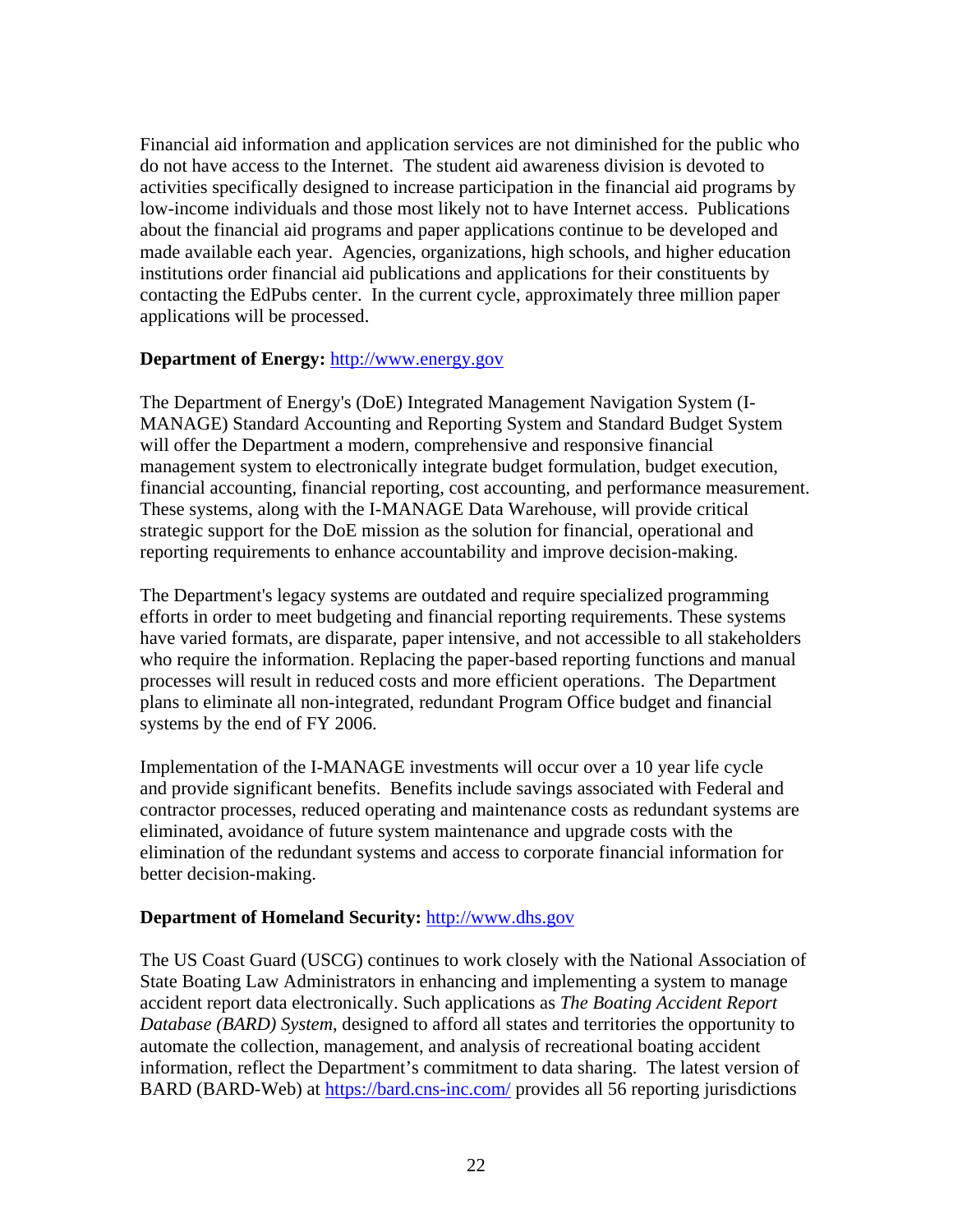with an Internet application to input accident report data, perform queries, and generate statistical reports. The vision for BARD-Web is an information system used by accident investigators to input data at the scene of an accident where data is quickly disseminated and used by state agency personnel to improve the safety and security of our nation's recreational boaters.

Two E-Government initiatives at the Transportation Security Agency (TSA) are the Performance Measurement Information System (PMIS) and the Performance Information Management System (PIMS). Both systems are deployed enterprise-wide at all federalized airports as well as headquarters locations. Capabilities delivered through these applications include:

- A flexible and responsive platform to capture and report TSA performance data in a timely manner from across the organization, with necessary security and data quality controls.
- The delivery of integrated performance data to decision makers at multiple levels within the organization.
- The expansion of the public's access to agency information through the provision of collected data (e.g. wait times).

The Performance Measurement Information System (PMIS) and the Performance Information Management System (PIMS) facilitate integration of information and information sharing across the TSA, and allow for flexible, near real time collection of data. The performance data is delivered to decision makers at various levels as well as the traveling public, resulting in higher customer satisfaction.

## **Department of Health and Human Services:** [http://www.hhs.gov](http://www.hhs.gov/)

The National Health Service Corps (NHSC) Loan Repayment and Scholarship Programs are administered by the Health Resources and Services Administration (HRSA) to provide scholarships and the repayment of student loans in exchange for health care services in underserved communities. During FY 2004, HRSA made steady progress in development to enable electronic support for the NHSC Loan Repayment and Scholarship programs through a web-based transaction system.

In FY 2003, 98 percent of the 7,821 applications received for the Nursing Loan Repayment System were submitted on the web with an increase of nine percent in FY 2004. Similar results are expected as the other NHSC components are available online. The ability to apply for these programs through the web remains a high priority for HRSA, and is vital to increase access to these programs.

The NHSC program contributes to HRSA's ability to meet strategic goals of improving access to health care by increasing number of applications and the number of available sites. FY 2005 benefits, from HRSA's E-Gov efforts with the NHSC programs include the following: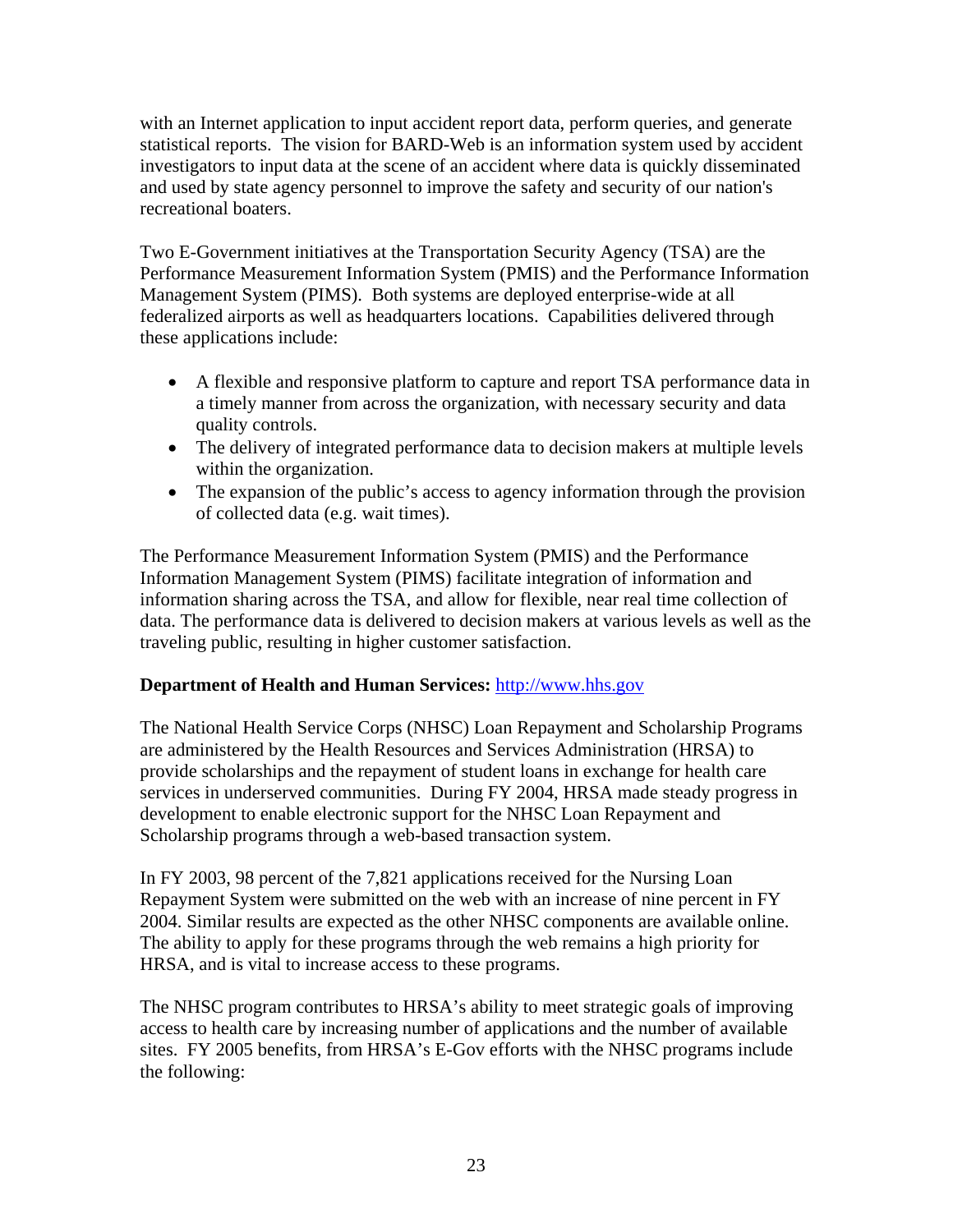- Increased public exposure with web access provides exposure to a greater pool of applicants and ensures a full complement of funded positions can be filled each year.
- Simplified application process with user-friendly web interfaces results in a reduction of time and effort needed by applicants to apply.
- Shortened cycle time and internal review with automated support for the selection and review process allows HRSA staff to handle a greater number of applications in a reduced time frame.
- Improved customer relationships with increased support for online administrative interactions between scholars and loan re-payers, health center grantees, and HRSA.
- Improved ability to match deployment of the National Health Service Corps with available opportunities and needs.

Continued automation of NHSC programs will include tracking scholarship and loan repayment applicants/awardees, scholarship benefits, designated communities, health care delivery sites, service commitment, paying for or reimbursing expenses associated with a clinician's education in exchange for service, and identifying eligible sites within Health Profession Shortage Areas. Anticipated improvements via electronic data collection and information integration will allow HRSA to meet the President's Five-Year Growth Initiative targets of broadening access to health care services for the underserved by an additional 1,200 new and expanding sites and serving 6.1 million more patients by 2006.

## **Department of Housing and Urban Development:** [http://www.hud.gov](http://www.hud.gov/)

The Federal Housing Administration Connection (FHAC) is an Internet-based system which allows Federal Housing Administration (FHA)-approved lenders to have real-time access to several FHA systems over the Department of Housing and Urban Development's (HUD) Internet for the purpose of originating and servicing FHA loans. FHAC processed 1.4 million FHA loans last year with a total value of over \$180 billion. There are currently 9,000 lenders and 90,000 Federal Housing Administration Connection users. The system is used by other agencies to access:

- Credit Alert Interactive Voice Response System (CAIVRS) CAIVRS is accessed for Federal debt related credit checks; and
- Pay.gov This year, HUD also implemented lender recertification payments using Pay.gov's electronic payment system, as a speedier and more efficient method of collecting fees at the Office of Lender Approval. Pay.gov reduces processing costs for HUD, because the Department of Treasury (Treasury) provides these transaction services free of charge. HUD anticipates saving one dollar for every form and collection authorization received in electronic format.

CAIVRS is a HUD-initiated Federal government interagency shared database used to alert participating Federal lending agencies when an applicant for credit benefits has a Federal lien judgment or a Federal loan which is currently in default or foreclosure.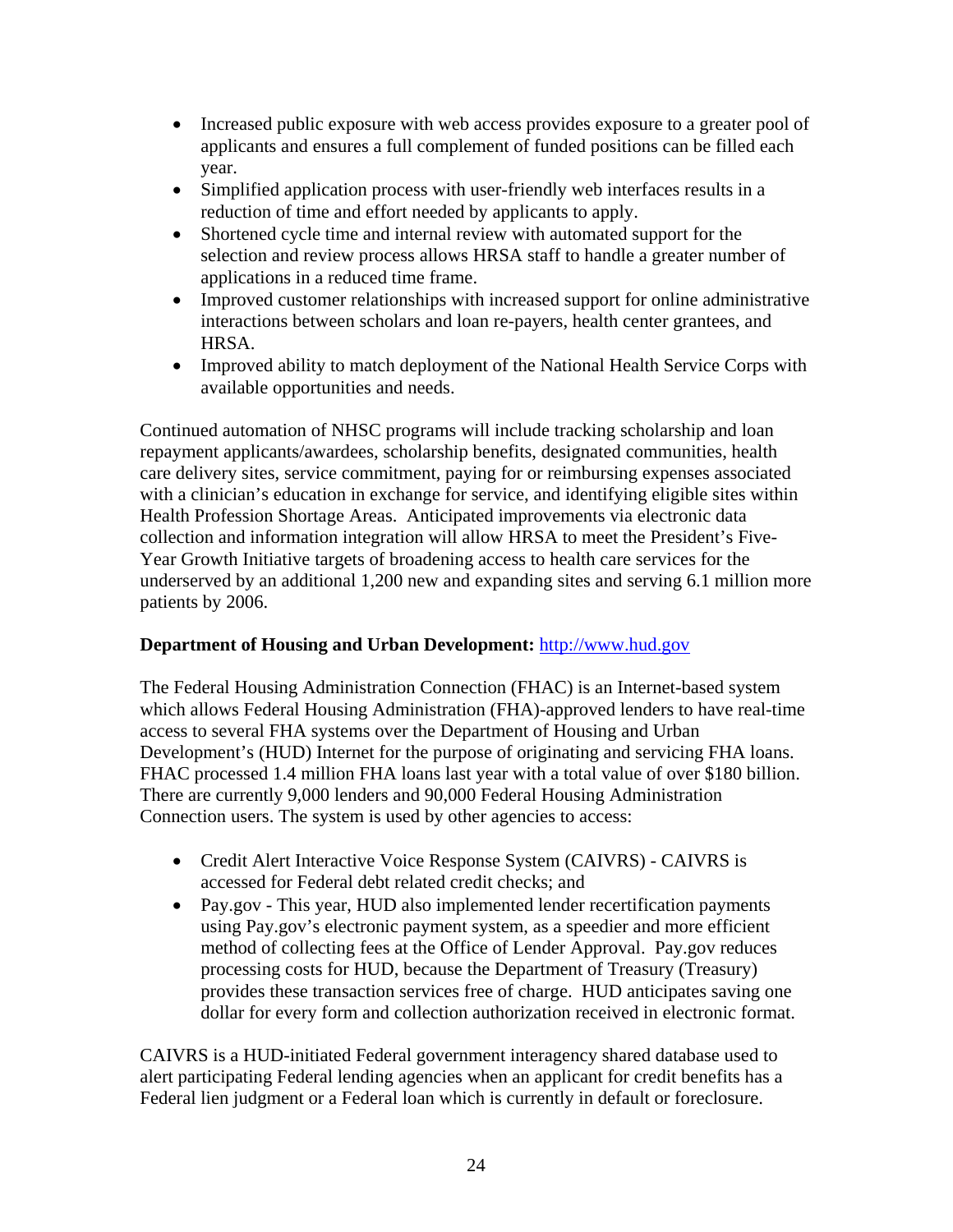CAIVRS reduces, by almost 100 percent, the risk of endorsing a mortgage for FHA insurance without knowledge of previous delinquencies or defaults in Federal programs.

Since 1987, over 61 million borrowers have been pre-screened through CAIVRS. As a direct result of CAIVRS participation, HUD alone has avoided over \$98.7 billion in potential claims and over \$35.6 billion in potential losses.

HUD serves millions of low- and moderate-income households, and thus is sensitive to the challenges of access to technology. All information is available in various accessible formats, including paper documentations which can be requested through various telephone/TTY (text telephone) systems. Additionally, HUD has placed 106 touchscreen kiosks in public places throughout the country to provide basic information about HUD programs and services to citizens. HUD's outreach efforts are further supplemented through events (e.g., local homeownership fairs) sponsored by HUD business partners who disseminate HUD program information. Also, HUD offers free access through HUD Answer Machines to its Internet website – the Homes and Communities page – from each of its 81 offices across the country.

#### **Department of the Interior:** [http://www.doi.gov](http://www.doi.gov/)

The Financial and Business Management System (FBMS) is a major enterprise management initiative to integrate financial and business systems and modernize administrative processes throughout the Department. FBMS will provide access to common financial, grants, acquisition, property, budgetary and business data; provide improved transactional processing; and provide a single method to upgrade and/or replace older Interior systems. This solution also provides better external financial transparency and improved security and controls over financial management and property systems.

Once fully implemented within the Department, all components of the FBMS may be used to support cost-effective, efficient cross-servicing of other Federal agencies. FBMS development is being coordinated with the Office of Management and Budget Lines of Business initiatives, as well as with the Integrated Acquisition Environment, E-Travel, Grants.gov, and E-Authentication E-Government initiatives.

FBMS will reduce costs and/or improve efficiencies in at least the following areas:

- Improved efficiency of operations due to automating manual processes and using faster applications will allow FBMS users to do their jobs in less time;
- Cost avoidance from decreased time to accumulate Enterprise Management Information System information from integrated databases will be a fundamental part of the FBMS;
- Decreased maintenance costs as a result of retiring legacy and redundant systems (at least five departmental and 30 bureau legacy systems will be retired);
- Standardized processes to provide better services to managers handling financial and related transactions;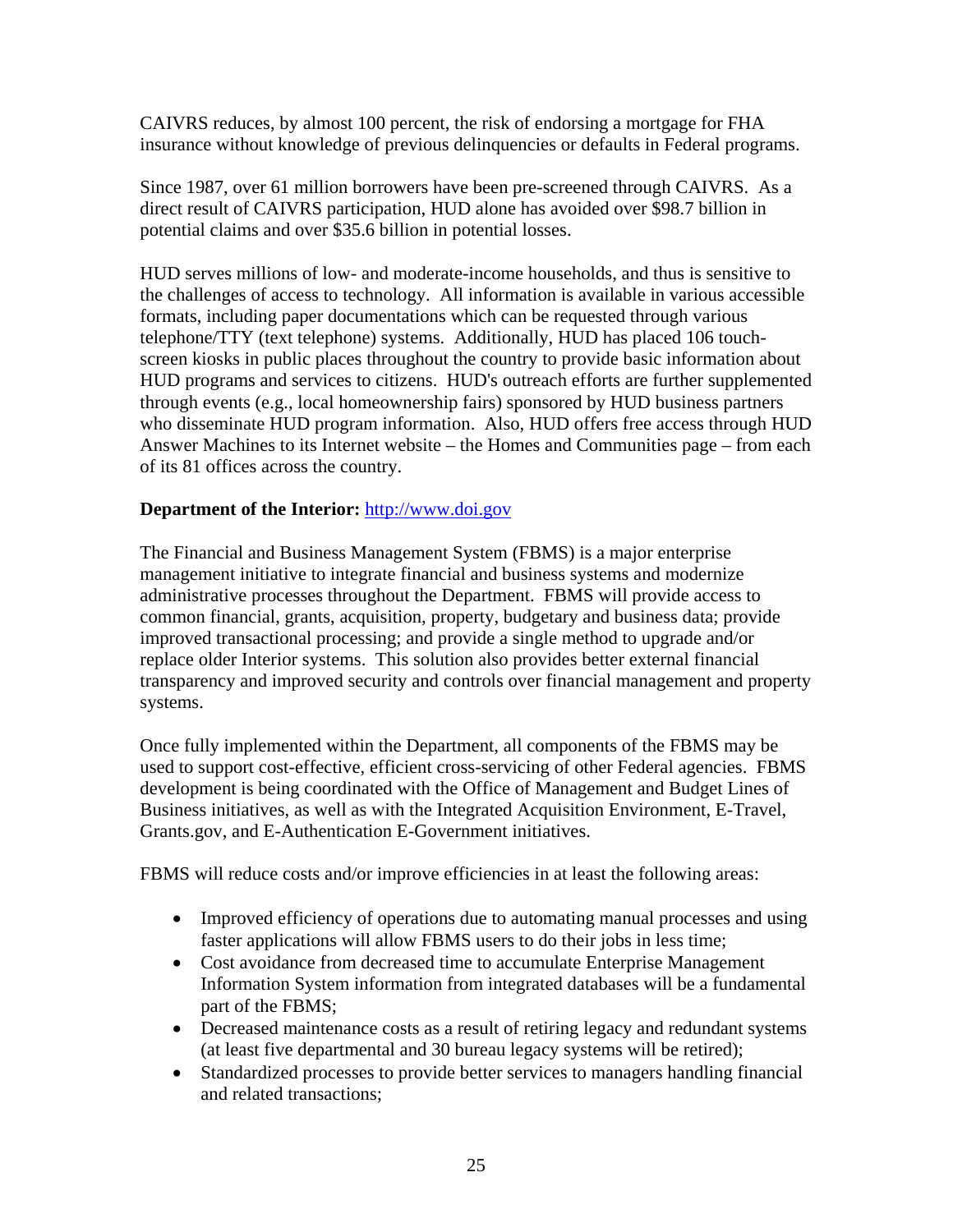- Improved timeliness and accuracy of information available to Interior employees to minimize the need to maintain separate records and reduced confusion caused by conflicting data or information;
- Automatic and ad-hoc reporting to improve the data available to analyze operations and improve decision support;
- Reduced cost of moving data between systems and extensive reconciliation efforts; and
- Improved security of systems through security awareness and new technology reducing the risk of misuse of data and systems thus costing the government substantial time and resources to continue operations.

The initiative reflects cost avoidance factors through labor (resulting from improved efficiency of operations, allowing FBMS users to do their jobs in less time), with projected savings of \$210,000 in FY 2006, increasing to \$14.7 million in 2011; decreased maintenance costs (reducing baseline operations by retiring legacy systems) amounting to approximately \$365 million over the lifecycle; and experience with development and support of enterprise systems with commercial-off-the-shelf products.

Interior maintains an ongoing dialogue with partners and stakeholders on a variety of opportunities to use technology to improve its services and to find operational efficiencies. The Department's bureaus and offices meet regularly with stakeholders on programmatic issues, and also seek specific feedback on how to use technology and E-Government approaches to improve the Department's operations and delivery of services.

## **Department of Justice:** [http://www.usdoj.gov](http://www.usdoj.gov/)

The Department of Justice's (DoJ) Joint Automated Booking System (JABS) is an information sharing initiative to strengthen law enforcement and homeland security activities. The initiative automates the booking process and provides a mechanism to rapidly and positively identify an individual based on a fingerprint submission to the Federal Bureau of Investigation's Integrated Automated Fingerprint Identification System (IAFIS). The JABS Program is not restricted to DoJ users, and includes other user groups from within the Departments of Justice, Homeland Security, Defense, and Health and Human Services.

The JABS Program interfaces with three boards to maintain a continuous dialog with the system's user communities. The program has completed its initial design and development phase and is nearing completion of full deployment. JABS transactions (bookings) totaled 948,054 in FY 2004 and are estimated to reach 1.5 million in FY 2005.

Implementation of the JABS System has resulted in significant savings to the government. In June 2004, JABS added an Inter-Agency booking service to provide automated submission of booking packages for Federal law enforcement agencies bringing their suspects in for booking. This initiative expanded JABS services to agencies in 11 Federal departments outside of DoJ (Departments of Homeland Security, Agriculture, Education, Interior, Labor, State, Transportation, Treasury, Veterans Affairs,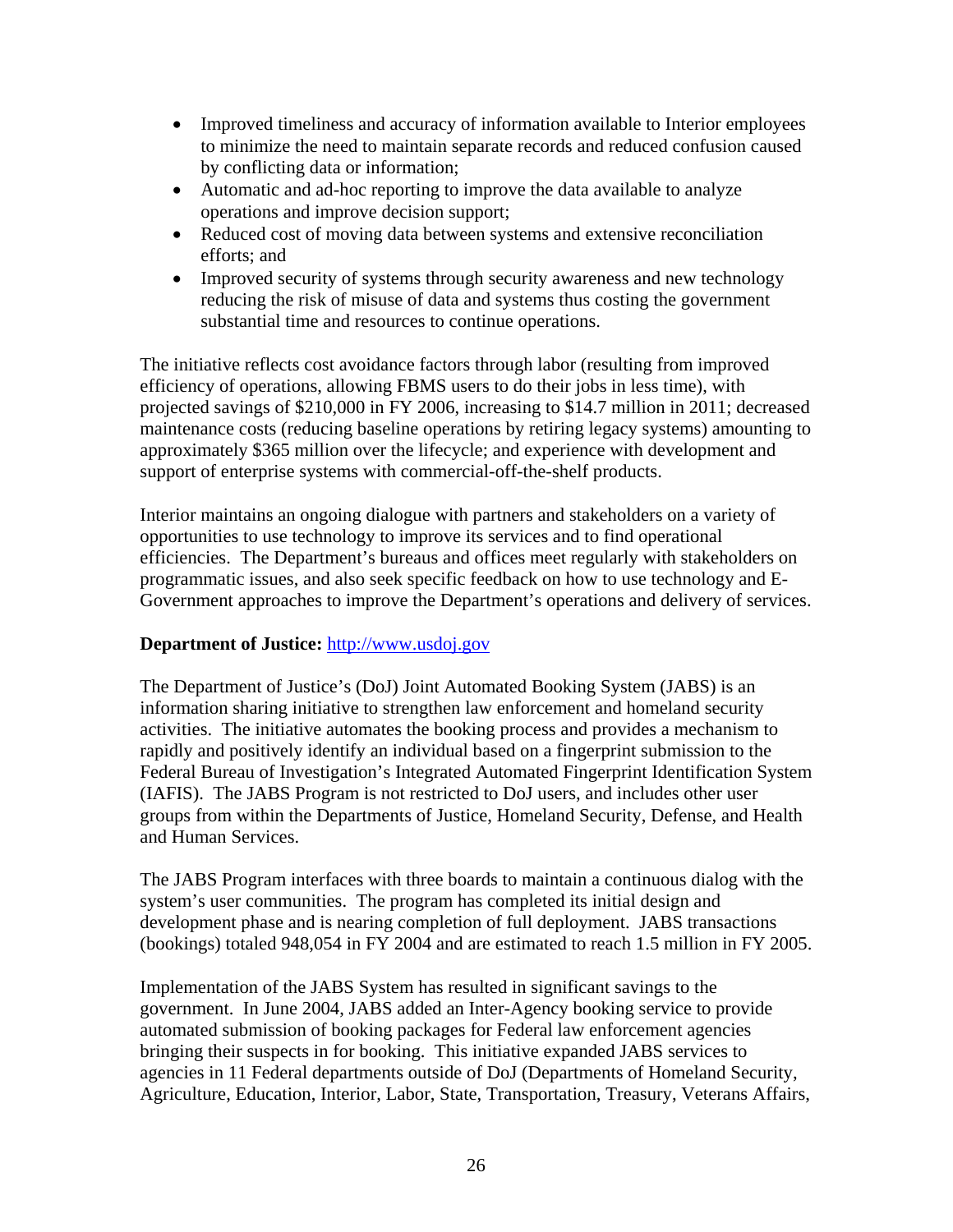Housing and Urban Development, and the General Services Administration), as well as the U.S. Postal Service. These agencies can now utilize JABS without having to actually deploy an automated booking station in their offices, in turn saving money. This \$292,000 investment has returned an estimated savings of \$8 million dollars in bookings system costs (400 locations have used this functionality, eliminating a \$20,000 system cost at each location). Participating agencies use the secure JABS-IAFIS network interface instead of building their own network interface. The participants can also use the IAFIS-compliant JABS booking station software available and provided at no cost to the agency. Bookings processed by the computer based JABS System are input to the FBI's IAFIS without manual intervention; whereas paper based bookings require some manual handling and loss of timeliness.

#### **Department of Labor:** [http://www.dol.gov](http://www.dol.gov/)

The Department of Labor's (DoL) Safety and Health Information Management System (SHIMS) is improving service to Federal employees with a faster transmission of workers' compensation claims to the Employment Standards Administration's Office of Workers' Compensation Programs for processing and the ability to allow the claim to be processed in an expedited manner. Previously, claim forms were manually written and mailed which took several days and a response took two weeks. Now the claim is submitted electronically within 24 hours and a response on receipt of the claim from the Office of Workers' Compensation Programs is within 48 hours. This allows the claimant to begin referencing their claim within two days of filing.

Fourteen Federal agencies have agreed to implement SHIMS software with six agencies moving to DOL SHIMS hosting services beginning in January 2005. DoL's sustained performance in attaining Federal goals on timeliness is a major factor in Agencies seeking to partner for use of SHIMS. DoL is in communication with 25 external agencies on SHIMS development and implementation through one-on-one presentations and quarterly meetings. DoL will also meet with agencies who signed a Memorandum of Understanding for hosting, and is in constant communications on needs and actions for implementation.

Cost savings can be attributed to the implementation of the SHIMS in DoL. The system was fully implemented in FY 2003 and since then DoL has demonstrated a reduction in workers' compensation costs through quicker processing of claims and the ability to use the system to identify persons able to return to work and develop light duty positions for them. As a result of this effort DoL reduced worker compensation costs in FY 20004 by \$3.2 million, representing a 13% decline.

#### **Department of Transportation:** [http://www.dot.gov](http://www.dot.gov/)

The Federal Motor Carrier Safety Administration's Motor Carrier Management Information System provides businesses with an online, efficient method to apply for operating authority and register for an U.S. Department of Transportation (DoT) Number. The system improves the sharing of commercial motor carrier information among the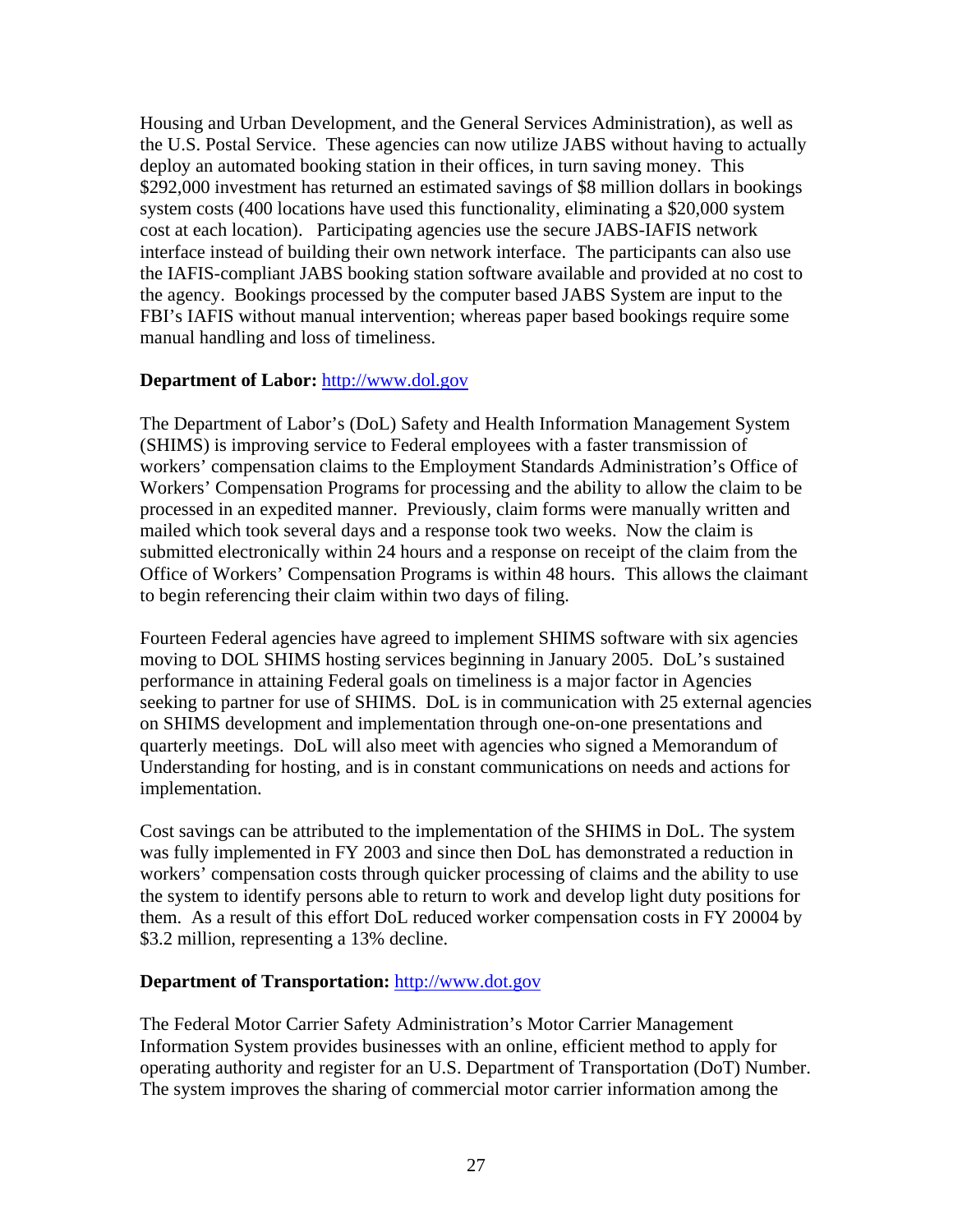levels of government, as Federal, State, and local agencies all access the system for their safety, enforcement, licensing, and insurance needs.

Prior to October 2003, Cargo Tank Manufacturers could not register online. Now over 4,000 Cargo Tank Manufacturers have registered online. The database contains 20 million inspections; 400,000 crash records; 200,000 compliance reviews; 700,000 motor carriers, 10,000 shippers and cargo tank manufacturers. The goal is to increase commercial motor carrier safety crash data maintained by States by five percent over the previous year.

This investment reduces costs and improves efficiencies in various ways:

- Information for all interstate carriers is stored in one central database.
- Safety data for motor carriers are used to target enforcement activities.
- For other stakeholders, like insurance companies, shippers, and the public, having operating authority and safety data for motor carriers provides an efficient way to assess a motor carrier's safety.

DoT offers several methods available to individuals without access to the Internet. For example, the National Highway Transportation Safety Administration maintains a tollfree Auto Safety Hotline where users can report safety defects. The Federal Aviation Administration maintains a toll-free consumer hotline. DoT supports safety outreach programs via roadside billboards on highways and via television commercials. Finally, the Federal Railroad Administration programs provide client software to railroads and states to assist them in their Federal record keeping. This software is provided at no charge and data is exchanged electronically.

## **Department of the Treasury:** [http://www.treas.gov](http://www.treas.gov/)

The Internal Revenue Service (IRS) offers a suite of web-based e-services to eligible tax professionals and payers, allowing them to conduct business with the IRS over the Internet. These and other products are available at the IRS' website www.irs.gov:

- E-services Registration: One-time automated online registration for all tax professionals who wish to use e-services products.
- Online e-file Provider Application: This new form integrates previous forms into a single application to be an authorized provider of any of the IRS' individual or business e-file programs. This form allows the application to be maintained and updated, and sends an acknowledgement of completion via email. New delegation of authority feature allows principals or officials of an authorized efile provider to delegate authority to use e-services to their employees.
- Taxpayer Identification Number (TIN) Matching: TIN Matching is a pre-filing service offered to payers and authorized agents who submit any of six information returns subject to backup withholding. To determine whether backup withhold is required, TIN Matching allows authorized payers to perform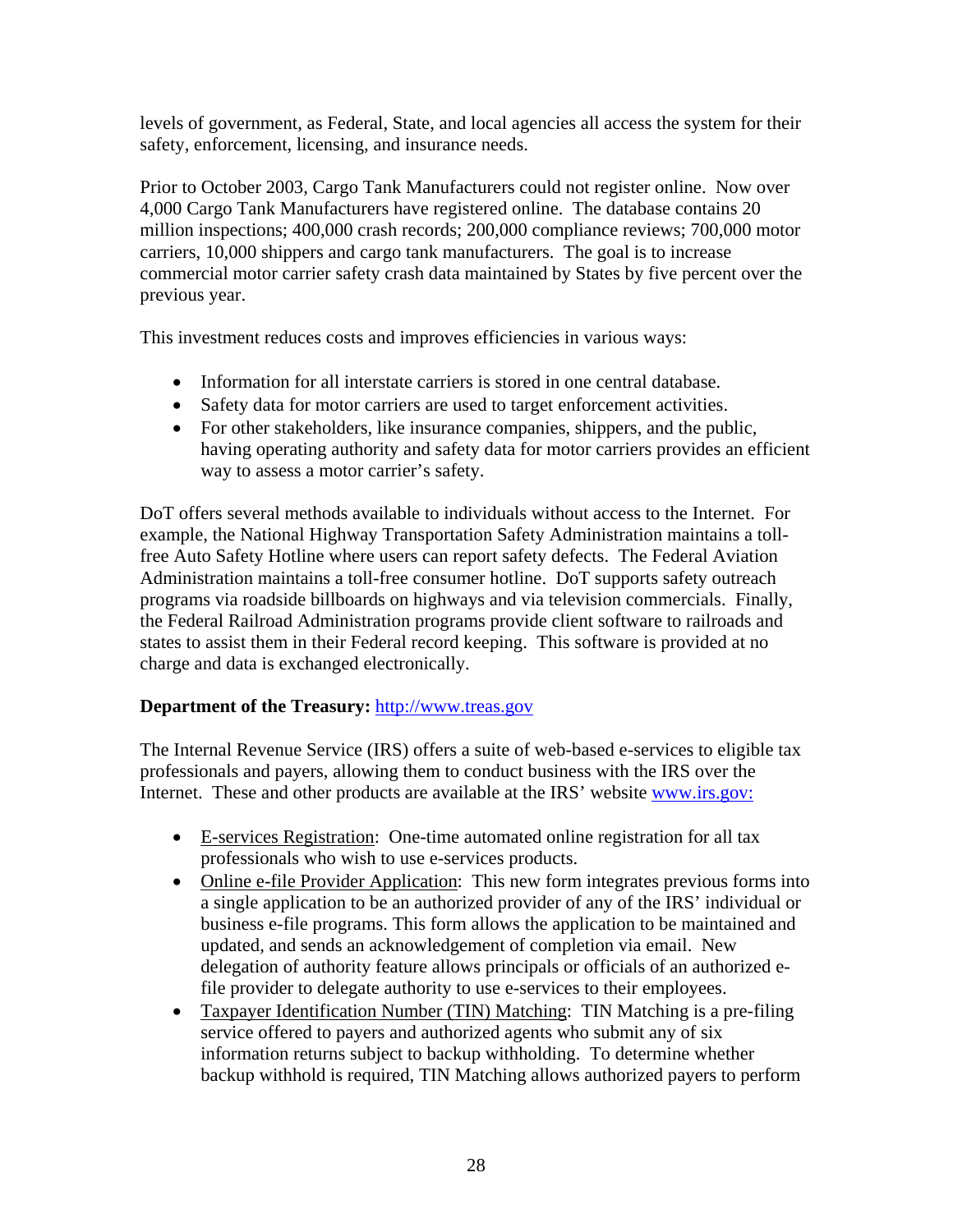bulk matching of payee TIN and name combinations against IRS records prior to submitting an information return.

In its first year of operation, more than 36,000 individual users registered to utilize IRS eservices. Current statistics show a growth of 25 percent over usage figures from last year, and the number of users is quickly approaching 50,000.

In its first year of operation, e-services automated approximately 10 percent of the more than 70,000 Preparer Tax Identification Number (PTIN) requests received by the IRS. More than 17 million TIN matching requests have also been fulfilled. In the first few months of deployment, almost 2,000 e-file provider applications were received electronically, together with over 4,000 automated power of attorney requests and 20,000 transcript requests. By utilizing e-services, taxpayers saved an estimated \$55 million by reducing the need to correct processing errors on paper tax returns. Treasury realized an estimated \$291 million from e-services due to additional tax collected by the IRS as a result of matching Form 1099 reported income. Additional savings will be realized for taxpayers and the IRS as participation, processing times, and overall system performance continue to improve.

The IRS maintains open lines of communications with parties and stakeholders having an interest in electronic tax administration. The IRS established several executive advisory boards and industry associations with industry representation (e.g., Electronic Tax Administration Advisory Committee, Council for Electronic Revenue Communication Advancement, Federation of Tax Administrators). The IRS also hosts a yearly conference with tax industry software developers to discuss potential areas of technology improvement. IRS National Account Managers maintain an ongoing dialogue with various industry segments and State government tax agencies.

E-services is an additional channel for conducting business with the IRS. All e-services transactions can also be accomplished through paper submission or via the telephone to ensure ongoing availability of services and information to those without Internet access.

#### **Department of State:** [http://www.state.gov](http://www.state.gov/)

The eAllowances initiative directly supports the Department of State's (State) strategic objective to strengthen diplomatic and program capabilities with a goal of management and organizational excellence.

When fully operational, the system will compile statistics on overseas living costs, education, hardship differentials, and danger pay and support the computation of allowances to compensate U.S. government civilian and contractor personnel assigned abroad.

The Department provides the resulting allowances data to 36 other U.S. government agencies, U.S. citizens, and private industry. The impact extends to 475,000 uniformed service members, 120,000 employees of contractors to the Federal government, and a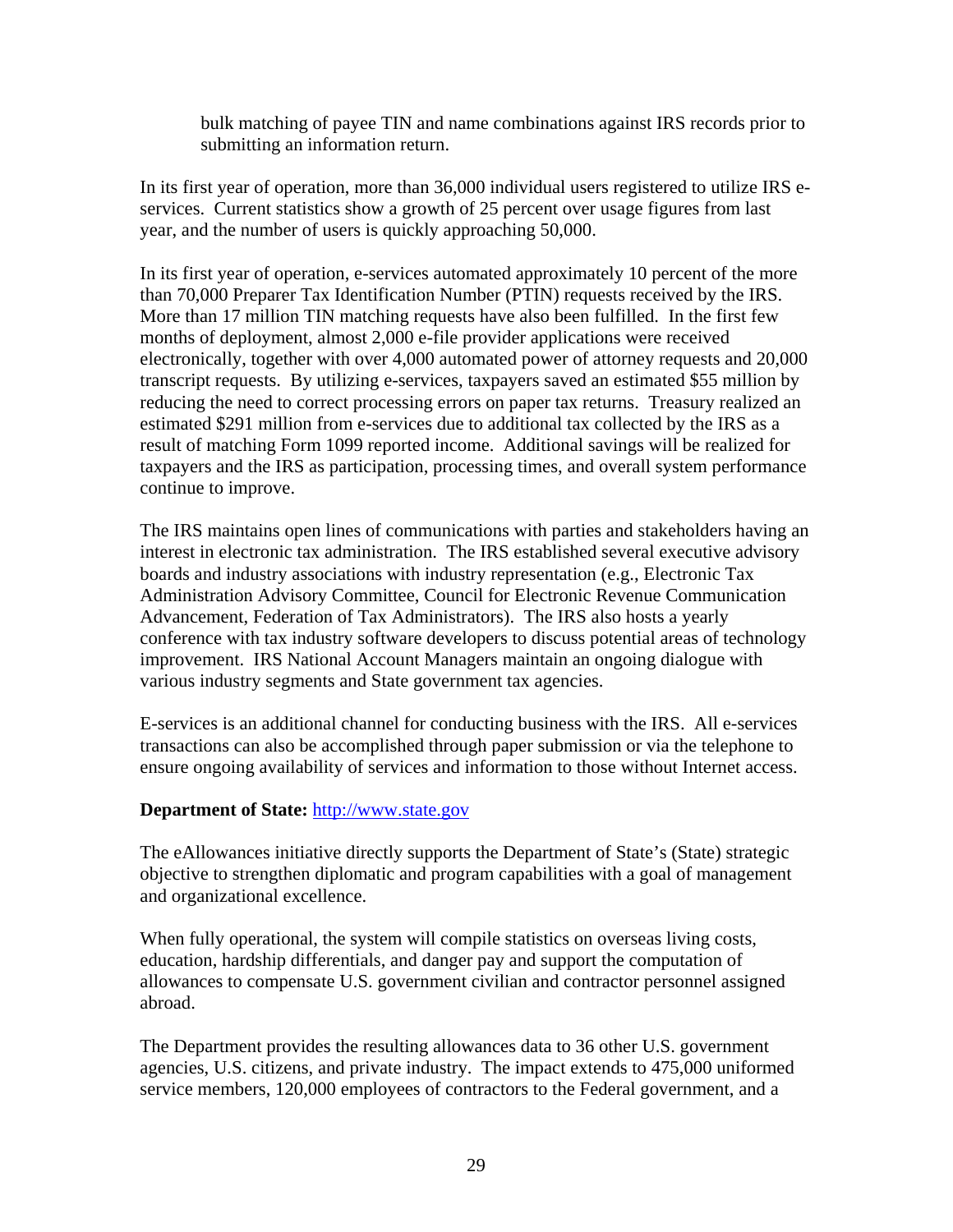significant number of employees who travel abroad and are reimbursed according to U.S. government guidelines. The alternative of piecemeal data collection and analysis of allowances data by U.S. citizens and private industry would be cost-prohibitive.

The change from the manual system to the proposed electronic business process will improve performance in several ways:

- Reduce work hours spent on manual calculations and result in fewer errors;
- Reduce training time for post personnel to complete the allowance surveys overseas and improves the turn-around time to update and publish per diem rates;
- Integrate the financial management systems to deliver allowance data to the State financial centers and to other agencies;
- Aggregate electronic data rather than single typed and printed reports; and
- Reduce redundant data.

Performance measures for FY 2005:

- Reduce Per Diem training time for new staff from 60 to 30 days.
- Increase surveys completed using eAllowances system from zero to 70 percent.
- Reduce survey errors by up to 70 percent related to electronic entry of responses.

Over a ten year life cycle, the new system is projected to conservatively produce \$9,658,583 in discounted present value benefits. These benefits are primarily attributable to productivity improvements.

The Department has ensured the general information published on its principal Internet website (www.state.gov) is available in print form upon request. There are several public access points in the Department not Internet related:

- Public Diplomacy has Information Resource Centers at posts in more than 140 countries where people can come in or call and get information (some also offer Internet access). The Smith-Mundt Act prohibits domestic distribution of some of the Department's publications.
- Speaker programs help communicate with key foreign audiences such as the media, government officials, opinion leaders, non-governmental organizations, and industry heads at overseas posts.

Consular information and services can be accessed via consular offices, passport agencies and a phone number (1-877-4USAPPT) on their brochures.

# **Department of Veterans Affairs:** [http://www.va.gov](http://www.va.gov/)

In FY 2004, the Department of Veterans Affairs (VA) maintained more than 2.6 million graves and nearly 7,200 developed acres, and launched a web-based Nationwide Gravesite Locator system on April 8, 2004. This system supports the ability to search some three million interment records contained in the Burial Operations Support System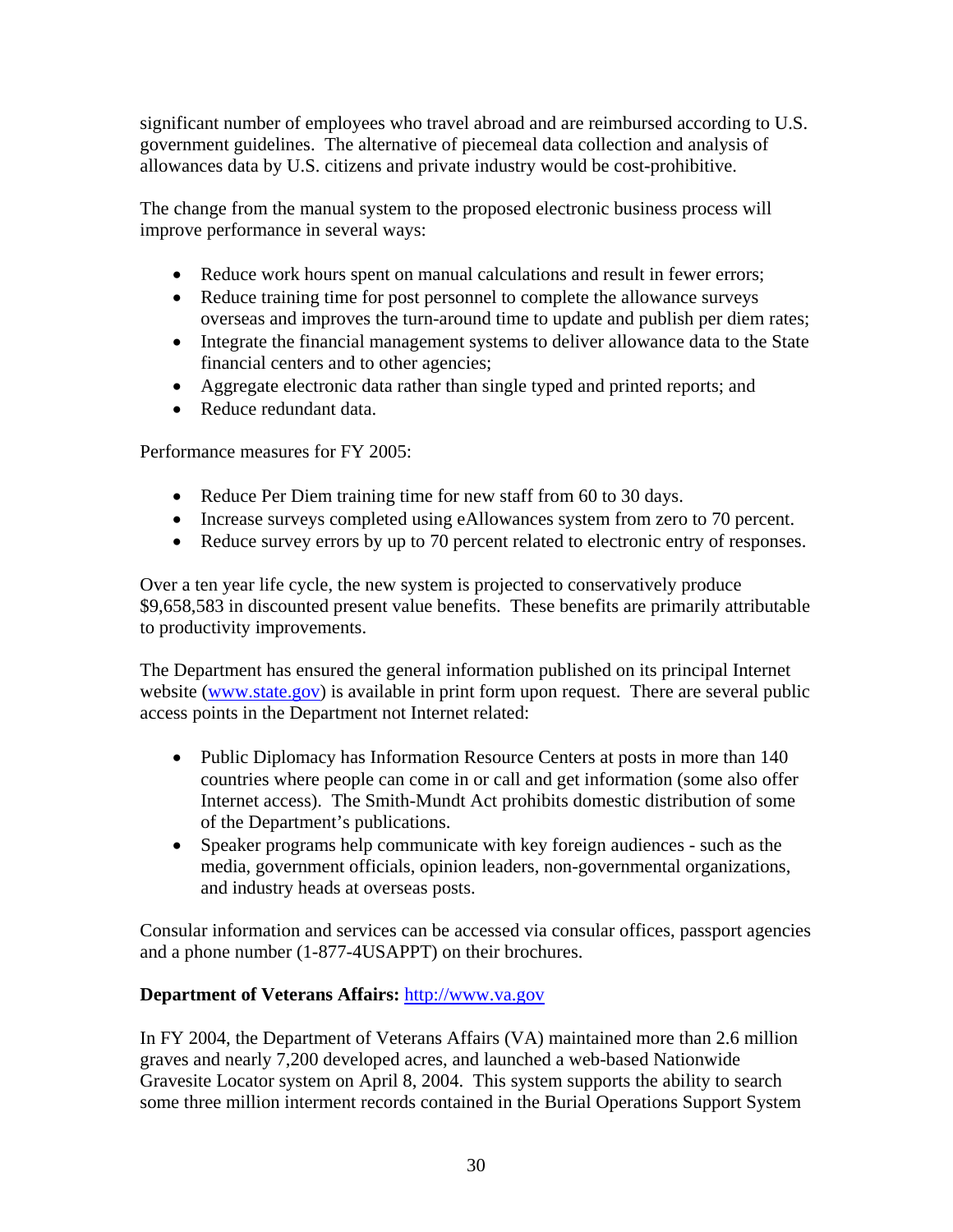database (National and State Veterans cemeteries, as well as Arlington National Cemetery), and provide query results.

This innovation will make it easier for anyone with Internet access to search for the gravesite locations of deceased family members and friends, and to conduct genealogical research. The nationwide grave locator contains more than three million records of veterans and dependents buried in VA's 120 cemeteries since the Civil War. Most of the 120 VA's national cemeteries may be searched for burial locations. Arlington National Cemetery records are also available for interments occurring after 1999. As more records are added to the database, more burial information will become available to the grave locator system. Some State veteran cemetery interments can also be searched.

Veterans and their family members without access to the Internet can access similar interment information by visiting the National Cemetery or supported State Veterans Cemetery where the veteran or family member is interred. If interment is in a National Cemetery already supported by the web-based (Intranet) kiosk Grave Locator System, a visitor can query this system for specific interment information. If these options are not available, a veteran or family member can call or submit a written request to National Cemetery Administration for interment information.

VA contract management operations are primarily manual and paper-based procedures. They are labor intensive, inefficient, and expensive to operate. An effort is underway to automate this process. Manual processing prevails in every facet of VA contract management operations. The Electronic Contract Management System has been successfully prototyped by VA. This prototyping effort demonstrated system capabilities proposed to operate in conjunction with any VA enterprise financial and logistics system. The proposed system can also be interfaced with the Veterans Health Information Systems and Technology Architecture, and the Integrated Funds Distribution, Control Point Activity, Accounting and Procurement system.

The Electronic Contract Management System is sufficiently robust and scalable to serve as the enterprise-wide solution. The benefits of enterprise Electronic Contract Management System implementation include: improved processing of contract actions and ability to communicate with customers and suppliers electronically; elevating the level of service and performance; electronic capability for entering data once and reusing it; reducing time for processing contract actions significantly; and improved capability for converting proposed single source orders to large competitive purchases resulting in additional savings. Further, with the availability of system-wide contract data, contract administration and capability for consolidating orders will be substantially improved.

#### **Environmental Protection Agency:** [http://www.epa.gov](http://www.epa.gov/)

The National Environmental Information Exchange Network is an innovative model for exchanging environmental, health, and natural resource information among partner organizations. Over the next three to five years, the Exchange Network will increase efficiency, improve the quality of environmental data, provide the Environmental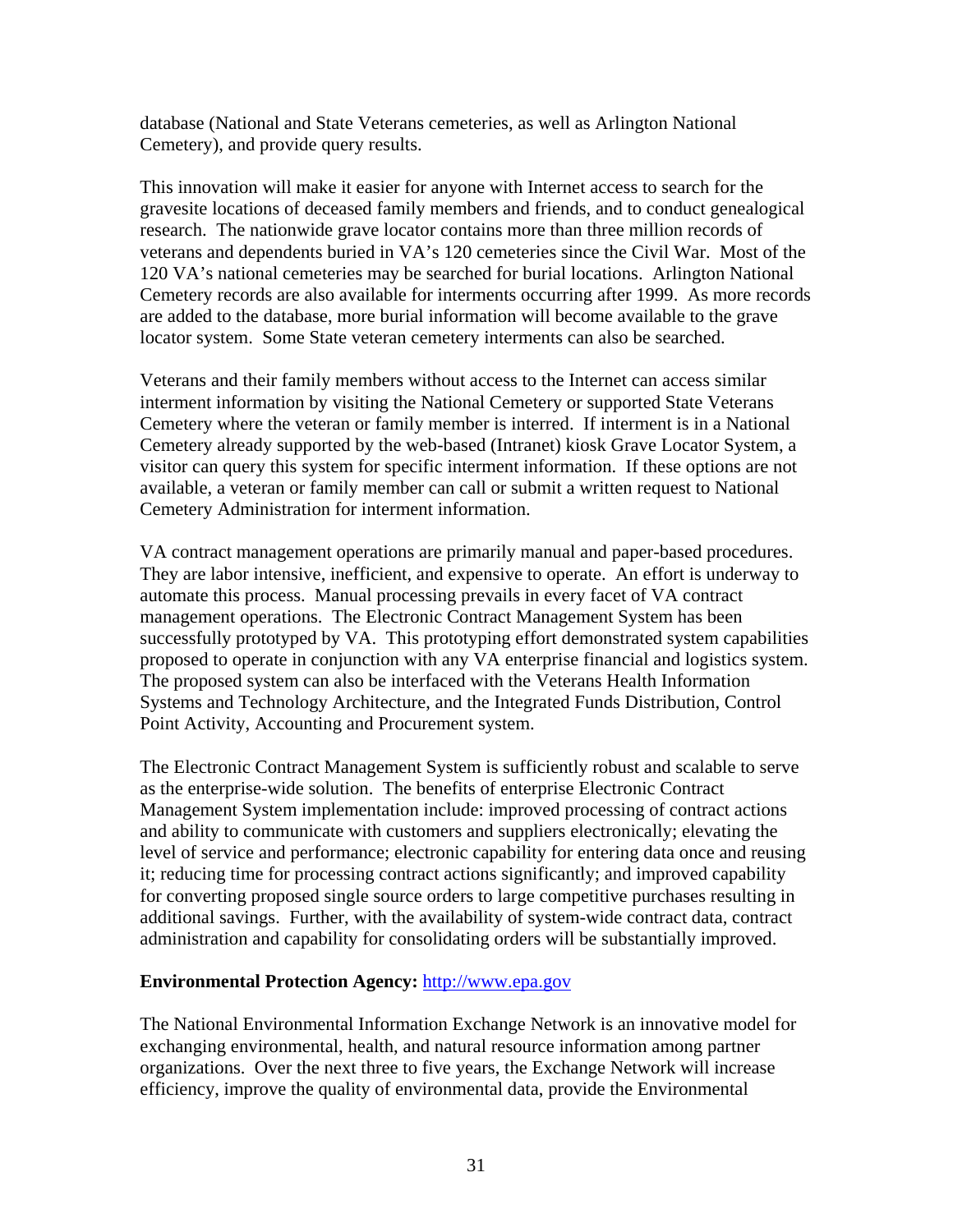Protection Agency (EPA), agencies, and the public with ready access to this data, and increase their ability to employ this information to protect public health and the environment.

The Network uses the Internet to tie together Federal, State and Tribal environmental databases in real time. Faster, easier and more automated data sharing and integration saves money and improves data quality, timeliness, and accessibility. For example, wastewater discharging facilities in Michigan used to submit many thousands of Discharge Monitoring Reports which had to be entered manually into the state system and then again into an EPA system. With the Exchange Network, industry in Michigan can now easily enter and transmit the reports electronically and have them automatically loaded into the state's database and then into EPA's. The information gets to the proper individuals faster, and, according to the state, Michigan tax payers will ultimately save upwards of \$500,000 a year in reduced staff time. In another case, construction companies are required to file a Stormwater Notice of Intent before they begin construction projects. Using electronic submissions through the Exchange Network, the program has eliminated the 33 days of processing time for these forms and error rates have gone from 80 percent to virtually zero.

The Network is developed, owned and operated by EPA and the States together. This new approach means better coordinated environmental analysis, data gathering, and data sharing and compliance activities. Every state and 35 tribes are involved at some level in the Network.

## **General Services Administration:** [http://www.gsa.gov](http://www.gsa.gov/)

The General Services Administration's (GSA) GSA Advantage! provides an online purchasing and acquisition research system to support the acquisition needs of Federal agencies. Federal agency customers can buy over eight million commercial products on GSA Advantage! and over 2,000 orders are placed every work day. For large volume commodity purchases and complex service needs, customers can post requests for quotes and receive bids from the more than 12,000 companies holding GSA multiple awards schedules.

GSA Advantage! achieves improved performance by tracking the following key performance measures:

- Best Value for the Customer GSA Advantage! enables customer agencies to make "best value" procurement decisions in one place, faster and at less expense, saving the taxpayer money and providing more access to Federal contracting opportunities for small businesses.
- Operate Efficiently and Effectively GSA Advantage! enables easy customization, integration, and maintenance.
- Government Responsibility GSA Advantage! allows customers to select vendors to meet their own socio-economic goals.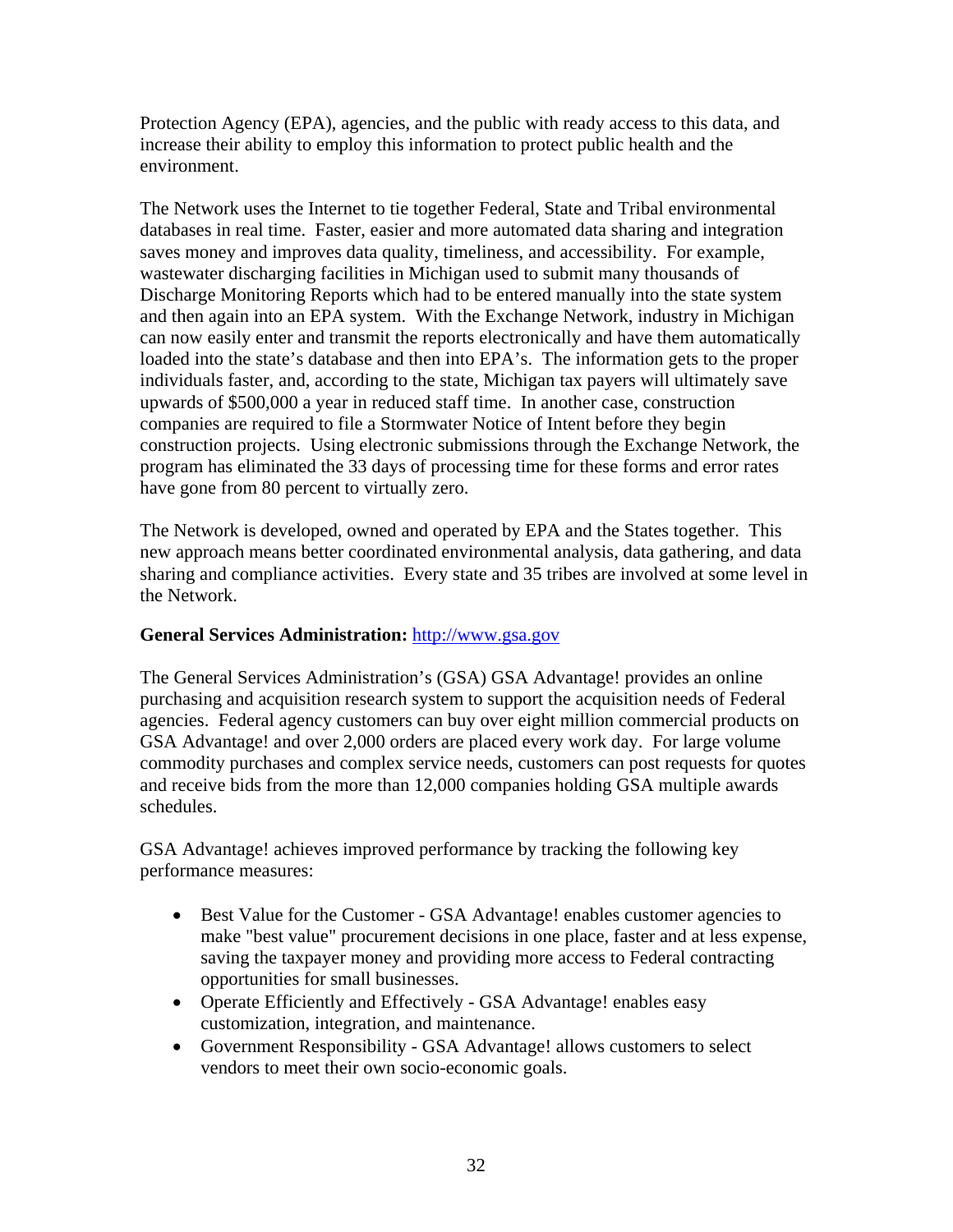The Gartner Group reports administrative costs range from \$100 to \$250 per manual purchase order compared to as little \$10 for electronic purchase orders, for a net savings of \$90 to \$240 per transaction. These savings will increase as usage increases. Private sector studies have shown significant real savings to online shoppers based on the ability to do comparison pricing of the same or similar products. Estimates range from 12 percent to 18 percent.

Most of GSA's efforts have been to extend services available by mail, in-person, or phone, and make them available on the Internet. Generally, GSA has not eliminated these channels of service delivery, but augmented them with web-based technology.

#### **National Aeronautics and Space Administration:** [http://www.nasa.gov](http://www.nasa.gov/)

An important E-Government activity at the National Aeronautics and Space Administration's (NASA) is the ongoing development of the agency web portal. NASA's web portal has several unique features contributing to its effectiveness as a medium for communicating the Agency's mission and the activities to the public and has improved the overall quality of NASA information. Pages within the portal provide an identifiable NASA 'look and feel' letting users know they are visiting an official source of information. Improvements in internal processes associated with website management have resulted in a reduction in the amount of redundant and outdated content on NASA's main web pages. The portal allows citizens and researches easy access to NASA information and publications.

NASA's public websites are highly utilized. From 2002 to 2004, base level traffic to the main NASA website increased threefold. Between February and May 2003, the portal received over 748 million hits from more than 6.5 million unique visitors. In addition, the site handled one of the biggest events in the history of the Internet, the Mars Exploration Rover landings, without any technical issues, serving up nearly 400 million web pages in January 2004. As of December 1, 2004, the portal had received over 16.84 billion hits, including 1.66 billion page views and 143 million sessions. NASA is currently one of the top 10 U.S. government websites due to fast performance, as ranked by the Keynote Government Internet Performance Index (KG40). More importantly, customer satisfaction ratings for the portal have reached new highs.

NASA has shared the success of the NASA web portal with interested parties from the Department of Homeland Security and the Federal Knowledge Management Working Group, and has presented lessons learned in portal implementation at E-Government conferences attended by other Federal government representatives. Also, NASA has worked closely with staff from the General Services Administration's FirstGov.gov to ensure NASA's web portal resources are linked to FirstGov.gov.

NASA is committed to providing Agency information and services to all citizens, including those without access to the Internet. NASA participates in the Federal Library Depository Program, which brings key scientific, technical, and other publications to states and regions for use by the public. In addition, NASA provides information,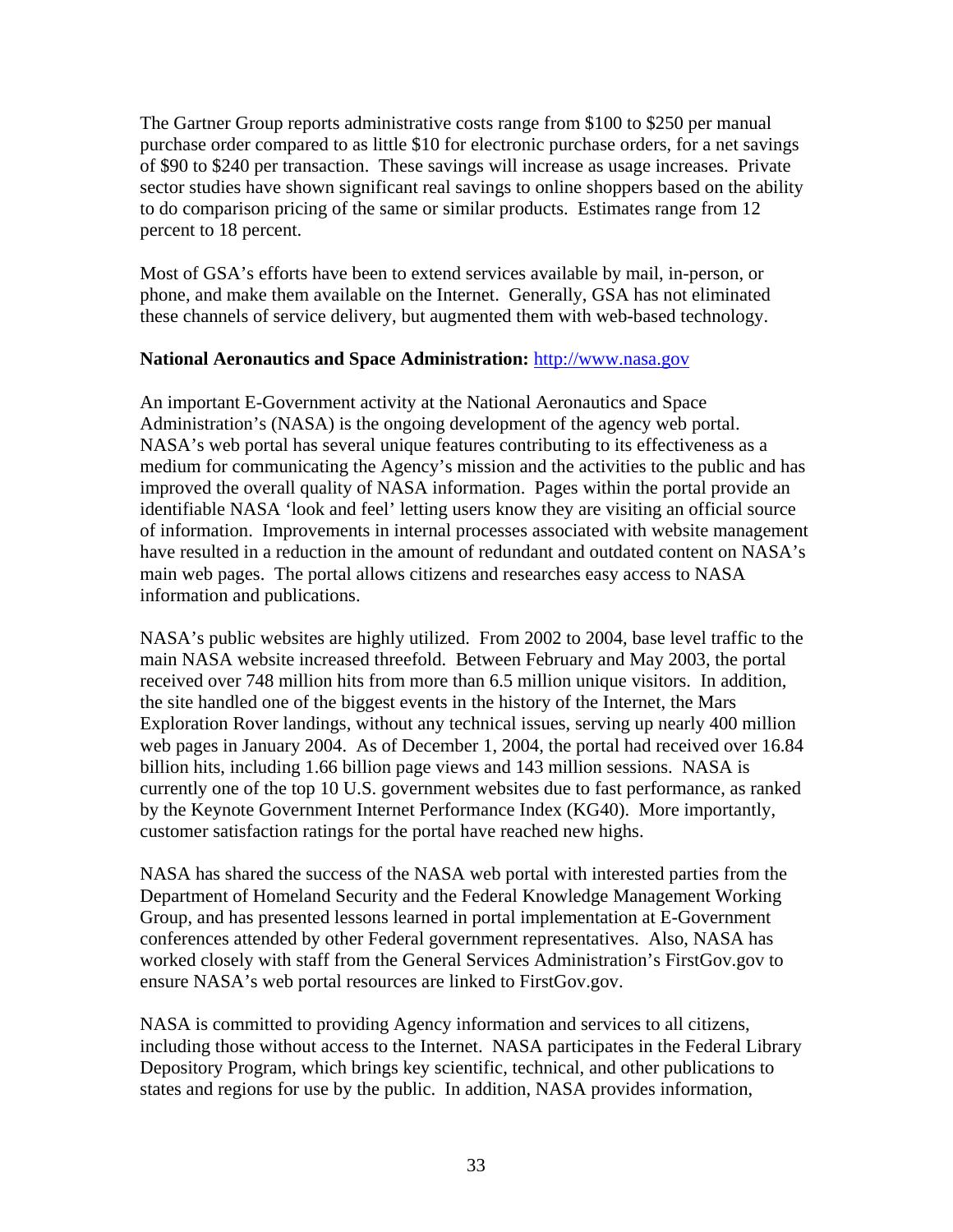materials, and services to the Nation's education community through a multi-faced dissemination network. NASA's Central Operation of Resources for Educators provides distribution of NASA's educational materials, and NASA's Educator Resource Center Network provides expertise and facilities to help educators utilize NASA-related science, mathematics, technology, and geography instructional products in all formats. Finally, NASA Television provides real-time coverage of Agency activities and missions, including instructional programming targeted for classroom use.

#### **Nuclear Regulatory Commission:** [http://www.nrc.gov](http://www.nrc.gov/)

The Nuclear Regulatory Commission (NRC) operates the Licensing Support Network (LSN), a portal by which parties to high-level waste repository licensing adjudication make all relevant documentary material available. It represents a novel and fundamental change to the way document discovery is conducted by making all parties' potentially relevant materials accessible well in advance of proceedings, eliminating the time consuming process of document discovery.

In congressional testimony in early 1999, nuclear industry officials indicated the cost of adding on-site waste storage capacity at individual reactors in lieu of the Yucca Mountain, Nevada repository being ready to receive waste shipments was \$4.3 billion over an eight year period in additional costs to the ratepayers (roughly \$537 million per year in constant dollars). LSN is vital to the agency in helping to meet the Congressional goal for the hearing process to be completed in three years, thereby affording savings to industry and, ultimately, the public who pay for these storage costs in the form of higher utility prices. LSN is also expected to help reduce the time required to adjudicate and make a determination on the issuance of a construction authorization for Yucca Mountain by 50 percent or more compared to the previous most complex and politically charged reactor licensing proceeding (this system performance metric cannot be accurately measured until the license application is submitted and reviewed by the NRC).

## **National Science Foundation:** [http://www.nsf.gov](http://www.nsf.gov/)

National Science Foundation's (NSF) new Electronic Jacket pathfinder, closely integrated with FastLane and Grants.gov, is a proof-of-concept for total electronic proposal processing at NSF. NSF is working toward eliminating the need to process, print, and store paper copies of proposal processing files for approximately 70 percent of the proposals received by NSF, which will result in significant efficiency and productivity savings.

The success of the electronic proposal and review process at NSF is significant and the trends are positive since FY 2000. Since FY 2000, even though the number of proposals processed by NSF has increased 48 percent, the percentage of applicants who were informed of NSF's funding decision within six months rose from 54 percent in FY 2000 to 77 percent in FY 2004. The agency's paper-based work processes have evolved to capitalize on technology-enabled ways of doing business, allowing the agency to serve as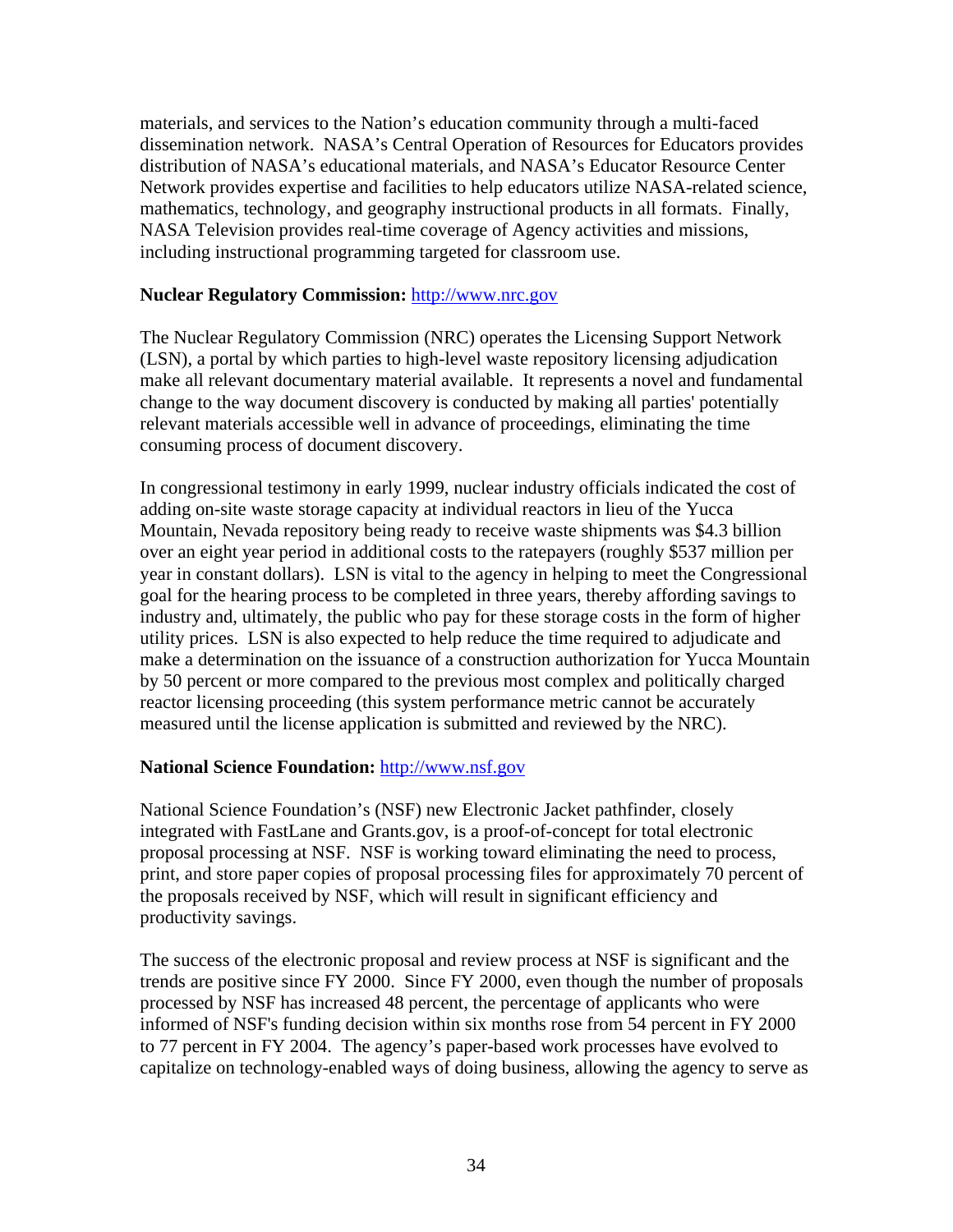an effective and capable steward of the taxpayer's resources. As a result of the technology innovations implemented by NSF, in FY 2004, NSF processed more than:

- 43,500 Electronic Proposals (over 99.9 percent of all proposals)
- 195,000 Electronic Reviews
- 9,000 Graduate Research Fellowships
- 25,000 Electronic Grantee Progress Reports
- 10,000 Electronic Post-Award Actions
- 14,000 Electronic Cash Requests
- \$3.5 billion Distribution of Funds

In the past panelists reviewed paper proposals. In the electronic environment panelists review proposals online or they can request a printed copy via NSF's electronic Print on Demand feature or a CD via the CD on Demand feature. The number of participating programs in Print on Demand this year is 622, a 14 percent increase from FY 2003. While the number of programs participating in Print on Demand increased from FY 2003 to FY 2004, the Print on Demand requests have stayed level indicating a trend to more online review of proposals.

CD on Demand grew substantially this year. The number of programs participating in CD on Demand grew from 104 to 408 and the total number of CD's created rose from 317 in FY 2003 to 1,469 in FY 2004. There was a six percent decrease in the number of copies made on the FastLane proposal copiers (8,790,064 copies in FY 2003 versus 8,270,639 copies in FY 2004). This represents a 55 percent decrease in copies over a four-year period.

The effectiveness of electronic dissemination and website downloads is reflected in the decrease in cost. There has been a 22 percent decrease in the metered mail cost in the NSF Mail Center (\$171,906 in FY 2003 and \$134,867 in FY 2004). This represents a decrease of over 70 percent from FY 2001. The number of customer visits to NSF's website, or user sessions, increased dramatically in 2004 to 7,548,134. This represents an 87 percent increase since FY 2001. This year NSF recorded 29,738,798 web pages requested; 2,275,675 document downloads and 109,986 Grant Proposal Guide downloads. The general trend as more users retrieve e-publications from the website, is annual printing and postage costs have decreased. In lieu of print, CD on Demand has grown substantially and NSF program participation in Print on Demand has grown.

Several options are available for customers whose access to the Internet is limited but who wish to obtain information about NSF:

- NSF Information Center: General inquiries about NSF can be directed to the NSF Information Center at 703-292-5111 or info@nsf.gov. (TDD: 703-292-5090; FIRS: 800-877-8339).
- NSF Publications: NSF maintains a supply of paper publications which customers may request by phone at (703) 292-7827 or by mail NSF Publications, Suite P-60, Arlington, VA 22230.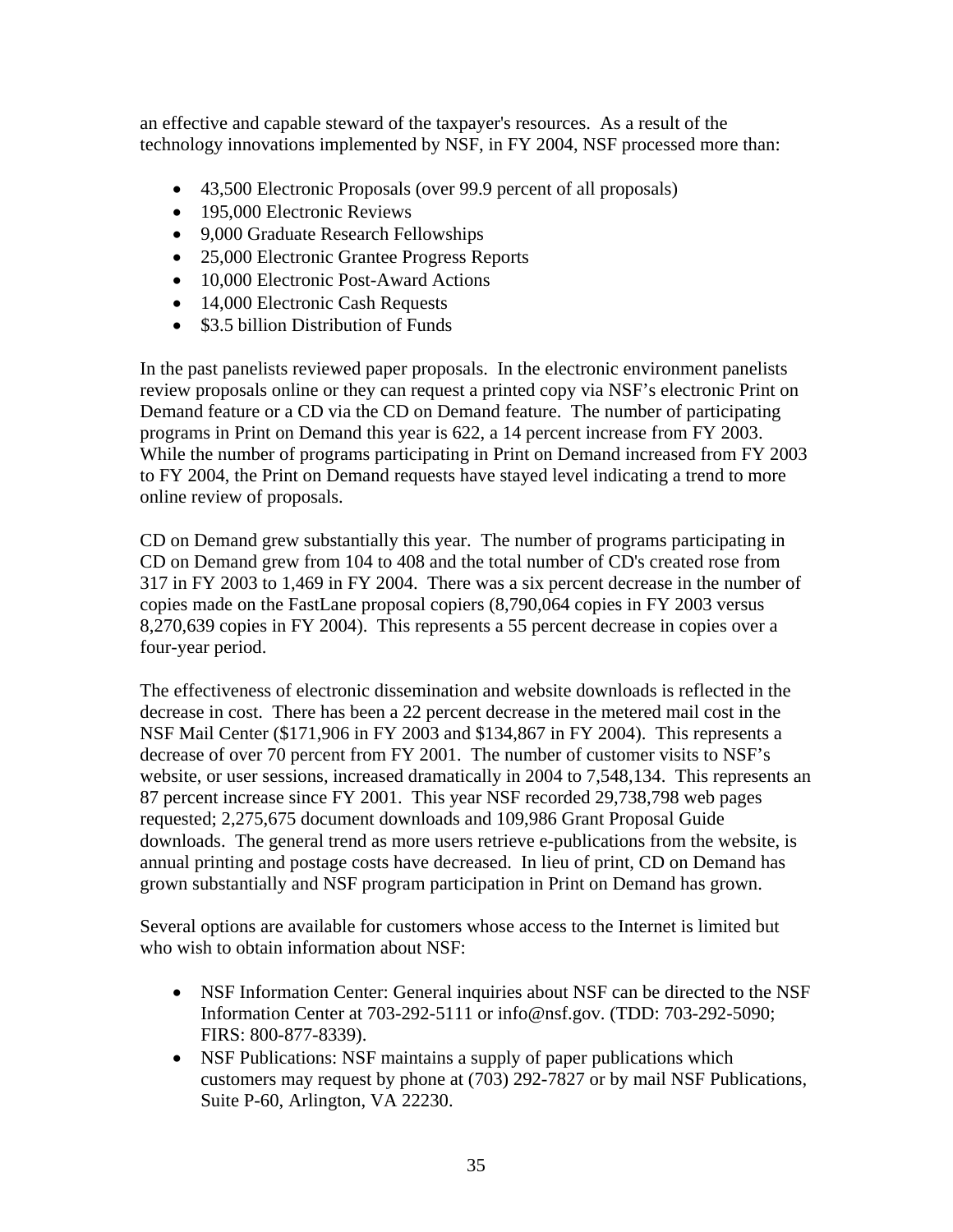# **Office of Personnel Management:** [http://www.opm.gov](http://www.opm.gov/)

The Retirement Systems Modernization initiative will transform OPM operations by moving from a labor intensive, paper-based system to a system with automated electronic data capture of agency employee data, electronic case management, and web-based selfservice applications for employees, annuitants, and retirement program administrators.

When fully implemented, the Retirement Systems Modernization initiative will provide:

- A single, integrated data repository accessible to the Office of Personnel Management (OPM) and agency personnel across all retirement program core processes.
- Standardized applications for coverage and eligibility determinations and benefits calculation tailored to customer needs, integrated with the database, and accessible to Federal agencies and members.
- A unified system of benefits administration to support annuity payments, data validation, and financial auditing processes.
- Automated data capture interfaces for agency withholding data and other critical information for retirement program administration.
- Electronic case management and workload planning systems to enhance labor efficiency and data access, promote proactive planning, and improve customer service.
- Web accessible self-service applications for the administration of retirement program members and appropriate, on-demand changes to employee and annuitant records.
- A comprehensive Customer Contact Center to support customer needs and selfservice.
- Employee and counselor training programs to ensure consistent interpretation of rules and regulations, ensure responsiveness to new legislation, and to mitigate the increased workload and decreased numbers of Agency retirement counselors.

Planned Performance Improvement Goals for the RSM initiative include:

- Improve Civil Service Retirement System Annuity claims processing accuracy by 2.5 percent to 96 percent.
- Maintain a Federal Employees' Retirement System Annuity claims processing accuracy of at least 94 percent.
- Improve Retirement (Annuity & Survivor) claims productivity reduce unit cost by \$19.53 to \$89.00.
- Improve Agency Benefits Officers knowledge of benefit programs through use of benefits tools.
- Improve Agency Benefits Officers satisfaction rating from 71 percent to 75 percent.

Implementation of the RSM initiative will show the following benefits.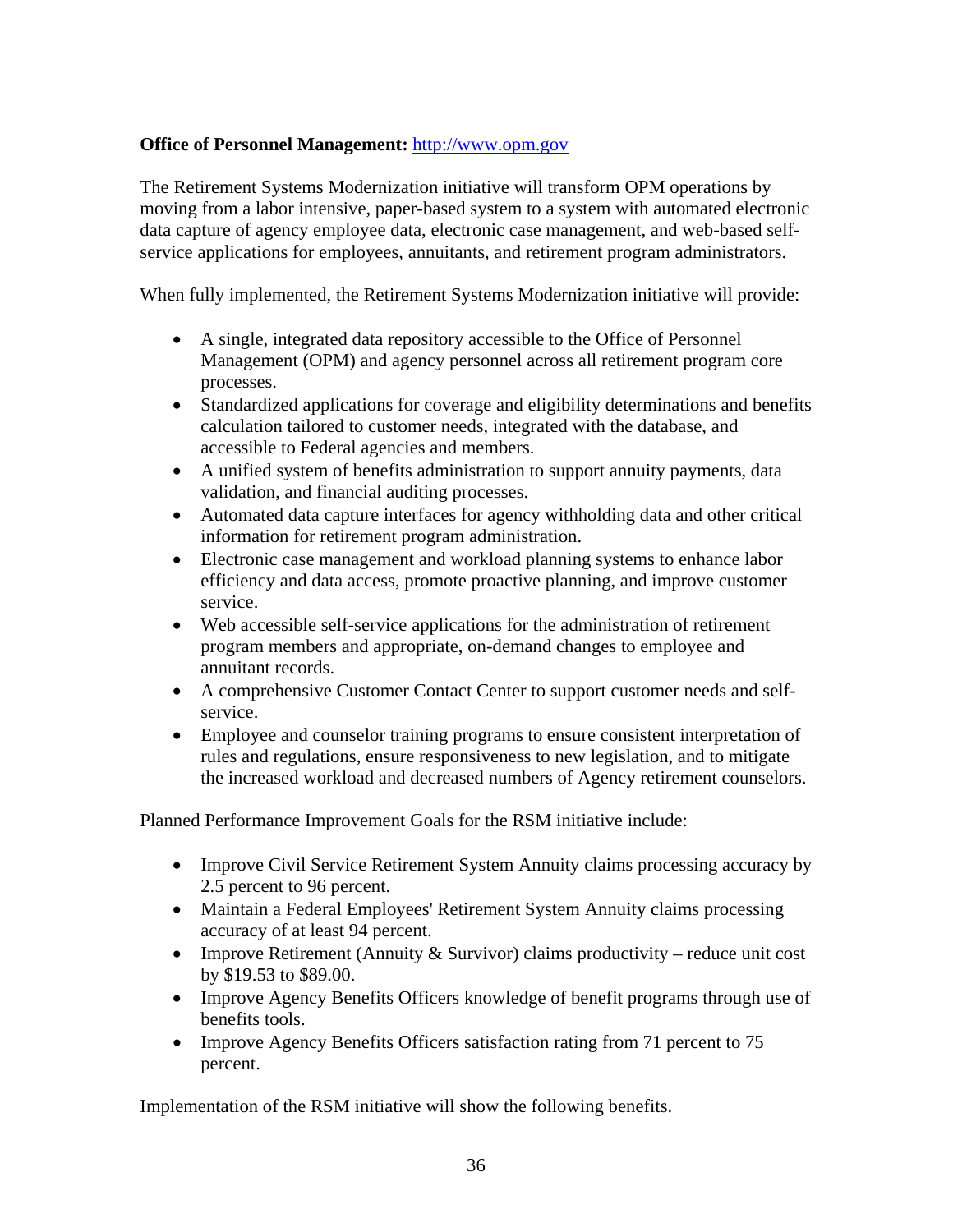- Improved Claims Processing and Record keeping: The total number of claims processors/record-keeping specialists is expected to drop from about 532 full time employees to about 340 full time employees after RSM is implemented.
- Increased automatic adjudication of all retirement claims: The licensed technology solution will be integrated with program-wide member data to automatically adjudicate 70 percent of all retirement claims.
- Increased Self Service Options: RSM, through a licensed technology solution, will also provide greater self-service options for participants, thereby reducing OPM's workload and improving customer satisfaction by increasing one's ability to become actively involved in administering one's retirement benefits.
- Reduced Reliance on Paper Data: RSM provides for the conversion into electronic data of prior history paper records, (personnel folders), located at the ROC. The use of this electronic data by RSM systems will reduce claims processing and paper storage and transportation costs.

Many OPM customers do not have access to the Internet and OPM therefore has developed and maintained several alternative methods to ensure information and products are available to the public. These alternatives include multiple call centers, Interactive Voice Response systems, brochures, forms, and direct mail.

#### **Small Business Administration:** [http://www.sba.gov](http://www.sba.gov/)

The U.S. Small Business Administration (SBA) created E-tran, a system allowing participating lenders to submit loans to the agency with little or no additional effort. With the introduction of E-tran, lenders are able to have direct loan submission and immediate response from the agency, thus reducing the 24-hour response time by the agency. In addition to this Internet technology, loan applications will still be accepted via Facsimile or mail.

The SBA created E-tran to allow lenders of any size to take advantage of the efficiencies of electronic application submission. With full implementation of E-tran, the agency will increase efficiency and decrease cost.

The E-tran application provides the agency with high quality, timely data to support the management and oversight of its portfolio. Primary lenders have claimed E-tran based processing has decreased processing time by more than 2 full days. As the use of the application expands, SBA will begin to quantify the internal cost savings and avoidance.

## **Social Security Administration:** [http://www.socialsecurity.gov](http://www.socialsecurity.gov/)

In 1997, the Social Security Administration (SSA) processed nearly 60 million paper wage reports (Form W-2), nearly 162 million W-2s from diskettes and tapes and only 6.5 million electronic wage reports. By 2004, the number of paper W-2s decreased to 48 million, diskettes and tapes reduced to 43 million W-2s while the number of electronic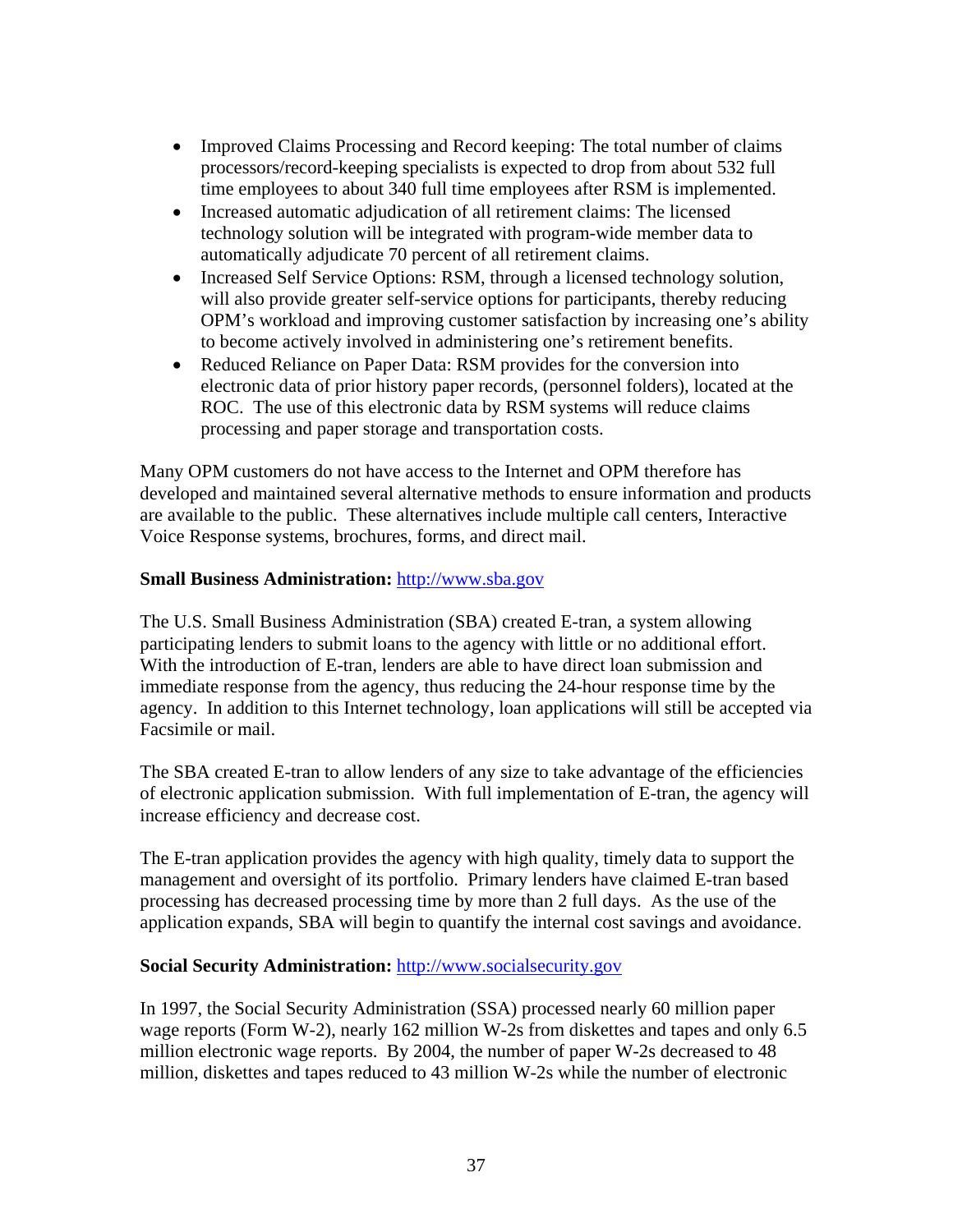reports increased to 139 million. Electronic wage reporting enables SSA and the nation's employers to process W-2s more quickly and less expensively.

SSA meets regularly with employers and others to discuss ways to use technology to enhance services. For example, SSA now provides a W-2 form on the web (W2Online) for small businesses. Employers can use this free service to create up to 20 W-2s for their employees without having to purchase additional software or forms. SSA received more than a quarter million W-2s via W2Online in 2004. SSA also sponsors the Annual National Payroll Reporting Forum to discuss issues with the payroll and software service communities.

To promote greater use of electronic wage reporting, SSA partners with the Internal Revenue Service (IRS). SSA participates in the IRS Tax Forums and jointly authors the quarterly SSA/IRS Reporter, which is sent to more than six million employers.

SSA has met or exceeded every electronic wage reporting goal. For example, the Agency's goal for 2004 was to have 55 percent of all W-2s filed through electronic wage reporting. The goal was exceeded -- 60 percent of all W-2s were processed through electronic reporting.

Electronic wage reporting reduces costs for both SSA and the nation's employers. In estimating the cost savings to the government, SSA considered specific costs related to processing and posting of original paper Forms W-2. In 2004, electronically processed Forms W-2 cost the agency \$0.002 per form, compared to \$0.297 for each paper form.

Similarly, by using electronic wage reporting, employers avoid the cost of physical media, software, and postage. While SSA has not attempted to quantify the savings realized by employers, SSA believes it to be significant enough to encourage conversion from paper to electronic filing. Employers still have the option to send W-2s on diskettes, tapes, and cartridges; for fewer than 250 filings, they may send paper W-2s.

## **US Agency for International Development:** [http://www.usaid.gov](http://www.usaid.gov/)

The United States Agency for International Development (USAID) deployed Phoenix Overseas Deployment, a web-hosted American Management Systems' "Momentum" accounting commercial-off-the-shelf package shared with the Department of State (State), to five pilot missions during the Summer of 2004. Two of the goals of the pilot were to demonstrate how Phoenix will function overseas using existing USAID telecommunications infrastructure and how it would address mission-specific business processes.

USAID holds leadership roles and has fully participating members on the workgroups of USAID/Department of State Joint Management Council. Both State and USAID use this forum to formally devise policy solutions to a myriad of shared management challenges with the aim of greater efficiency and effectiveness in achieving USAID's unique but parallel missions.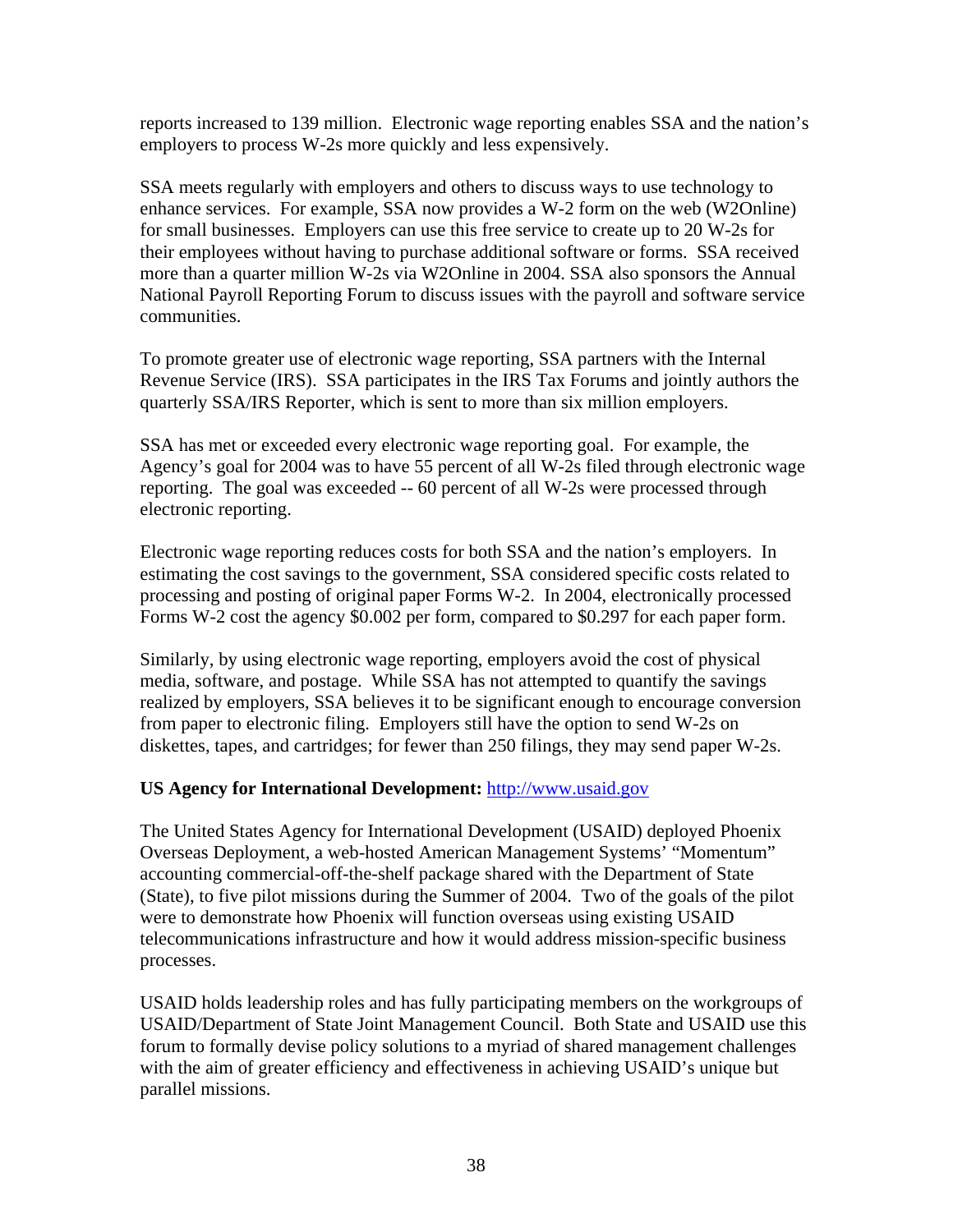USAID's Legislative and Public Affairs office publishes in cooperation with the Agency's printing office many reports are available electronically on the website. For example, USAID's annual Performance and Accountability Report is available in a softbound printed copy as well as on the website electronically. Overall, the agency follows the provisions of the Government Paperwork Elimination Act, but tries to have some printed versions available for those stakeholders without computer access. This and other agency information can be accessed on the web at [www.usaid.gov](http://www.usaid.gov/).

## **US Department of Agriculture:** [http://www.usda.gov](http://www.usda.gov/)

The US Department of Agriculture (USDA) launched a reorganized website presenting the Department's information and services by topic rather than on an organizational basis. The redesigned USDA.gov went live in January and uses the Agency's newly established USDA Web Standards and Style Guide. Based on the Agency's customer-centered priority of delivering USDA information and services, the new USDA.gov presented its content in easy-to-navigate and understandable pages. In September, USDA.gov was enhanced once again and now uses the new enterprise portal and includes improved design and navigation as well as a customizable My USDA. To date, there have been nearly 4,900 registered My USDA users with 2,500 users having formally customized their own sites. Near-term, the site will make use of enterprise web content management technologies.

Developed by webmasters across the Department, the USDA Standards and Style Guide, and a new Departmental regulation published in 2004 have been central to improving USDA's sites and applications. Throughout the year, other agencies and web-based applications implemented the new "look and feel" including:

- The Food Safety and Inspection Service
- Office of Communications
- Office of the Chief Information Officer
- Office of General Counsel
- AgLearn
- USDA E-Authentication Service
- USDA Customer Statement
- Nutrition.gov (a multi-Federal agency site)
- The Animal and Plant Health Inspection Service National Animal Identification System

These efforts – web style guide and standards, USDA.gov, and the taxonomy – are part of a broader eDeployment business case with an estimated return on investment of 147 percent. Significant time savings for employees and for customers will result from decreased time searching for information. There is also cost avoidance from use of enterprise portal, content management, and document management tools as well as from the maintenance and upkeep of sites.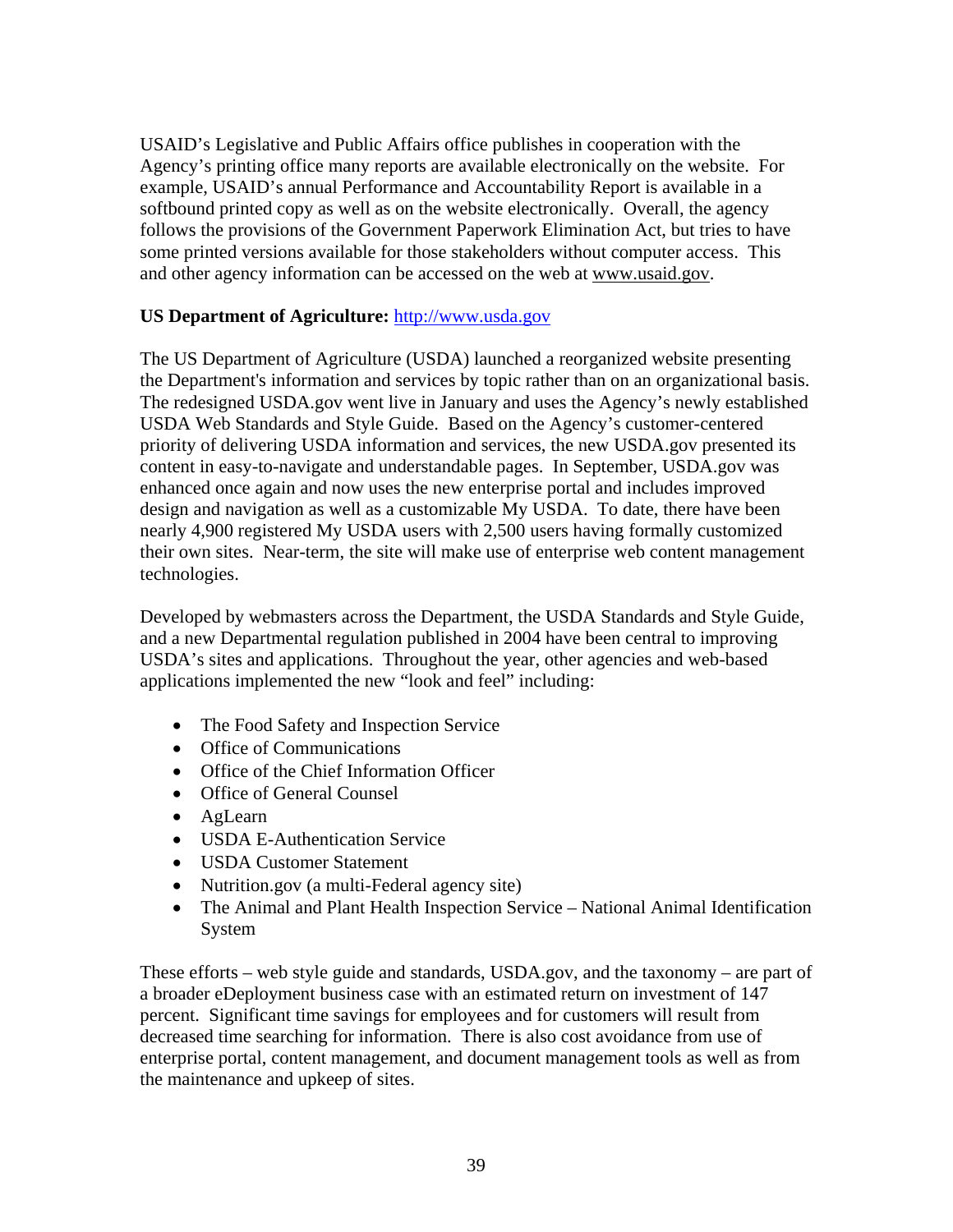USDA.gov makes online access to USDA information and services easy for many of the Agency's customers and partners. However, USDA knows all its customers and partners do not have Internet access although the numbers are significantly growing each year. These customers can call, write, fax, or visit agency offices and centers. Toll-free phone numbers are available from USDA agencies and co-location of different USDA offices in the same building or center further assist with access to USDA. Additionally, many libraries and information centers include USDA handouts and related information as part of their publications offered to the public.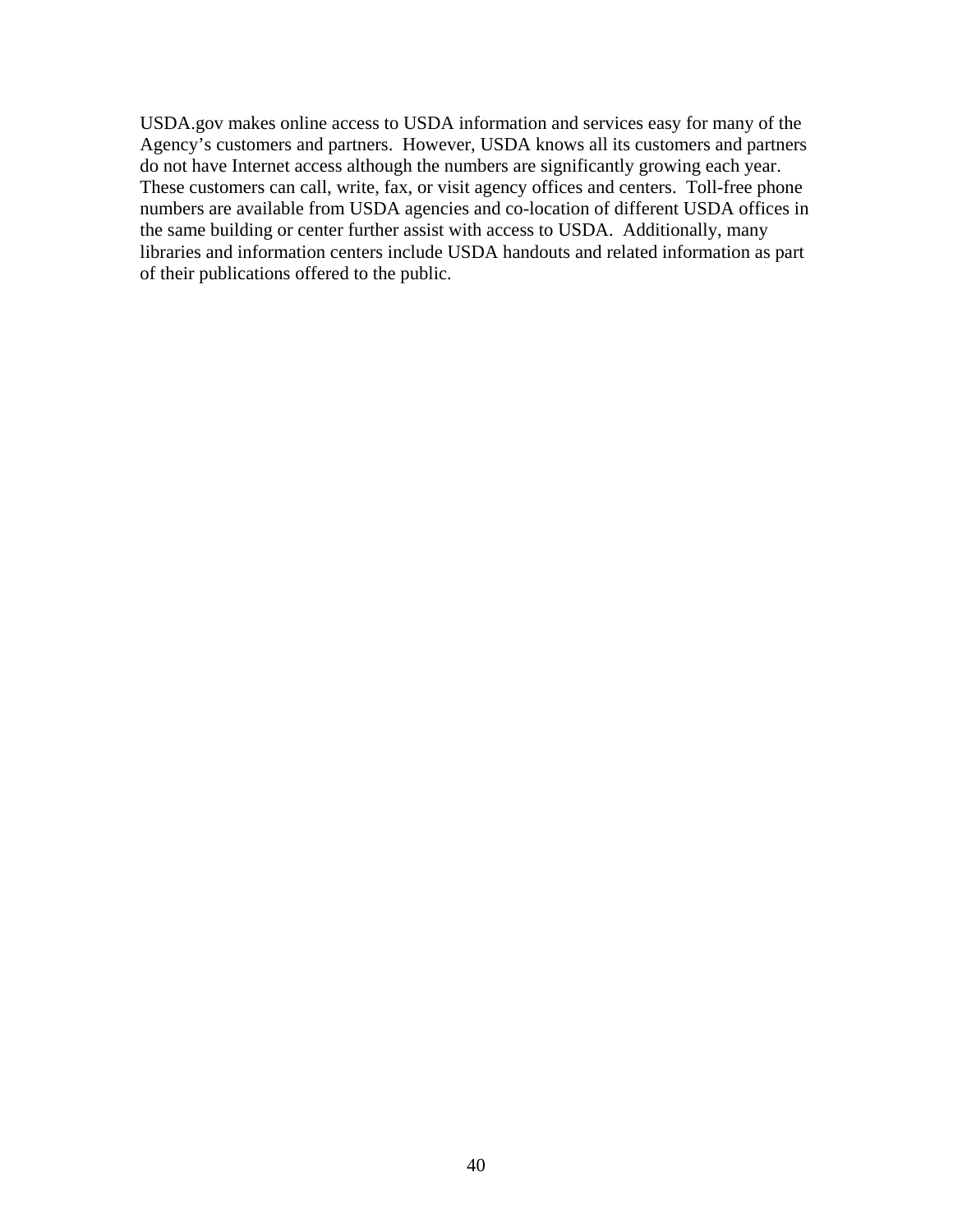# <span id="page-40-0"></span>**SECTION III: OPERATIONS OF THE E-GOVERNMENT FUND**

Section 3604 of title 44 of the U.S. Code, as enacted by the Act, requires a description of all projects receiving monies from the E-Government Fund as well as the results achieved for these funded projects.

GSA manages the E-Government Fund to support projects approved by OMB. Projects qualifying for funding include those making Federal information and services more readily available to the public, e.g., applying for benefits, receiving services, pursuing business opportunities, submitting information, and conducting other transactions. These projects also enable Federal agencies to share information and conduct transactions with one another, and with State and local governments.

The following table describes the projects for which funding was approved by OMB in FY 2004 and a description of the results achieved. Funding for the three initiatives totaled \$3,000,000.

| <b>FY 2004 E-Government Fund Initiatives</b> |                                                                                       |                |                                                                                                                                                                                                                                                                                                                                                                                                                                                                                                            |  |
|----------------------------------------------|---------------------------------------------------------------------------------------|----------------|------------------------------------------------------------------------------------------------------------------------------------------------------------------------------------------------------------------------------------------------------------------------------------------------------------------------------------------------------------------------------------------------------------------------------------------------------------------------------------------------------------|--|
| Agency                                       | <b>Initiative</b>                                                                     | <b>Funding</b> | <b>Description and Results</b>                                                                                                                                                                                                                                                                                                                                                                                                                                                                             |  |
| <b>SBA</b>                                   | <b>Business</b><br>Gateway                                                            | \$1,000,000    | The funds expended have resulted in:                                                                                                                                                                                                                                                                                                                                                                                                                                                                       |  |
|                                              |                                                                                       |                | Establishment of a formal program management<br>office                                                                                                                                                                                                                                                                                                                                                                                                                                                     |  |
|                                              |                                                                                       |                | Launch of the redesigned "business.gov" website in<br>September 2004                                                                                                                                                                                                                                                                                                                                                                                                                                       |  |
|                                              |                                                                                       |                | Developed an e-forms catalog for business and<br>$\bullet$<br>citizen forms                                                                                                                                                                                                                                                                                                                                                                                                                                |  |
|                                              |                                                                                       |                | Release of an RFI for forms processing engines<br>$\bullet$                                                                                                                                                                                                                                                                                                                                                                                                                                                |  |
|                                              |                                                                                       |                | Release of an RFP for an alternatives analysis of<br>forms processing engines                                                                                                                                                                                                                                                                                                                                                                                                                              |  |
| <b>OMB</b>                                   | Marketing<br>and<br>Utilization,<br>and Internal<br>Validation<br>and<br>Verification | \$1,250,000    | Funds were used to engage contractor support to work<br>with selected initiatives and develop marketing plans to<br>increase utilization and adoption. The marketing plans<br>and strategies address measurable results (i.e., how will<br>successful implementation of plans and utilization of<br>the initiatives be measured) and will be implemented<br>by the initiatives throughout FY 2005 and FY 2006.<br>Ten initiatives were selected for work under this<br>marketing and utilization contract: |  |
|                                              |                                                                                       |                | <b>Recreation One-Stop</b><br>٠<br>E-Authentication<br>$\bullet$<br><b>International Trade Process Streamlining</b><br>(Export.gov)                                                                                                                                                                                                                                                                                                                                                                        |  |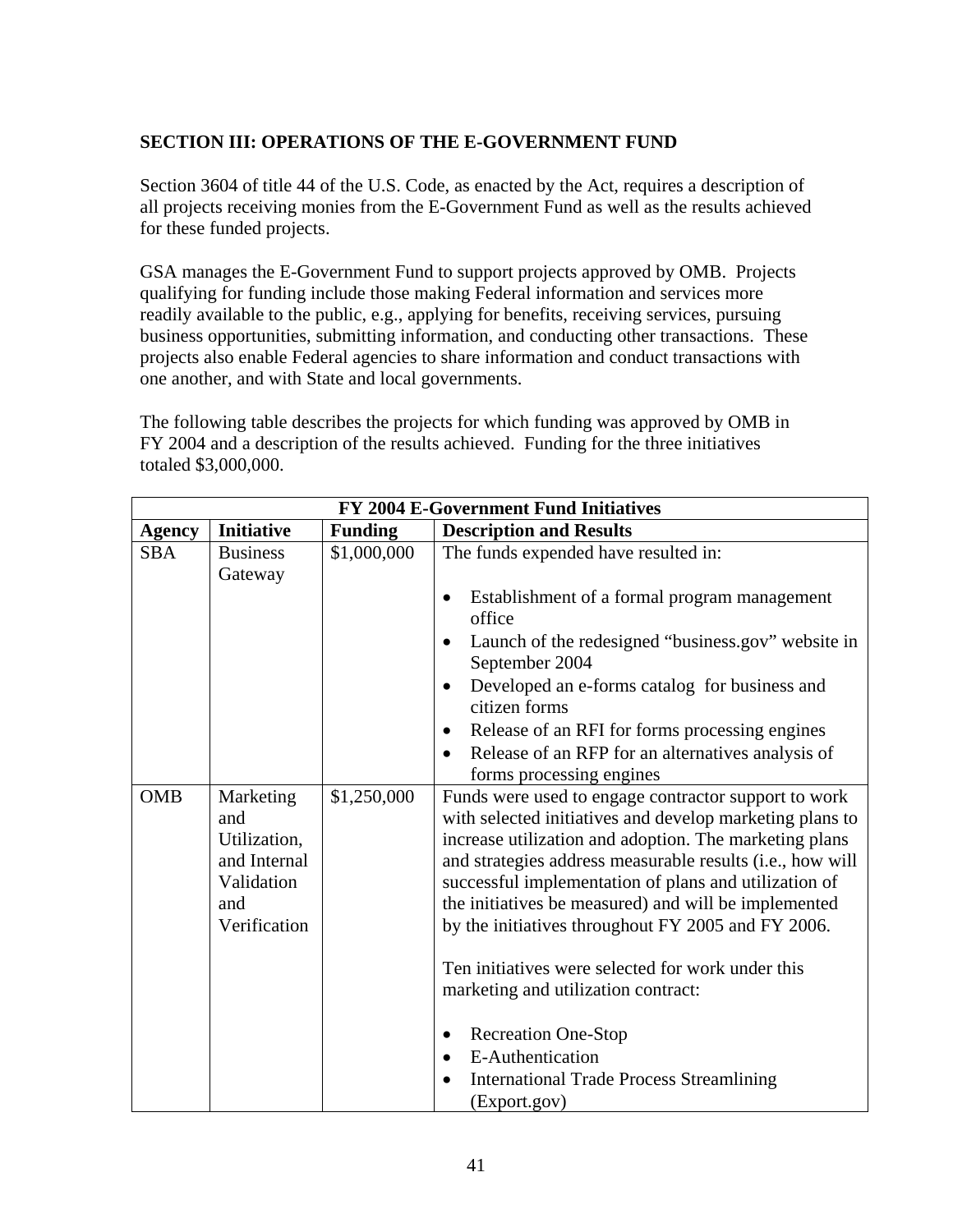| FY 2004 E-Government Fund Initiatives |                   |                |                                                                |
|---------------------------------------|-------------------|----------------|----------------------------------------------------------------|
| <b>Agency</b>                         | <b>Initiative</b> | <b>Funding</b> | <b>Description and Results</b>                                 |
|                                       |                   |                | GovBenefits<br>$\bullet$                                       |
|                                       |                   |                | E-Rulemaking<br>$\bullet$                                      |
|                                       |                   |                | Disaster Management<br>$\bullet$                               |
|                                       |                   |                | Grants.gov<br>$\bullet$                                        |
|                                       |                   |                | <b>Recruitment One-Stop</b><br>$\bullet$                       |
|                                       |                   |                | <b>Integrated Acquisition Environment</b><br>$\bullet$         |
|                                       |                   |                | E-Loans                                                        |
|                                       |                   |                |                                                                |
|                                       |                   |                | To date, all strategic plans have been received and are        |
|                                       |                   |                | currently under review by OMB.                                 |
|                                       |                   |                |                                                                |
|                                       |                   |                | Funds are also being used to obtain contract support to        |
|                                       |                   |                | perform the following activities:                              |
|                                       |                   |                |                                                                |
|                                       |                   |                | Develop Independent Validation and Verification                |
|                                       |                   |                | (IV&V) methodology                                             |
|                                       |                   |                | Prepare project plan<br>٠                                      |
|                                       |                   |                | Conduct IV&V testing<br>$\bullet$                              |
|                                       |                   |                | Perform gap analysis of goals and objectives of<br>initiatives |
|                                       |                   |                |                                                                |
|                                       |                   |                | Develop recommendations for resolving identified<br>$\bullet$  |
|                                       |                   |                | gaps                                                           |
|                                       |                   |                | To date, funds expended have supported the                     |
|                                       |                   |                | development and issuance of a solicitation for contract        |
|                                       |                   |                | support. The award was made in December 2004.                  |
|                                       |                   |                |                                                                |
|                                       |                   |                | The Presidential E-Government Initiatives were                 |
|                                       |                   |                | selected on the basis of value to citizens, potential          |
|                                       |                   |                | improvement in agency efficiency, and the likelihood           |
|                                       |                   |                | of deploying within 18 to 24 months. As the majority           |
|                                       |                   |                | of the initiatives near completion, it is essential to         |
|                                       |                   |                | assess progress against those goals and to provide             |
|                                       |                   |                | recommendations for the next phase of these initiatives.       |
|                                       |                   |                |                                                                |
|                                       |                   |                | The IV&V exercise will explore the following topics to         |
|                                       |                   |                | determine status and gaps:                                     |
|                                       |                   |                | How successful has the initiative been in achieving            |
|                                       |                   |                | its initial vision?                                            |
|                                       |                   |                | What progress has been made in terms of value                  |
|                                       |                   |                | delivered to the citizen, improvement in agency                |
|                                       |                   |                | efficiency, and improvement of government                      |